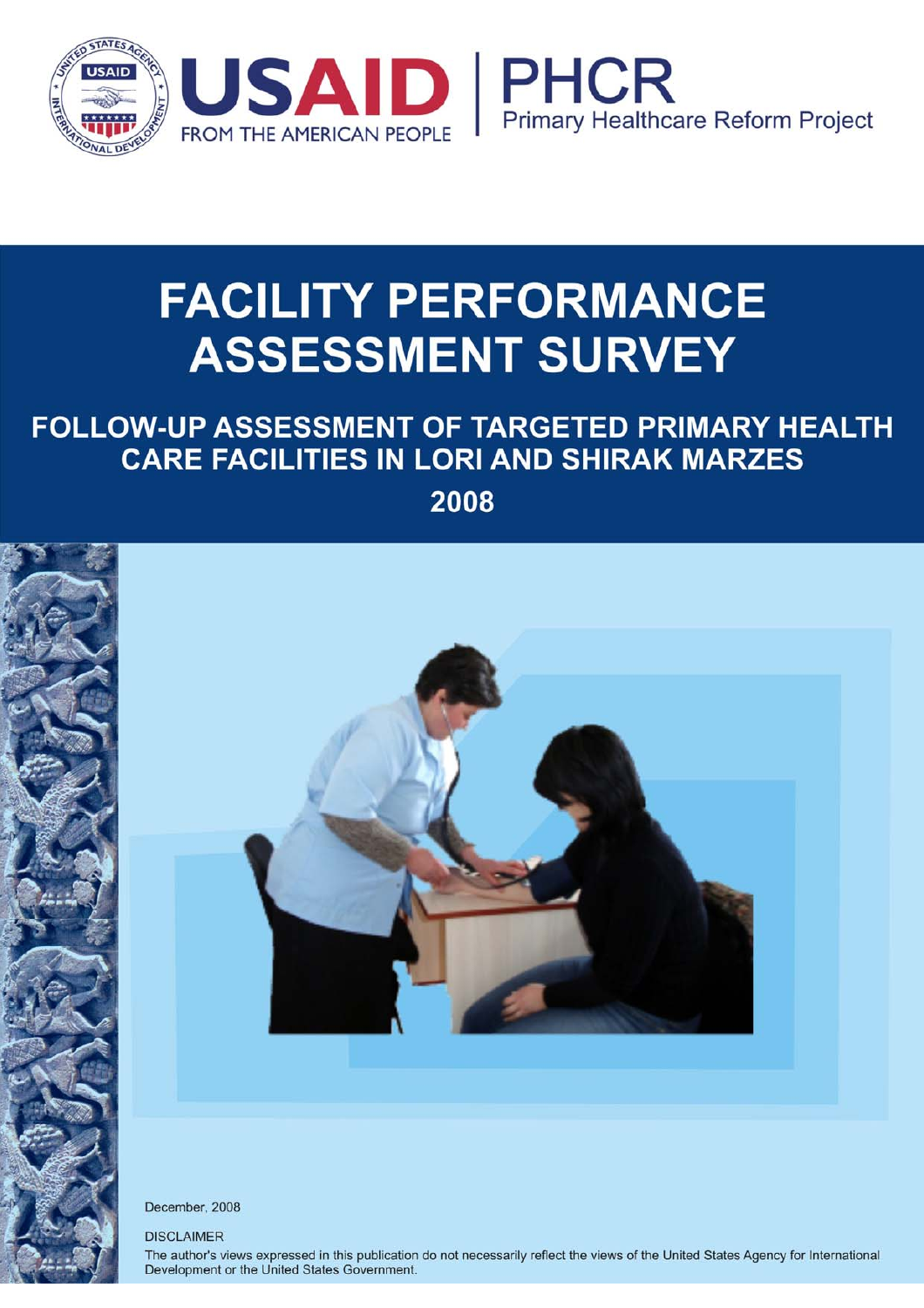## **FACILITY AND PROVIDER PERFORMANCE ASSESSMENT**

### **FOLLOW-UP ASSESSMENT OF TARGETED PRIMARY HEATH CARE FACILITIES IN LORI AND SHIRAK MARZES**

**2008** 

**DISCLAIMER** 

**This publication is made possible by the support of the United States Agency for International Development (USAID). It was prepared by the Primary Health Care Reform (PHCR) Project, Armenia. The author's views expressed in this publication do not necessarily reflect the views of the USAID or the United States Government.**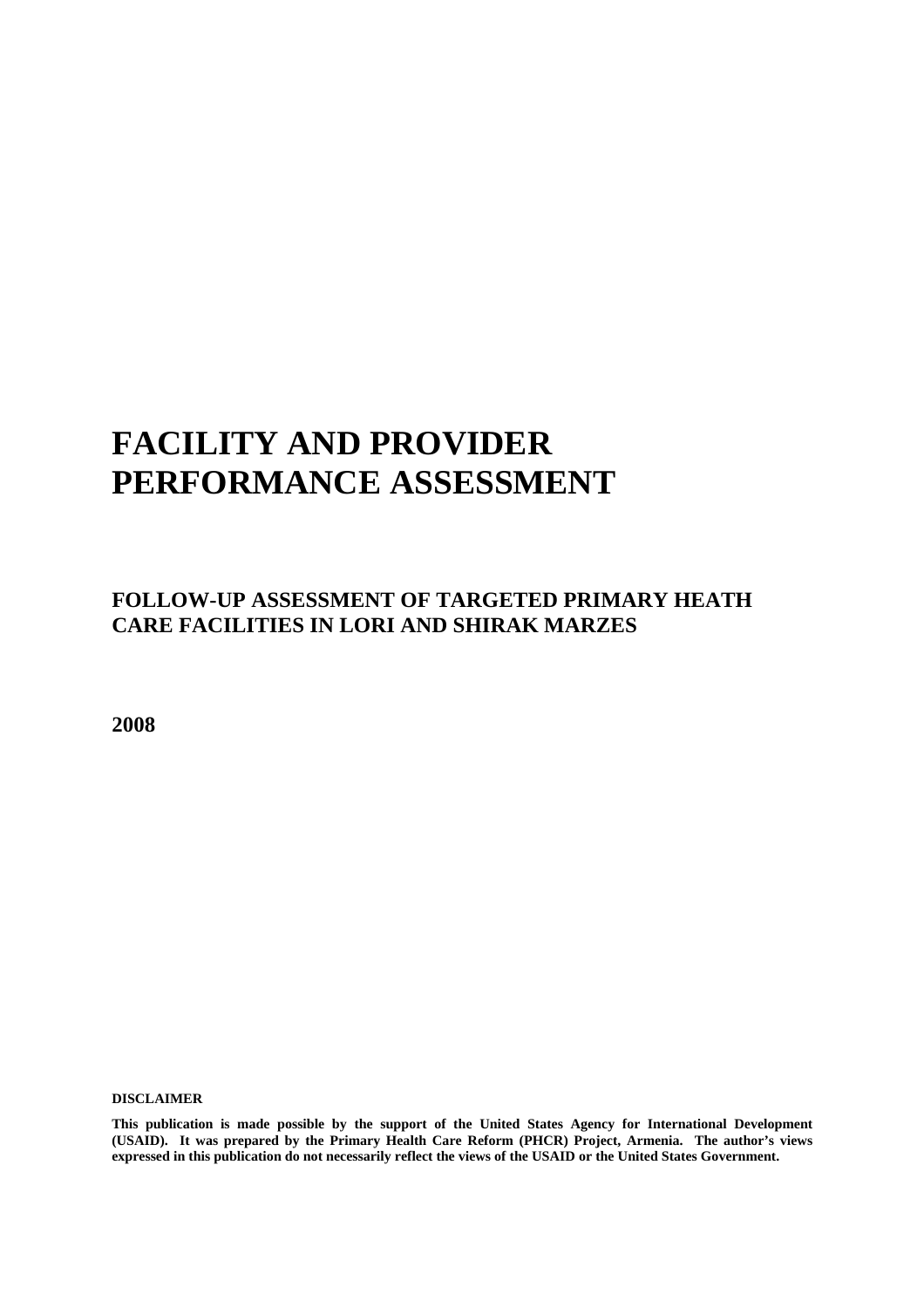### **Preface**

The Primary Healthcare Reform (PHCR) project is a nationwide five-year (2005-2010) program funded by the United States Agency for International Development (USAID) under a contract awarded to Emerging Markets Group, Ltd. (EMG) in September 2005. The project's primary objective is the increased utilization of sustainable, high-quality primary healthcare services leading to the improved health of Armenian families. This objective is operationalized by supporting the Ministry of Health (MoH) to implement a package of six interventions that links policy reform with service delivery so that each informs the other generating synergistic effects. These six interventions address healthcare reforms and policy support (including renovation and equipping of facilities); open enrollment; family medicine; quality of care; healthcare finance; and public education, health promotion and disease prevention.

"What impact are these interventions having?" is a question frequently asked but less frequently funded. Fortunately, provision was made in the PHCR project to address the "impact" question. PHCR developed a set of six tools to monitor progress and evaluate results. Three of these tools are facility-based and are designed to assess changes through a pre-test and post-test methodology at 164 primary healthcare facilities and their referral facilities. Three other tools are population-based and are designed to assess changes for the whole of Armenia's population, using the same pre-test and post-test methodology.

This report summarizes the follow-up facility/provider performance assessment of targeted primary healthcare facilities in Lori and Shirak marzes (Zone 1). This follow-up assessment evaluates the project impact on Zone 1 from 2006 to 2008 by comparison of selected facility and provider performance indicators.

The Center for Health Services Research and Development of the American University of Armenia, one of the sub-contractors to EMG, has primary responsibility for PHCR monitoring and evaluation. Dr. Anahit Demirchyan, Ms. Tsovinar Harutyunyan, Dr. Varduhi Petrosyan, and Dr. Michael Thompson are the primary authors of this study. We would also like to thank Dr. Hripsime Martirosyan and Ms. Nune Truzyan for their valuable contribution to all stages of the study. We would also like to thank our interviewers (primary healthcare physicians in the target marzes) for their data collection efforts.

We trust that the findings of this study will be of value, both in improving health outcomes through more informed decision-making and in designing new projects. The report can be found on the PHCR website at www.phcr.am. Comments or questions on this study are welcome and should be sent to  $info(\partial_\rho)$ hcr.am.

Richard A. Yoder, PhD, MPH Chief of Party Primary Healthcare Reform Project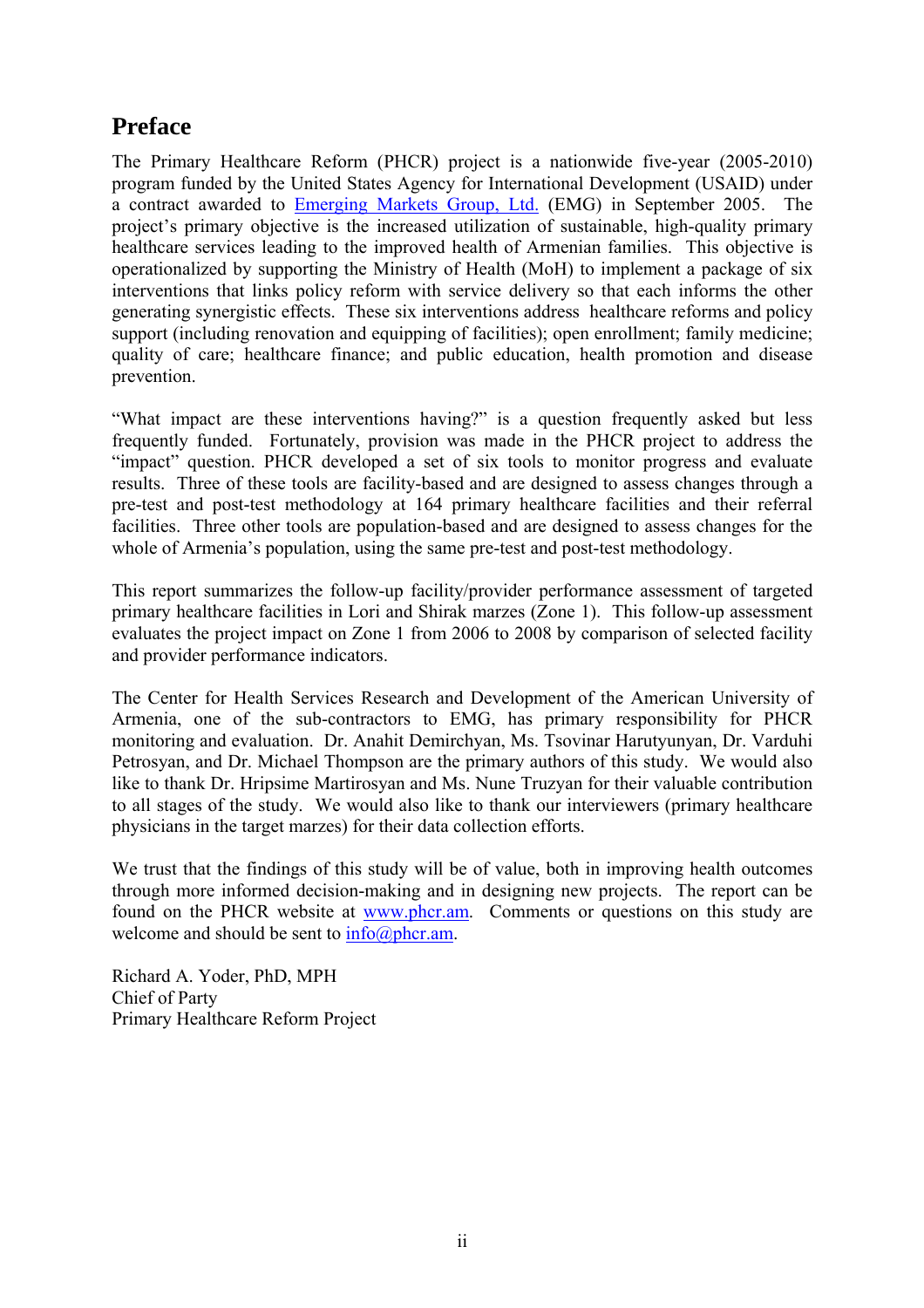## **Table of contents**

| 2. Methods |                             |     |
|------------|-----------------------------|-----|
|            |                             |     |
| 3.1.       |                             |     |
| 3.2.       |                             |     |
| 3.3.       |                             |     |
| 3.4.       |                             |     |
| 3.5.       |                             |     |
| 3.6.       |                             |     |
| 3.7.       |                             |     |
|            | Community nurses.<br>3.7.1. |     |
|            | 3.7.2.                      |     |
| 3.8.       | Main findings               | .31 |
|            |                             |     |
|            |                             |     |
|            |                             |     |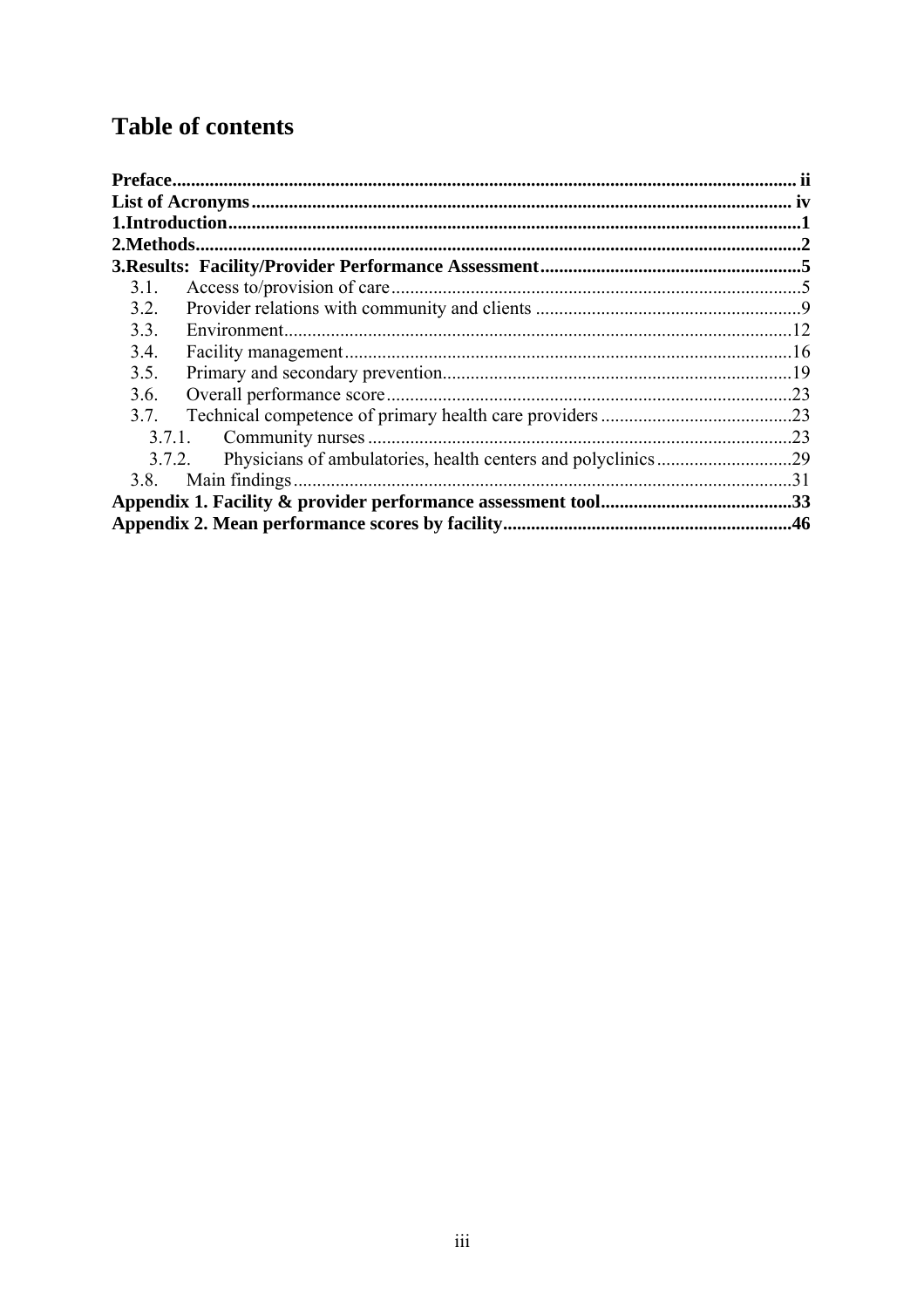## **List of Acronyms**

| <b>AUA</b>   | American University of Armenia                                           |
|--------------|--------------------------------------------------------------------------|
| <b>AIDS</b>  | Acquired Immune Deficiency Syndrome                                      |
| <b>ASTP</b>  | Armenian Social Transition Program                                       |
| <b>CHC</b>   | <b>Community Health Committee</b>                                        |
| <b>CHD</b>   | Coronary Heart Disease                                                   |
| <b>CHSR</b>  | AUA Center for Health Services Research and Development                  |
| <b>EMG</b>   | <b>Emerging Markets Group</b>                                            |
| FAP          | Rural Health Post (from Russian abbreviation)                            |
| FN           | <b>Family Nursing</b>                                                    |
| HC           | <b>Health Center</b>                                                     |
| <b>HIV</b>   | Human Immunodeficiency Virus                                             |
| <b>IMCI</b>  | Integrated Management of Childhood Illnesses                             |
| MA           | <b>Medical Ambulatory</b>                                                |
| M&E          | Monitoring and Evaluation                                                |
| <b>MOH</b>   | Ministry of Health                                                       |
| <b>MSF</b>   | Medicines sans Frontiers                                                 |
| <b>NOVA</b>  | Strengthening Reproductive and Child Health Care Services in Rural Areas |
|              | (from Armenian abbreviation)                                             |
| PC           | Polyclinic                                                               |
| <b>PHC</b>   | Primary Health Care                                                      |
| <b>PHCR</b>  | Primary Health Care Reform                                               |
| RA           | Republic of Armenia                                                      |
| <b>STDs</b>  | <b>Sexually Transmitted Diseases</b>                                     |
| <b>SVA</b>   | Rural Medical Ambulatory (from Russian abbreviation)                     |
| <b>USAID</b> | United States Agency for International Development                       |
|              |                                                                          |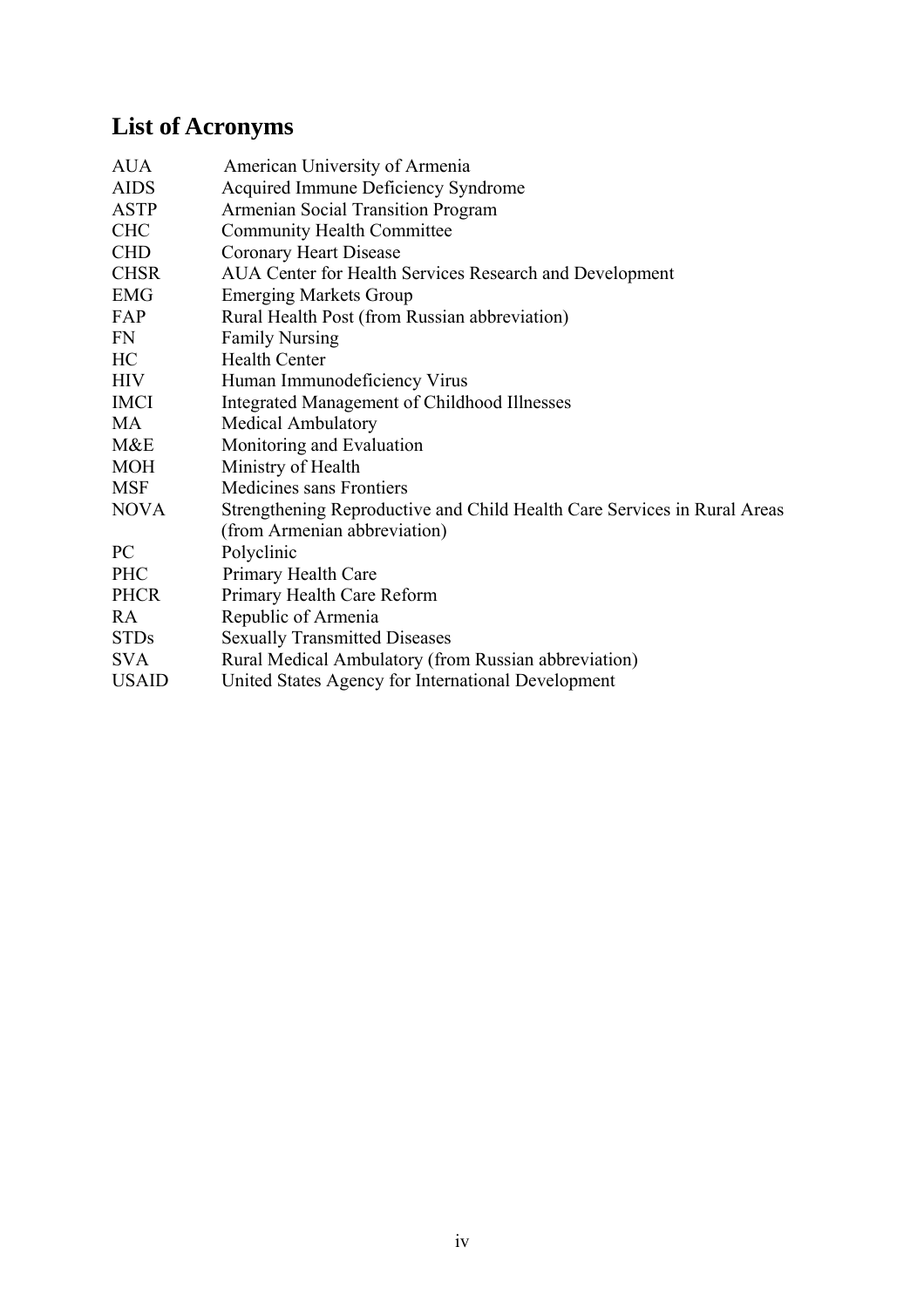## **1. Introduction**

**1.1 PHCR Project Overview:** The United States Agency for International Development (USAID) awarded Emerging Markets Group (EMG), an international consulting firm, a fiveyear contract to run the Primary Health Care Reform (PHCR) Project in Armenia. The primary goal of the Project is to improve population access to quality primary healthcare services through strengthening Primary Health Care (PHC) facilities and family medicine providers, on one hand, and improving public health awareness, health-seeking behavior, and competent demand for PHC services, on the other. The six main components of PHCR project are run in partnership with IntraHealth International Inc., American University of Armenia, Overseas Strategic Consulting, Ltd., and Social Sectors Development Strategies, and include the following activities:

- o **Expansion of Reforms:** assisting the Government in establishing a supportive regulatory environment for the advancement of reforms; renovating and equipping PHC facilities nationwide; designing and delivering training to facility management
- o **Family Medicine:** developing up-to-date curricula and training materials for continuous medical education; creating free-standing family medicine group practices; providing training to family physicians and nurses
- o **Open Enrollment:** introducing the open enrollment principle in the Armenian healthcare sector to promote customer-oriented services by fostering competition among providers
- o **Quality of Care:** improving the quality of care by introducing state-of-the-art quality standards and quality assurance procedures
- o **Healthcare Finance:** increasing the transparency and efficiency of the distribution of healthcare funds through improved service costing and performance-based contracting practices; enhancing accountability at the facility level; determining the use of National Health Accounts
- o **Public Education:** enhancing awareness about PHC services offered; improving understanding of open enrollment and acceptance of family medicine providers; promoting healthy lifestyle and health-seeking behavior.

The project utilizes a regional scale-up approach, which allows for the zonal expansion of the reforms throughout the country over the life of the project. While applying this approach, the project primarily focuses on upgrading physical conditions and enhancing delivery of care in selected facilities in each zone, overall targeting approximately three hundred facilities throughout Armenia. The project targeted Shirak and Lori marzes for the first two years (2006-2008) of its implementation.

The project conducted several activities in its target facilities, including renovation, furnishing, and provision of equipment, as well as training of medical and administrative staff in family medicine, quality of care, management, financing/accounting, implementation of software for accounting and open enrollment. Selected communities served by the targeted facilities also became targets, particularly, for the public education component of the PHCR project in terms of getting involved in establishing and running Community Health Committees, utilizing small grant projects. However, not all selected facilities were targeted for all types of activities: different sets of activities were implemented in different facilities, based on local needs and priorities.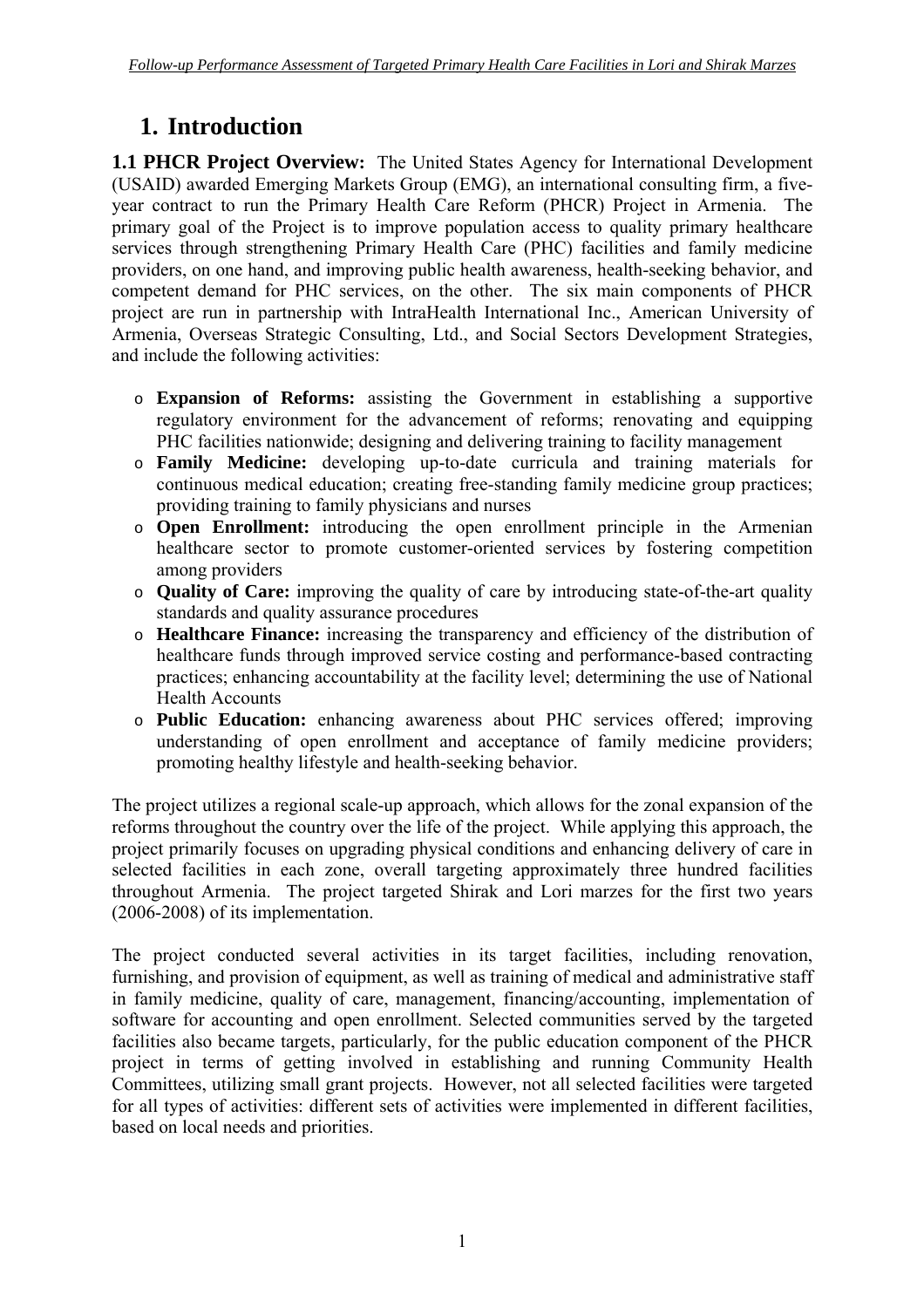**1.2 PHCR Project Monitoring & Evaluation Plan:** The following assessments are being conducted throughout the project to monitor its implementation and evaluate its impact:

- 1) Baseline assessments, including:
	- Facility level assessments in target facilities at the start of the project activities in each marz. These include: 1) Facility resource assessment covering structural indicators for all project components, with some of them being Performance Management Plan (PMP) indicators; 2) Facility performance assessment covering performance of facility and providers which could serve as a basis for measuring improvement in quality of care;
	- Population-based assessments. These include: 1) Client satisfaction survey; 2) KAP survey covering the health information topics provided to selected communities by the PHCR project through Community Health Committees; 3) Countrywide household health survey covering main health outcome measures of the population including perceived health status, health dynamics, use of early diagnostics and preventive services, accessibility and perceived quality of care, and exposure to/attitude towards activities implemented by the PHCR project.
- 2) Intermediate and final assessments, including:
	- Repeating the facility level assessments mentioned above upon completion of the project activities in target facilities of each marz.
	- Repeating the population-based assessments upon completion of the project activities in target marzes (for client satisfaction and KAP surveys) and countrywide (for the household health survey) covering all the areas mentioned in the baseline surveys.

This report summarizes the data on follow-up facility/provider performance assessments conducted in facilities targeted by the PHCR project in Lori and Shirak marzes. These assessments evaluated the project's impact on targeted PHC facilities in the first zone.

## **2. Methods**

The PHCR Project staff and corresponding marz health department staff jointly selected target facilities in Zone 1 (Lori and Shirak marzes), where the project activities were implemented from 2006 through 2008. PHCR implemented the following activities in the targeted facilities and their communities:

- 1) Renovation of PHC facilities
- 2) Provision of basic furniture, medical equipment and supplies
- 3) Training of rural nurses in family and community nursing
- 4) Establishment of Community Health Committees (CHCs) in rural communities to provide preventive and promotional health education to the members of communities
- 5) Distribution of health education materials (including TV and radio announcements, posters, and leaflets, to boost awareness of PHC reforms and services and selected health issues
- 6) Training of facility managers (referral facilities) in PHC reforms, strategic planning, financial management, human resource management, labor legislation, and quality of care basics
- 7) Training of facility chief accountants and accountants in accounting standards, cost accounting, tax legislation, as well as in use of computerized accounting software.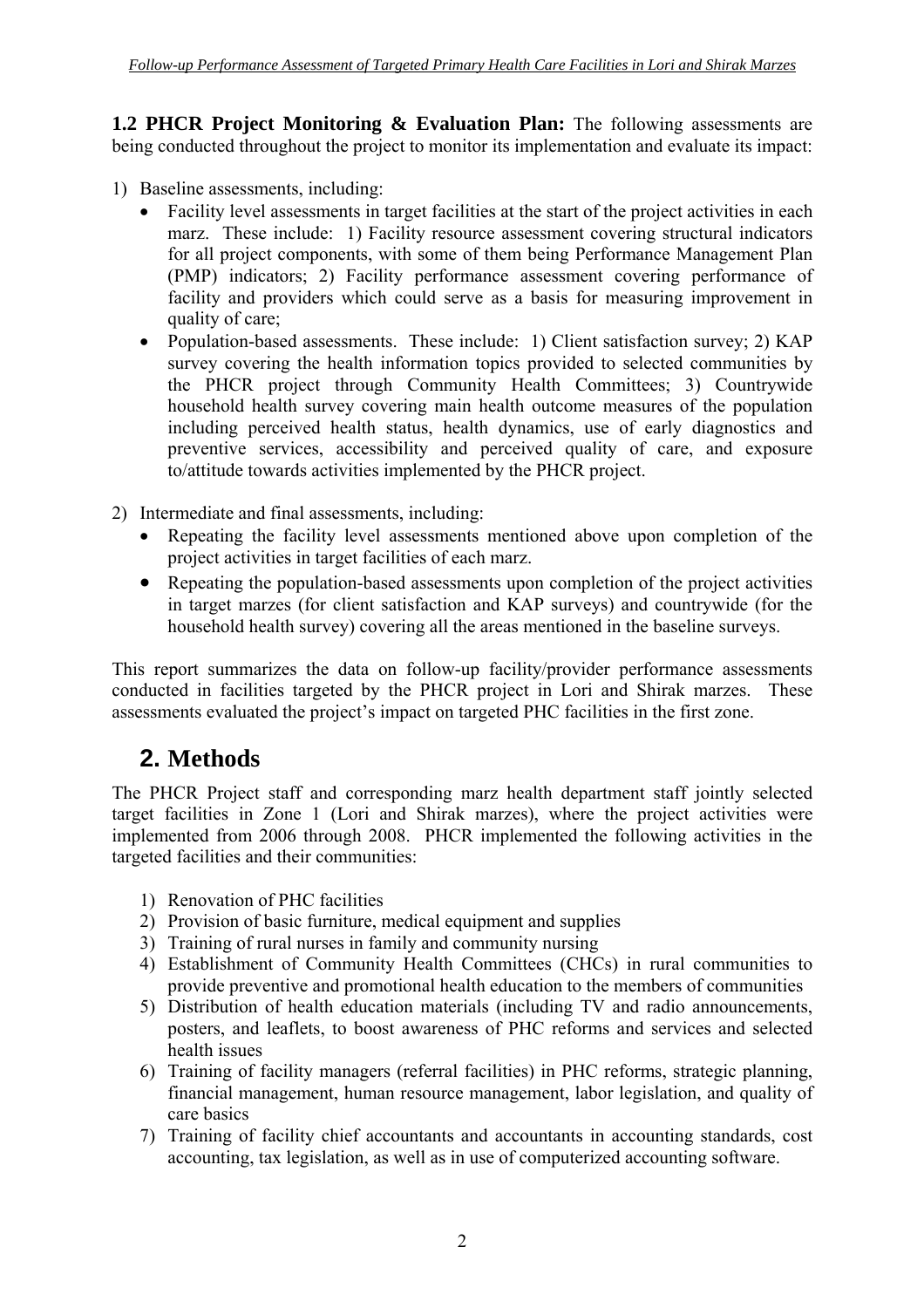During 2006-2008, the PHCR Project also implemented several nationwide activities. These activities addressed efforts to shift to an open enrollment-based PHC model and to strengthen the financing of the facilities through performance-based payment and enrollment-based financing. Activities included providing requisite hardware and software to all higher-level PHC facilities (medical ambulatories (MAs), health centers (HCs), and polyclinics (PCs)) and trainings of the relevant staff (e.g., operators, and accountants).

The PHCR Monitoring and Evaluation (M&E) team conducted two types of assessments in the selected facilities: facility resource assessment and facility/provider performance assessment.

**Facility performance assessment instrument**. The M&E team adapted the facility performance assessment questionnaire from one used by Project NOVA as part of its facilitylevel quality improvement strategy and the facility organization/ management tools used by the Armenia Social Transition Program at its pilot sites.

After the baseline implementation in Zone 1, the M&E team changed the format of the questionnaire to address concerns raised about possible misreporting/over reporting problems by respondents. The facility administrator remained the targeted respondent, but the administration mode was switched from self-administered to interviewer administered. The M&E team further modified the instruments based on guidance received from an external review by USAID/PHCR consultants in 2008 and in light of changes in PHCR project objectives and USAID funding channels.

These substantive changes in content and delivery mode, however, limited ability to directly compare baseline and follow-up data. To compensate for this limitation, the M&E team included in the follow-up questionnaire (Appendix 1) several retrospective questions (e.g., about the status of the variables of interest in 2006 based on the respondent's opinion/recall in 2008). This modification was intended to create, post-hoc, measures comparable to prospectively collected baseline data. To ensure this change did not introduce a recall bias, the M&E team compared the retrospective recall of the baseline state for Lori and Shirak (Zone 1) with the initial (prospective) baseline for the second wave marzes of Kotayk, Tavush, and Gegharkunik (Zone 2) obtained during its baseline assessment in 2007. Comparisons showed that the main baseline indicators/measures were comparable for both sites. For example, the overall performance score was 1.4 for the retrospective baseline items in Zone 1 and 1.3 for the concurrent zone 2 baseline. These findings suggest that the responses obtained in 2008 about conditions in 2006 were not biased, strengthening confidence in the Zone 1 pre-post comparisons reported here.

**Provider assessment instrument**. Together with the PHCR Project's Family Medicine team, the M&E team developed an instrument to measure providers' clinical skills/performance. This supplemental questionnaire was administered concurrently with the facility assessment interview, but with providers serving as respondents. The provider assessment also included two observation checklists that evaluated nurses' compliance with protocols in performing blood pressure and blood glucose level measurements.

The facility/provider performance assessment instrument covered the following main domains:

- Access to/Provision of care
- Provider relations with community and clients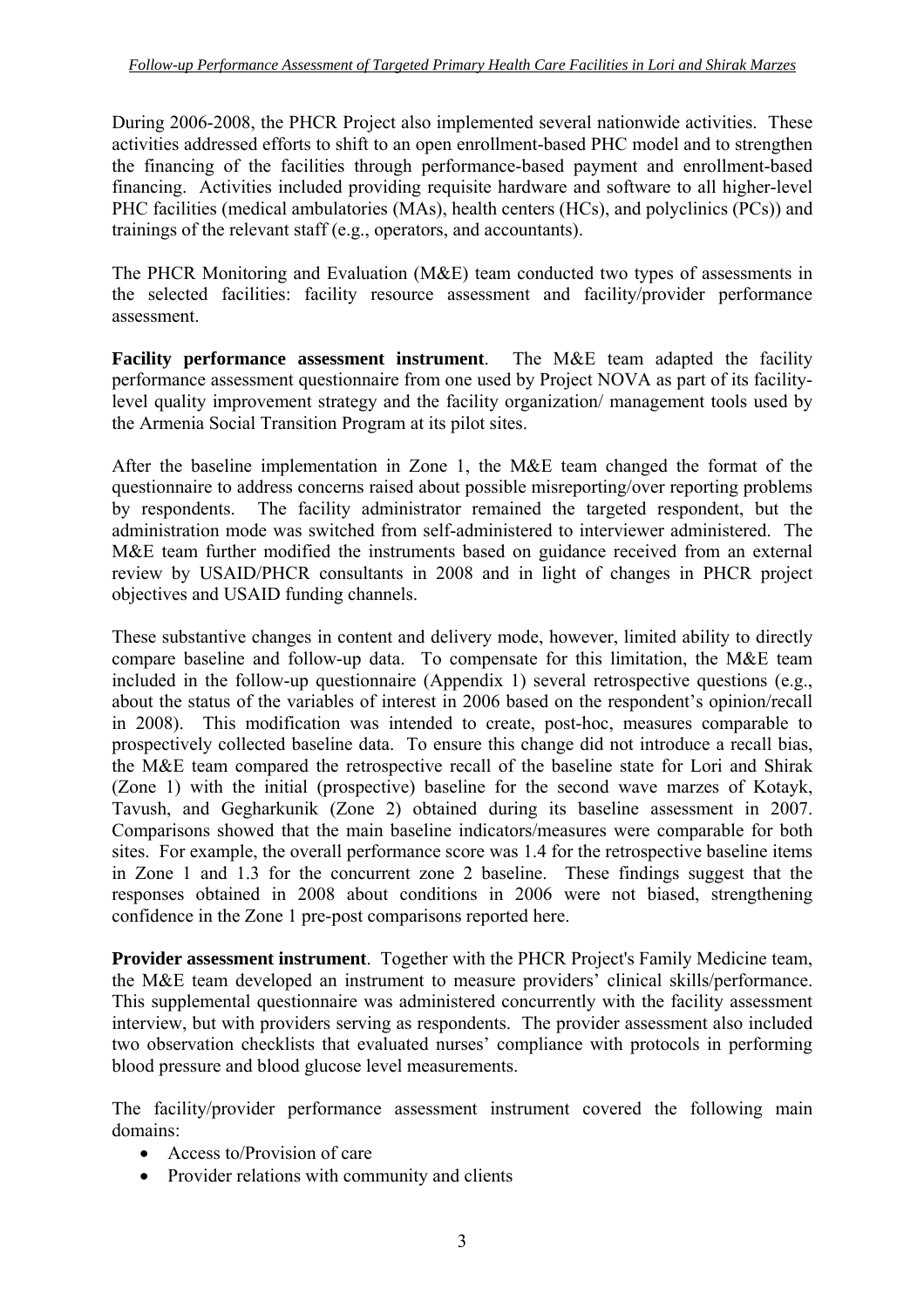- Environment
- Management
- Primary and secondary prevention
- Provider skills/performance.

**Sample.** A total of 61 PHC facilities were-assessed during May 2008 (30 facilities in Lori marz and 31 facilities in Shirak marz). Three sites were dropped following the baseline: two (Shirak FAP and Jrapi FAP) had been excluded from the project target sites and one (Stepanavan PC) was excluded, as it was no longer considered the referral site for the targeted FAP (Urasar). Table 1 presents the list of target and referral facilities in Lori and Shirak marzes included in this assessment.

|                  | <b>FAPs selected</b><br>for renovation | <b>Network centers for</b><br>renovation sites in |
|------------------|----------------------------------------|---------------------------------------------------|
|                  | in Shirak marz                         | Shirak marz                                       |
| 1.               | Anushavan                              |                                                   |
| 2.               | Meghrashen <sup>†</sup>                | 22. Panik HC                                      |
| 3.               | Kamo                                   | 23. Jajur amb.                                    |
| $\overline{4}$ . | Kaps <sup>†</sup>                      | 24. Marmashen amb.                                |
| 5.               | Vardaqar <sup>†</sup>                  | 25. Horom amb.                                    |
| 6.               | Lusakert <sup>†</sup>                  |                                                   |
| 7.               | Hovit <sup>†</sup>                     |                                                   |
| 8.               | Aygabats <sup>†</sup>                  | 26. Akhuryan polyclin.                            |
| 9.               | Karnut <sup>†</sup>                    |                                                   |
| 10.              | Hovuni <sup>†</sup>                    | 27. Mayisyan amb.                                 |
| 11.              | Arapi <sup>†</sup>                     |                                                   |
| 12.              | Bayandur                               | 28. Akhurik amb.                                  |
| 13.              | Voskehask <sup>†</sup>                 |                                                   |
| 14.              | Bagravan <sup>†</sup>                  | 29. Anipemza HC                                   |
| 15.              | Isahakyan                              |                                                   |
| 16.              | Shirakavan                             | 30. Aghin HC                                      |
| 17.              | Lusaghbyur                             |                                                   |
| 18.              | Garnaritch <sup>†</sup>                |                                                   |
| 19.              | Aregnadem <sup>†</sup>                 | 31. Amasia HC                                     |
| 20.              | Gtashen                                |                                                   |
| 21.              | Bandivan                               |                                                   |

|  | Table 1. PHCR project target facilities in Shirak and Lori |
|--|------------------------------------------------------------|

|                  | <b>FAPs selected for</b><br>renovation in | <b>Network centers for</b><br>renovation sites in Lori |
|------------------|-------------------------------------------|--------------------------------------------------------|
|                  | Lori marz                                 | marz                                                   |
| $1.$             | Shamut                                    |                                                        |
| 2.               | Lorut                                     | 22. Dsegh HC                                           |
| 3.               | Dzoragyugh <sup>†</sup>                   | 23. Vahagni HC                                         |
| $\overline{4}$ . | Fioletovo                                 |                                                        |
| 5.               | Lermontovo <sup>†</sup>                   | 24. Margahovit HC                                      |
| 6.               | Ghursal                                   |                                                        |
| 7.               | Lernantsk                                 | Spitak polyclinic*                                     |
| 8.               | Haghpat <sup>†</sup>                      | 25. Alaverdi polyclinic                                |
| 9.               | Jiliza                                    |                                                        |
| 10.              | Khnkoyan <sup>†</sup>                     |                                                        |
| 11.              | Lusaghbyur <sup>†</sup>                   | 26. Mets Parni HC                                      |
| 12.              | Sarahart <sup>†</sup>                     |                                                        |
| 13.              | Lernahovit                                |                                                        |
| 14.              | Medovka                                   | 27. Tashir policlinic                                  |
| 15.              | Novoseltsevo                              |                                                        |
| 16.              | Saramedj <sup>†</sup>                     | 28. Jrashen amb.                                       |
| 17.              | Teghut <sup>†</sup>                       | 29. Shnogh amb.                                        |
| 18.              | Urasar                                    | 30. Katnaghbyur amb.                                   |
|                  |                                           | PCs/MAs selected for renovation in Lori marz           |
| 19.              | Spitak Polyclinic                         |                                                        |
| 20.              | Tumanyan amb.                             |                                                        |
| 21.              | Lernapat amb.                             |                                                        |

† *Community Health Committee was established*

*\* Selected also as a renovation site* 

**Logistics.** During a two-day workshop, the M&E team trained interviewers to consistently and effectively implement the facility assessment and provider assessment survey protocols, including ensuring the knowledge and skills necessary to evaluate the performance of blood pressure and glucose measurements. Three interviewers in Lori marz and three interviewers in Shirak (all local physicians, five of whom had also implemented the baseline assessment) were (re)trained. Locally hired drivers took the interviewers to the selected facilities. The fieldwork lasted approximately five weeks (started on April 29 and finished in the last week of May 2008). The M&E team conducted periodic spot-checks of the interview process to assure compliance with the survey protocol.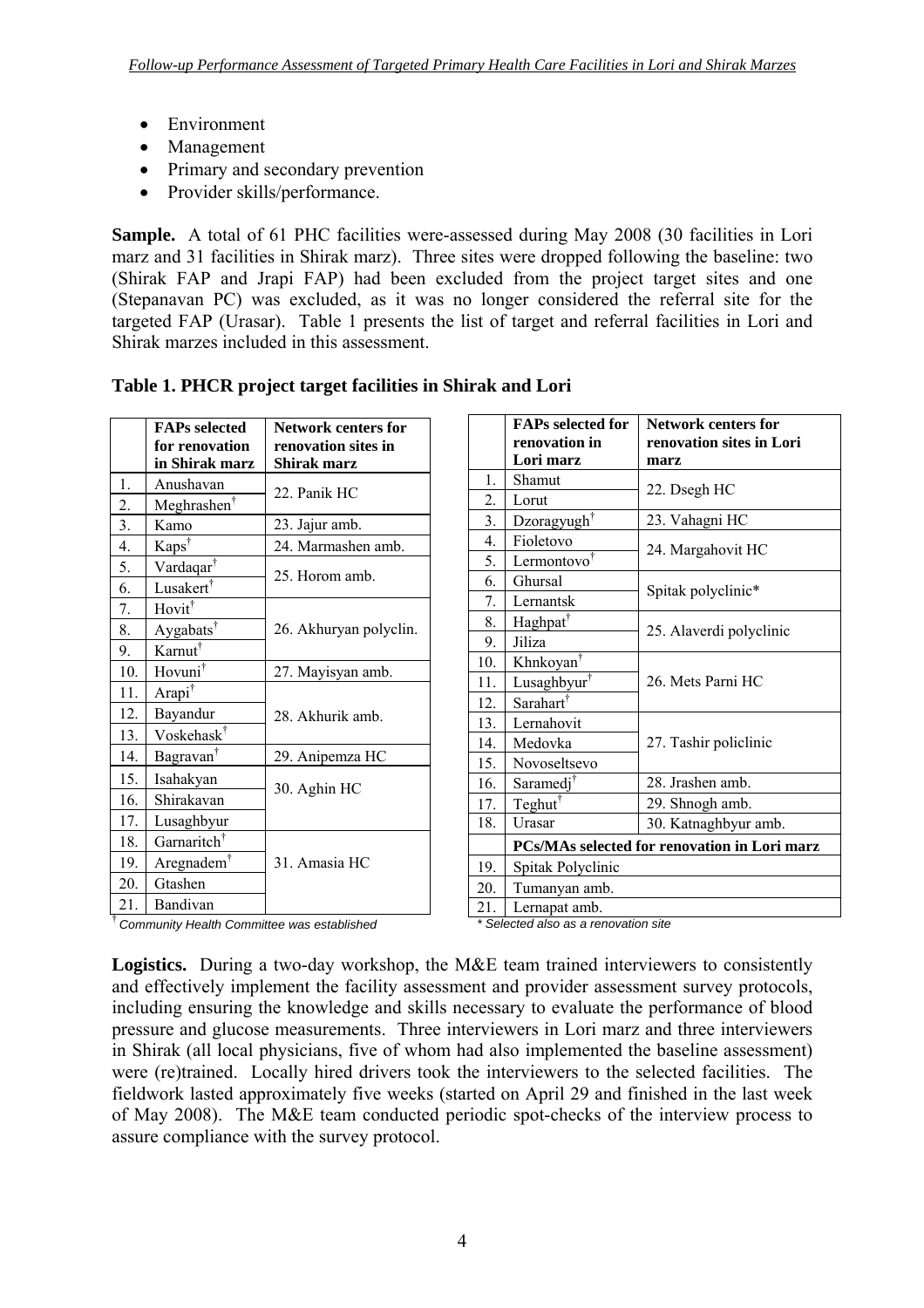**Analysis.** The data entry team of AUA Center for Health Services Research and Development (CHSR) coded responses into computer databases using SPSS 11.0 software. The M&E team performed descriptive and inferential analyses and constructed per-facility spreadsheets to support decision-making.

For each of the domains in the facility/provider performance assessment survey questionnaire, the M&E team computed a summative score, which included all variables/questions in a particular section. The maximum score of "3" was given to positive ("yes") replies and "0" to "no" replies. In case of a Likert-type scale, the responses were scored from 0 to 3 as well, with intermediate scores of 1, 1.5, and 2 assigned. A mean score was calculated and compared using a paired sample t-test (pre-post comparisons) and an independent sample t-test (across facility comparisons).

## **3. Results: Facility/Provider Performance Assessment**

Of the 61 facilities included in the assessment, 42 were renovation sites and 19 were referral sites: 39 FAPs (63.9%), 8 medical ambulatories (13.1%), 11 health centers (18.0%), and 3 polyclinics (4.9%). Respondents (both administrations and providers) from each facility answered a set of questions investigating access to and provision of care.

#### **3.1. Access to/provision of care**

As summarized in Table 2, access to care significantly improved across its all measured dimensions. Approximately 64.0% of all facilities were always open and available to clients in 2008 compared to 49.2% in 2006. Most of the improvement occurred in FAPs (9 versus 18). Communities were more aware of the free (BBP) services offered at PHC level in 2008 than in 2006 (100% of the respondents mentioned that all or the majority of the population knew about free services in 2008 versus 77% in 2006). More facilities (FAPs and Health Centers only) had working hours posted in the facility compared to two years ago (35.3% increase for FAPs, 28.6% increase for health centers). Working hours were more convenient in 2008 than in 2006 for the clients of eight FAPs and one Health Center. In 2008, educational materials were available in 90.2% of the facilities compared to 53.3 two years ago. MOH BBP posters were visible to clients of 53 facilities (only 35 in 2006). Providers routinely conducted significantly more pre/postnatal home visits (96.7% in 2008; 88.5% in 2006). Only four additional facilities had posted emergency instructions since the baseline, totaling to 15 facilities out of 61 in 2008.

**FAP specific access/care.** A supervising physician visited 94.9% of FAPs at least once per month (59.0% in 2006). In 2008, visiting physicians made home visits at least once per month at 66.7% of the FAPs (52.9% increase since 2006), once in two months at 17.9%, once in three months at 7.7%, and less frequently than once in three months at 7.7 % of the FAPs. Visiting physicians always saw patients in the clinic at 82.1% of the facilities, and usually at 17.9% in 2008. Supervising physicians notified FAPs in advance about their visits to 35 facilities in 2006 and 39 facilities in 2008. Emergency transport (the responsibility of village mayors) was still rare in most facilities in 2008 (Table 3).

Table 4 depicts the distribution of the scores measuring access to care by the type of facility and geographic region. Polyclinics scored higher than other facility types in 2006 and 2008. FAPs consistently had the lowest scores. Facilities in Lori scored lower than facilities in Shirak in both 2006 and 2008. The mean score for all facilities was 2.0 (out of 3) in 2006 and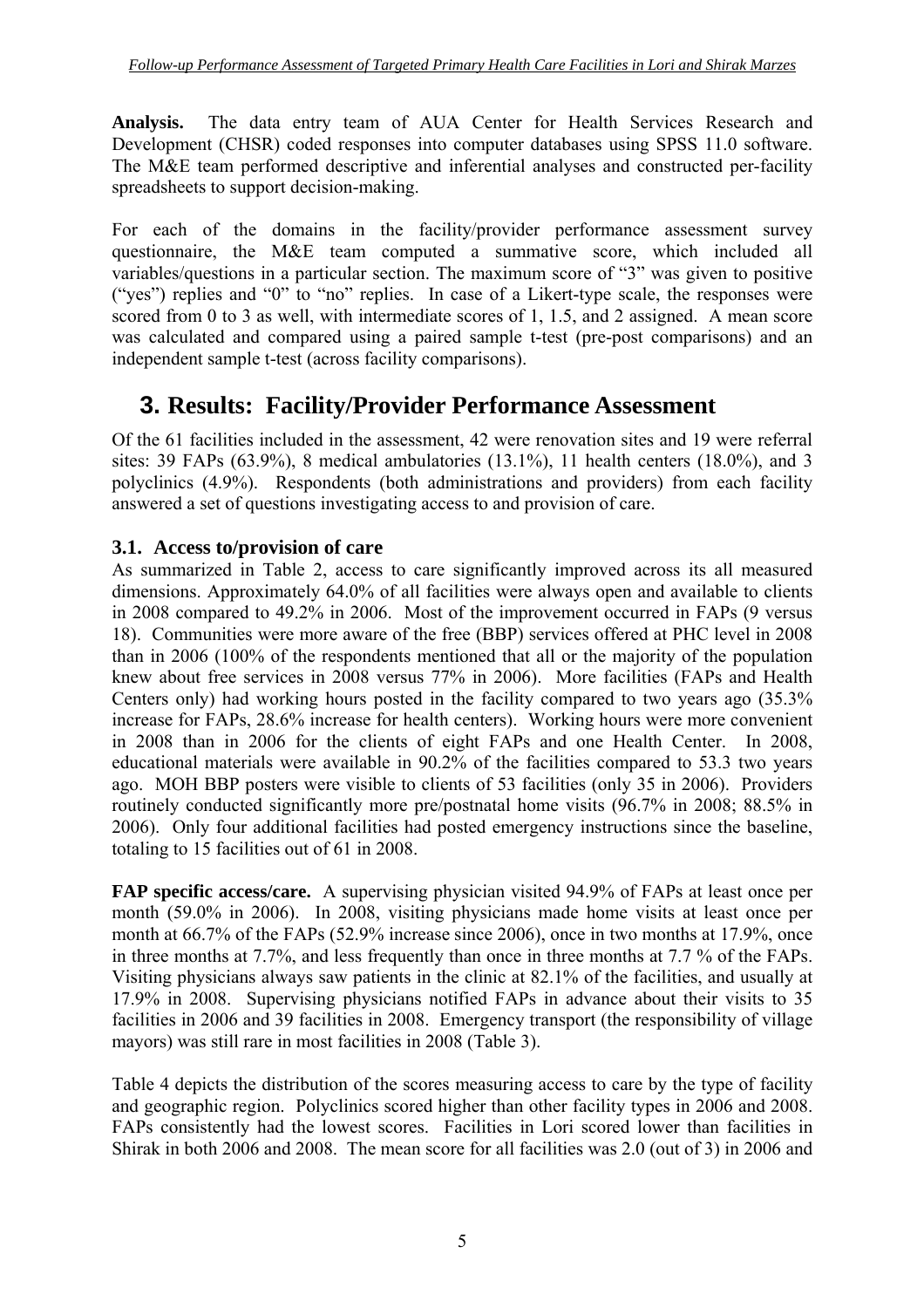2.5 in 2008, a statistically significant difference. These improvements were consistent across facility types and marzes.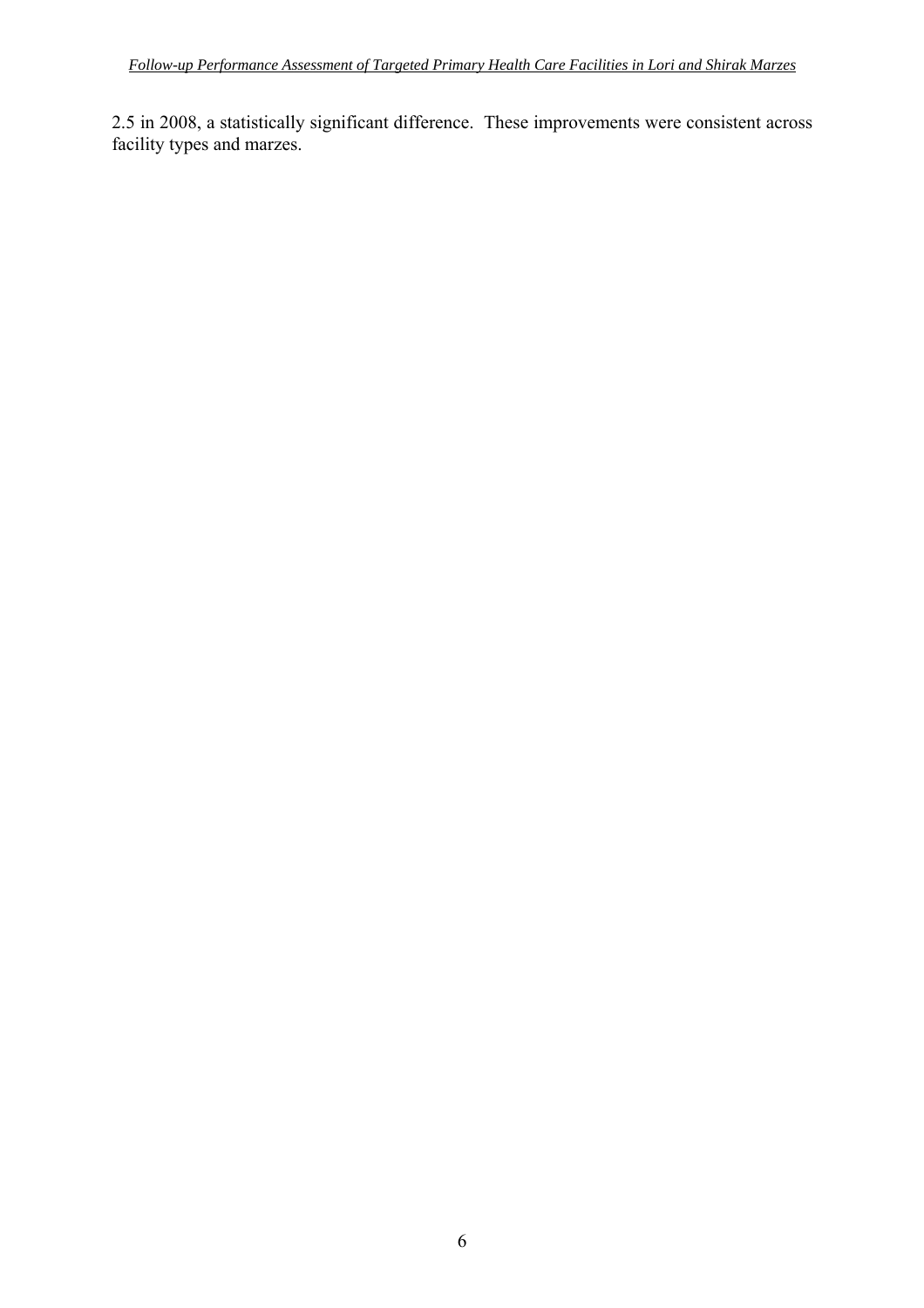| % (n)                                                      |           | <b>FAP</b> | <b>Referral</b> |                   |            |                      |             |                   |           |                       | <b>TOTAL</b> |           |
|------------------------------------------------------------|-----------|------------|-----------------|-------------------|------------|----------------------|-------------|-------------------|-----------|-----------------------|--------------|-----------|
|                                                            |           |            |                 | <b>Ambulatory</b> |            | <b>Health Center</b> |             | <b>Polyclinic</b> |           | <b>Total Referral</b> |              |           |
|                                                            | 2006      | 2008       | 2006            | 2008              | 2006       | 2008                 | 2006        | 2008              | 2006      | 2008                  | 2006         | 2008      |
| Facility open and available during official hours          |           |            |                 |                   |            |                      |             |                   |           |                       |              |           |
| Always                                                     | 23.1(9)   | 46.2(18)   | 87.5(7)         | 87.5(7)           | 100.0(11)  | 100.0(11)            | 100.0(3)    | 100.0(3)          | 95.5(21)  | 95.5(21)              | 49.2(30)     | 63.9(39)  |
| Usually                                                    | 33.3(13)  | 53.8(21)   |                 | 12.5(1)           |            |                      |             |                   |           | 4.5 $(1)$             | 21.3(13)     | 36.1(22)  |
| Occasionally                                               | 41.0(16)  |            | 12.5(1)         |                   |            |                      |             |                   | 4.5 $(1)$ |                       | 27.9(17)     |           |
| Never                                                      | 2.6(1)    |            |                 |                   |            |                      |             |                   |           |                       | 1.6(1)       |           |
| Community aware of the free services offered               |           |            |                 |                   |            |                      |             |                   |           |                       |              |           |
| Yes, all of them                                           | 30.8(12)  | 56.4(22)   | 25.0(2)         | 75.0(6)           | 9.1(1)     | 81.8(9)              | 33.3 $(1)$  | 66.7<br>(2)       | 18.2 (4)  | 77.3(17)              | 26.2(16)     | 63.9(39)  |
| Yes, the majority                                          | 38.5(15)  | 43.6(17)   | 62.5(5)         | 25.0(2)           | 90.9(10)   | 18.2(2)              | 33.3(1)     | 33.3(1)           | 72.7(16)  | 22.7(5)               | 50.8 (31)    | 36.1(22)  |
| Some of them                                               | 28.2(11)  |            | 12.5(1)         |                   |            |                      | 33.3 $(1)$  |                   | 9.1(2)    |                       | 21.3(13)     |           |
| N <sub>0</sub>                                             | 2.6(1)    |            |                 |                   |            |                      |             |                   |           |                       | 1.6(1)       |           |
| Working hours posted in the facilities                     |           |            |                 |                   |            |                      |             |                   |           |                       |              |           |
| Yes                                                        | 43.6(17)  | 59.0(23)   | 87.5(7)         | 87.5(7)           | 63.6 $(7)$ | 81.8(9)              | 100.0(3)    | 100.0(3)          | 77.3(17)  | 86.4(19)              | 55.7(34)     | 68.9(42)  |
| No                                                         | 56.4(22)  | 41.0(16)   | 12.5(1)         | 12.5<br>(1)       | 36.4(4)    | 18.2<br>(2)          |             |                   | 22.7(5)   | 13.6(3)               | 44.3 (27)    | 31.1(19)  |
| Working hours convenient for clients                       |           |            |                 |                   |            |                      |             |                   |           |                       |              |           |
| Yes                                                        | 74.4(29)  | 94.9 (37)  | 75.0(6)         | 75.0(6)           | 90.9(10)   | 100.0(11)            | 100.0(3)    | 100.0(3)          | 86.4(19)  | 90.9(20)              | 78.7 (48)    | 93.4(57)  |
| N <sub>o</sub>                                             | 25.6(10)  | 5.1(2)     | 25.0(2)         | 25.0(2)           | 9.1(1)     |                      |             |                   | 13.6(3)   | 9.1(2)                | 21.3(13)     | 6.6 $(4)$ |
| Educational materials available describing free services   |           |            |                 |                   |            |                      |             |                   |           |                       |              |           |
| Yes                                                        | 42.1(16)  | 84.6 (33)  | 75.0(6)         | 100.0(8)          | 72.7(8)    | 100.0(11)            | 66.7(2)     | 100.0(3)          | 72.7(16)  | 100.0(22)             | 53.3 $(32)$  | 90.2(55)  |
| No                                                         | 57.9(22)  | 15.4(6)    | 25.0(2)         | $\sim$            | 7.3(3)     | $\blacksquare$       | 33.3<br>(1) |                   | 27.3(6)   |                       | 46.7(28)     | 9.8(6)    |
| MOH state order (BBP) posters visible to clients           |           |            |                 |                   |            |                      |             |                   |           |                       |              |           |
| Yes                                                        | 44.7(17)  | 81.6(31)   | 75.0(6)         | 100.0(8)          | 81.8(9)    | 100.0(11)            | 100.0(3)    | 100.0(3)          | 81.8(18)  | 100.0(22)             | 58.3 (35)    | 88.3 (53) |
| N <sub>0</sub>                                             | 55.3(21)  | 18.4(7)    | 25.0(2)         |                   | 18.2(2)    |                      |             |                   | 18.2(4)   |                       | 41.7(25)     | 11.7(7)   |
| Providers routinely conduct pre/postnatal home visits      |           |            |                 |                   |            |                      |             |                   |           |                       |              |           |
| Yes                                                        | 89.7 (35) | 97.4 (38)  | 87.5(7)         | 100.0(8)          | 90.9(10)   | 100.0(11)            | 66.7(2)     | 66.7(2)           | 86.4(19)  | 95.5(21)              | 88.5 (54)    | 96.7(59)  |
| N <sub>0</sub>                                             | 10.3(4)   | 2.6(1)     | 12.5(1)         |                   | 9.1(1)     |                      | 33.3 $(1)$  | 33.3(1)           | 13.6(3)   | 4.5 $(1)$             | 11.5(7)      | 3.3 $(2)$ |
| <b>Emergency instructions posted for non-working hours</b> |           |            |                 |                   |            |                      |             |                   |           |                       |              |           |
| Yes                                                        | 7.7 $(3)$ | 20.5(8)    | 25.0(2)         | 25.0(2)           | 36.4(4)    | 27.3(3)              | 66.7(2)     | 66.7(2)           | 36.4(8)   | 31.8(7)               | 18.0(11)     | 24.6(15)  |
| N <sub>0</sub>                                             | 92.3 (36) | 79.5(31)   | 75.0(6)         | 75.0(6)           | 63.6 $(7)$ | 72.7<br>(8)          | 33.3 $(1)$  | 33.3(1)           | 63.6(14)  | 68.2(15)              | 82.0(50)     | 75.4 (46) |

#### **Table 2. Access to/provision of care by facility type**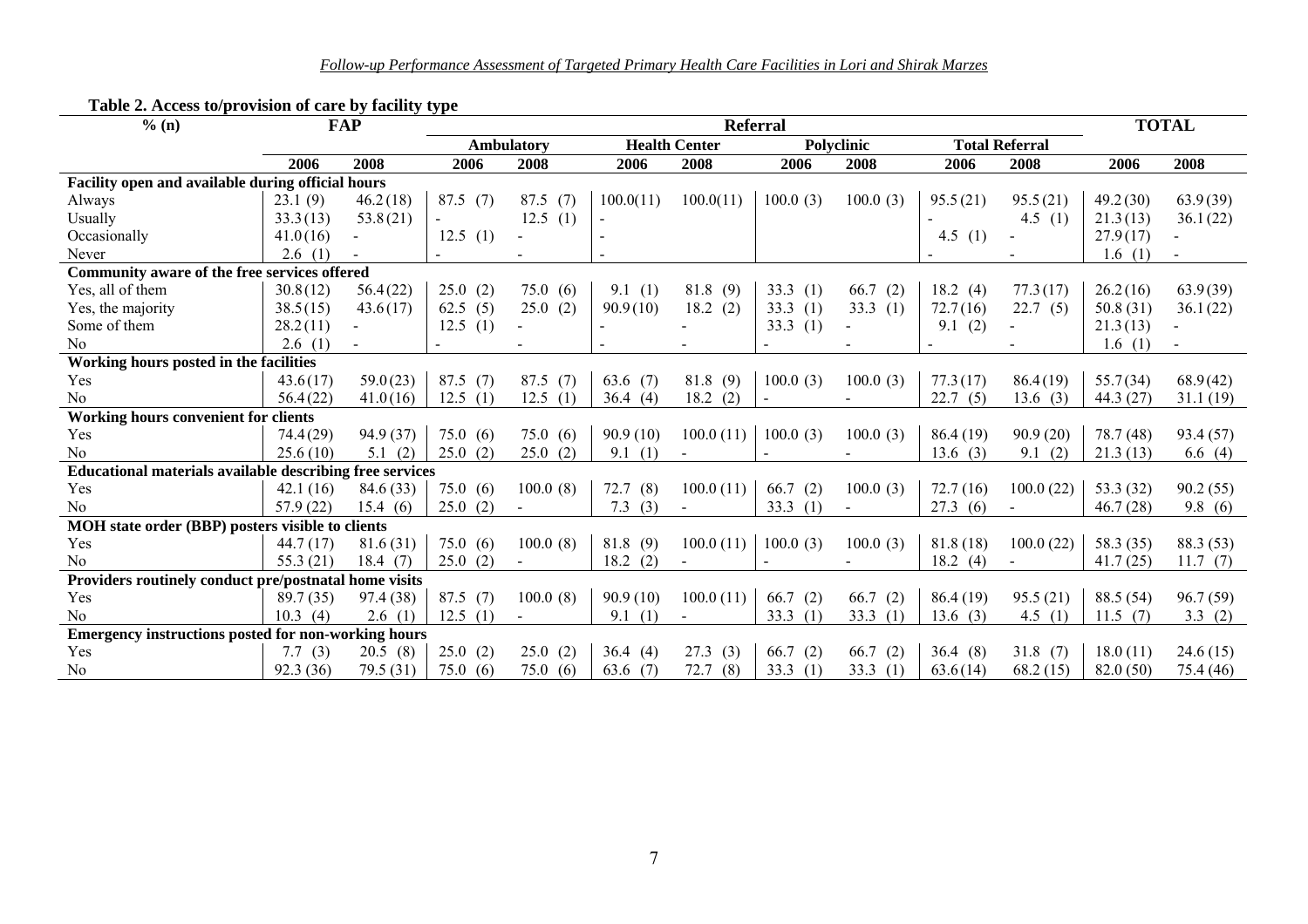#### **Table 3. FAP access to care and details on services**

|                                                                           | 2006                    | 2008          | 2006                | 2008           | 2006                  | 2008                     | 2006                                          | 2008                     |
|---------------------------------------------------------------------------|-------------------------|---------------|---------------------|----------------|-----------------------|--------------------------|-----------------------------------------------|--------------------------|
|                                                                           | % (n)                   | % (n)         | % (n)               | % (n)          | % (n)                 | $\%$ (n)                 | % (n)                                         | % (n)                    |
|                                                                           | At least once per month |               | Once per two months |                | Once per three months |                          | Less frequently than<br>once per three months |                          |
| Frequency of supervising physician                                        | (23)                    | (37)          | (9)                 | 2.6            | 15.4                  | 2.6                      | 2.6                                           | $\overline{\phantom{a}}$ |
| visit                                                                     | 59.0                    | 94.9          | 23.1                | (1)            | (6)                   | (1)                      | (1)                                           |                          |
| Frequency of supervising physician                                        | (17)                    | 66.7          | 28.2                | 17.9           | 15.4                  | 7.7                      | 12.8                                          | 7.7                      |
| home visits                                                               | 43.6                    | (26)          | (11)                | (7)            | (6)                   | (3)                      | (5)                                           | (3)                      |
|                                                                           |                         | <b>Always</b> |                     | <b>Usually</b> |                       | <b>Occasionally</b>      | <b>Never</b>                                  |                          |
| Frequency of supervising physician<br>seeing patients in the clinic       | (22)<br>56.4            | 82.1<br>(32)  | 28.2<br>(11)        | 17.9<br>(7)    | 15.4<br>(6)           | $\overline{\phantom{a}}$ | -                                             | $\overline{\phantom{0}}$ |
| Frequency of supervising physician<br>notify facility of visit in advance | (24)<br>64.9            | (36)<br>92.3  | 29.7<br>(11)        | 7.7<br>(3)     | 5.4<br>(2)            | $\overline{\phantom{a}}$ |                                               |                          |
| Frequency of mayors providing                                             | (10)                    | 38.5          | 20.5                | 15.4           | 38.5                  | 33.3                     | 15.4                                          | 12.8                     |
| emergency transport                                                       | 25.6                    | (15)          | (8)                 | (6)            | (15)                  | (13)                     | (6)                                           | (5)                      |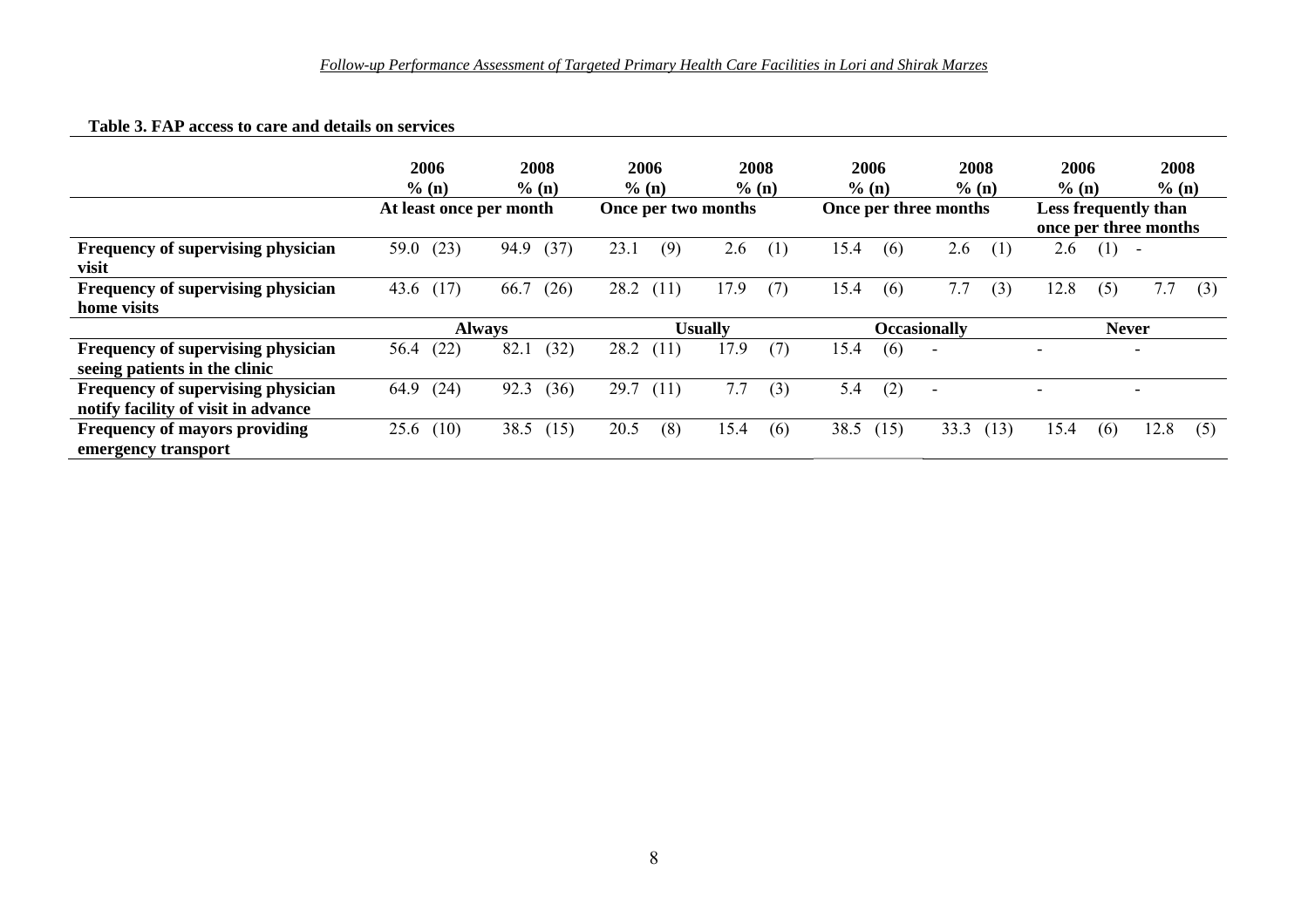| <b>Facility type</b>                            | . .<br>2006 | $\overline{\phantom{a}}$<br>-<br>2008 |
|-------------------------------------------------|-------------|---------------------------------------|
|                                                 | mean(n)     | mean(n)                               |
| $FAP*$                                          | (36)<br>1.9 | (38)<br>2.4                           |
| Referral* (Ambulatory/Health Center/Polyclinic) | (22)<br>2.3 | (22)<br>2.6                           |
| Ambulatory                                      | 2.2<br>(8)  | 2.5<br>(8)                            |
| <b>Health Center</b>                            | 2.3<br>(11) | (11)<br>2.6                           |
| Polyclinic                                      | 2.5<br>(3)  | 2.7<br>(3)                            |
| <b>Marz</b>                                     |             |                                       |
| Lori*                                           | (28)<br>1.8 | (30)<br>2.4                           |
| Shirak*                                         | (30)<br>2.2 | (30)<br>2.6                           |
| Total*                                          | (58)<br>2.0 | (60)<br>2.5                           |

|                             |  |                                   | Table 4. Access to/provision of care: mean scores by facility type and by geographic region |
|-----------------------------|--|-----------------------------------|---------------------------------------------------------------------------------------------|
| $\sim$ $\sim$ $\sim$ $\sim$ |  | $\bullet \bullet \bullet \bullet$ | $\bullet \bullet \bullet \bullet$                                                           |

\* 2006/2008 difference is statistically significant,  $p < .05$ 

#### **3.2. Provider relations with community and clients**

The assessment revealed that 33.3% of FAPs, 37.5% of ambulatories, 54.5% of health centers, and one polyclinic always or usually provided clients with health education materials. Overall, the number of facilities where health education materials were always or usually provided to clients increased since 2006 (51 facilities in 2008 versus 31 in 2006). Providers conducted health talks with patients during their visits and organized health education sessions with the communities more often in 2008 than in 2006; also more facilities prepared for health education sessions adequately (providers of 23 facilities always or usually prepared for health education sessions in 2008 versus eight facilities in 2006). Mayors were involved in solving community health problems more frequently in 2008 than in 2006 (Table 5). Patients were more involved in selecting treatment options at follow-up, 47 facilities in 2008 versus 36 in 2006. Most surveyed facilities lacked suggestion boxes in both 2008 and 2006 (52 and 50 facilities, respectively). Among those with boxes, patient suggestions rarely led to changes (at four facilities in 2008 versus one in 2006.

While the number of facilities with private space where counseling sessions, physical exams and procedures could not be observed or overheard increased noticeably since 2006 (70.5% in 2008 versus 45.9% in 2006), confidentiality of patient records remained a concern.

In 2008, providers kept records of the community's composition (e.g., age, gender) in 67.2% of the facilities (versus 52.5% in 2006) and kept lists of community members who were vulnerable and eligible for free services in 42.6% of the facilities (versus 32.8% in 2006). Only 3.3% of facilities (2 ambulatories) had conducted patient satisfaction surveys in 2008 (versus 5.0%, two ambulatories and one health center in 2006).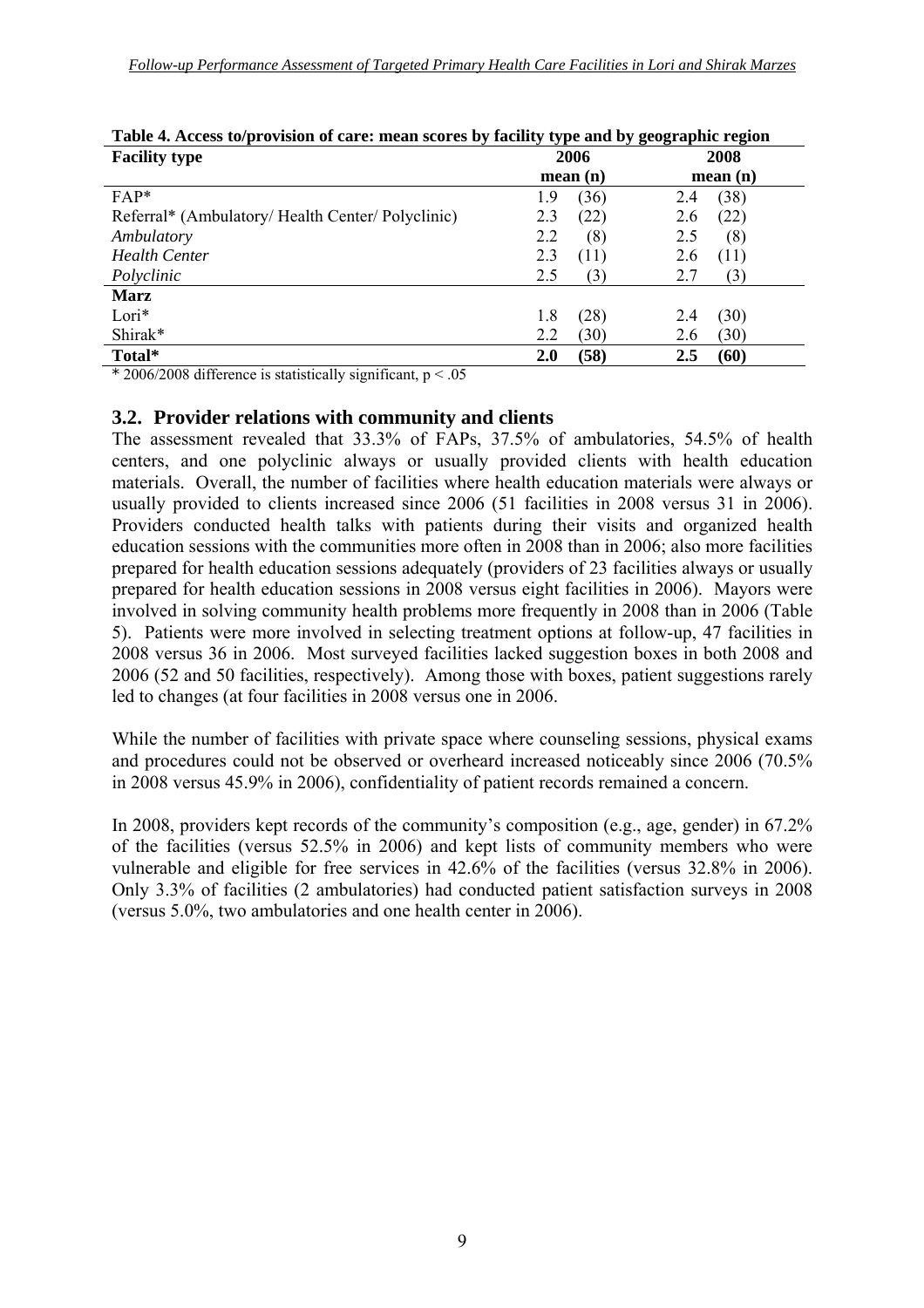|                                                                               | Table 5. PHC provider relationships with community and clients<br><b>FAP</b> |             |            | <b>Referral</b>   |            |                      |                |            |             |                       |           |              |
|-------------------------------------------------------------------------------|------------------------------------------------------------------------------|-------------|------------|-------------------|------------|----------------------|----------------|------------|-------------|-----------------------|-----------|--------------|
|                                                                               |                                                                              | % (n)       |            | <b>Ambulatory</b> |            | <b>Health Center</b> |                | Polyclinic |             | <b>Total Referral</b> | % (n)     | <b>TOTAL</b> |
|                                                                               |                                                                              |             | % (n)      |                   | % (n)      |                      | % (n)          |            | % (n)       |                       |           |              |
|                                                                               | 2006                                                                         | 2008        | 2006       | 2008              | 2006       | 2008                 | 2006           | 2008       | 2006        | 2008                  | 2006      | 2008         |
| Frequency that providers distribute health education materials                |                                                                              |             |            |                   |            |                      |                |            |             |                       |           |              |
| Always                                                                        | 17.9(7)                                                                      | 33.3(13)    | 37.5(3)    | 37.5(3)           | 18.2(2)    | 54.5 $(6)$           |                | 50.0(1)    | 23.8(5)     | 47.6(10)              | 20.0(12)  | 38.3(23)     |
| Usually                                                                       | 30.8(12)                                                                     | 53.8 $(21)$ | 25.0(2)    | 25.0(2)           | 36.4(4)    | 45.5 $(5)$           | 50.0(1)        |            | 33.3(7)     | 33.3(7)               | 31.7(19)  | 46.7(28)     |
| Occasionally                                                                  | 33.3(13)                                                                     | 7.7(3)      | 12.5(1)    | 37.5(3)           | 45.5(5)    |                      |                |            | 28.6(6)     | 14.3 $(3)$            | 31.7(19)  | 10.0(6)      |
| Never                                                                         | 17.9(7)                                                                      | 5.1(2)      | 25.0(2)    |                   |            |                      | 50.0(1)        | 50.0(1)    | 14.3 $(3)$  | 4.8 $(1)$             | 16.7(10)  | 5.0(3)       |
| Frequency that providers conduct health talks with patients                   |                                                                              |             |            |                   |            |                      |                |            |             |                       |           |              |
| Always                                                                        | 46.2(18)                                                                     | 76.9(30)    | 50.0(4)    | 75.0(6)           | 72.7(8)    | 100.0                | 33.3 $(1)$     | 100.0(3)   | 59.1 $(13)$ | 90.9(20)              | 50.8(31)  | 82.0(50)     |
|                                                                               |                                                                              |             |            |                   |            | (11)                 |                |            |             |                       |           |              |
| Usually                                                                       | 35.9(14)                                                                     | 17.9(7)     | 12.5(1)    | 25.0(2)           | 9.1(1)     |                      | 66.7 $(2)$     |            | 18.2(4)     | 9.1(2)                | 29.5(18)  | 14.8 $(9)$   |
| Occasionally                                                                  | 12.8(5)                                                                      | 5.1(2)      | 37.5(3)    |                   | 18.2(2)    |                      |                |            | 22.7(5)     |                       | 16.4(10)  | 3.3(2)       |
| Never                                                                         | 5.1(2)                                                                       |             |            |                   |            |                      |                |            |             |                       | 3.3(2)    |              |
| Frequency that providers conduct health education sessions with the community |                                                                              |             |            |                   |            |                      |                |            |             |                       |           |              |
| At least once per month                                                       | 15.4(6)                                                                      | 48.7(19)    | 25.0(2)    | 50.0(4)           | 18.2(2)    | 45.5 $(5)$           | $\blacksquare$ |            | 18.2(4)     | 40.9(9)               | 16.4(10)  | 45.9(28)     |
| Once per 2-3 months                                                           | 33.3(13)                                                                     | 38.5(15)    | 37.5(3)    | 25.0(2)           | 54.5 $(6)$ | 45.5 $(5)$           |                | 33.3 $(1)$ | 40.9(9)     | 36.4(8)               | 36.1(22)  | 37.7(23)     |
| Once or twice a year                                                          | 33.3(13)                                                                     | 7.7(3)      | 12.5(1)    | 12.5(1)           | 18.2(2)    | 9.1(1)               | 33.3(1)        | 33.3(1)    | 18.2(4)     | 13.6(3)               | 27.9(17)  | 9.8(6)       |
| Less frequently/never                                                         | 17.9(7)                                                                      | 5.1(2)      | 25.0(2)    | 12.5(1)           | 9.1(1)     |                      | 66.7(2)        | 33.3(1)    | 22.7(5)     | 9.1(2)                | 19.7(12)  | 6.6 $(4)$    |
| Frequency that providers adequately prepare for health education sessions     |                                                                              |             |            |                   |            |                      |                |            |             |                       |           |              |
| Always                                                                        | 2.6(1)                                                                       | 7.7(3)      |            | 12.5(1)           | 9.1(1)     | 18.2(2)              | $\blacksquare$ |            | 4.5 $(1)$   | 13.6(3)               | 3.3(2)    | 9.8(6)       |
| Usually                                                                       | 7.7(3)                                                                       | 28.2(11)    | 12.5(1)    | 12.5(1)           | 18.2(2)    | 36.4(4)              |                | 33.3(1)    | 13.6(3)     | 27.3(6)               | 9.8(6)    | 27.9(17)     |
| Occasionally                                                                  | 28.2(11)                                                                     | 23.1(9)     | 25.0(2)    | 12.5(1)           | 27.3(3)    | 27.3(3)              | 66.7(2)        | 33.3(1)    | 31.8(7)     | 22.7(5)               | 29.5(18)  | 23.0(14)     |
| Never                                                                         | 61.5(24)                                                                     | 41.0(16)    | 62.5 $(5)$ | 62.5 $(5)$        | 45.5 $(5)$ | 18.2(2)              | 33.3(1)        | 33.3(1)    | 50.0(11)    | 36.4(8)               | 57.4 (35) | 39.3(24)     |
| Frequency that the Mayor is involved in solving community health problems     |                                                                              |             |            |                   |            |                      |                |            |             |                       |           |              |
| Always                                                                        | 10.5(4)                                                                      | 15.8(6)     |            | 12.5(1)           | 36.4(4)    | 45.5 $(5)$           |                | 33.3(1)    | 18.2(4)     | 31.8(7)               | 13.3(8)   | 21.7(13)     |
| Usually                                                                       | 23.7(9)                                                                      | 36.8(14)    | 12.5(1)    |                   | 9.1(1)     |                      | 33.3 $(1)$     | 33.3(1)    | 13.6(3)     | 4.5 $(1)$             | 20.0(12)  | 25.0(15)     |
| Occasionally                                                                  | 39.5(15)                                                                     | 31.6(12)    | 25.0(2)    | 25.0(2)           | 45.5 $(5)$ | 45.5 $(5)$           | 33.3(1)        |            | 36.4(8)     | 31.8(7)               | 38.3(23)  | 31.7(19)     |
| Never                                                                         | 26.3(10)                                                                     | 15.8(6)     | 62.5 $(5)$ | 62.5 $(5)$        | 9.1(1)     | 9.1(1)               | 33.3 $(1)$     | 33.3(1)    | 31.8(7)     | 31.8(7)               | 28.3(17)  | 21.7(13)     |
| Frequency that patients are involved in selecting among treatment options     |                                                                              |             |            |                   |            |                      |                |            |             |                       |           |              |
| Always                                                                        | 26.3(10)                                                                     | 36.8(14)    | 25.0(2)    | 62.5 $(5)$        | 20.0(2)    | 30.0(3)              |                | 66.7(2)    | 20.0(4)     | 47.6(10)              | 23.7(14)  | 40.7(24)     |
| Usually                                                                       | 26.3(10)                                                                     | 31.6(12)    | 50.0(4)    | 37.5(3)           | 60.0(6)    | 70.0(7)              | 66.7 $(2)$     | 33.3(1)    | 60.0(12)    | 52.4(11)              | 37.3(22)  | 39.0(23)     |
| Occasionally                                                                  | 26.3(10)                                                                     | 23.7(9)     | 25.0(2)    |                   | 10.0(1)    |                      | 33.3 $(1)$     |            | 20.0(4)     |                       | 23.7(14)  | 15.3(9)      |
| Never                                                                         | 21.1(8)                                                                      | 7.9(3)      |            |                   |            |                      |                |            |             |                       | 15.3(9)   | 5.1 $(3)$    |

#### **Table 5. PHC provider relationships with community and clients**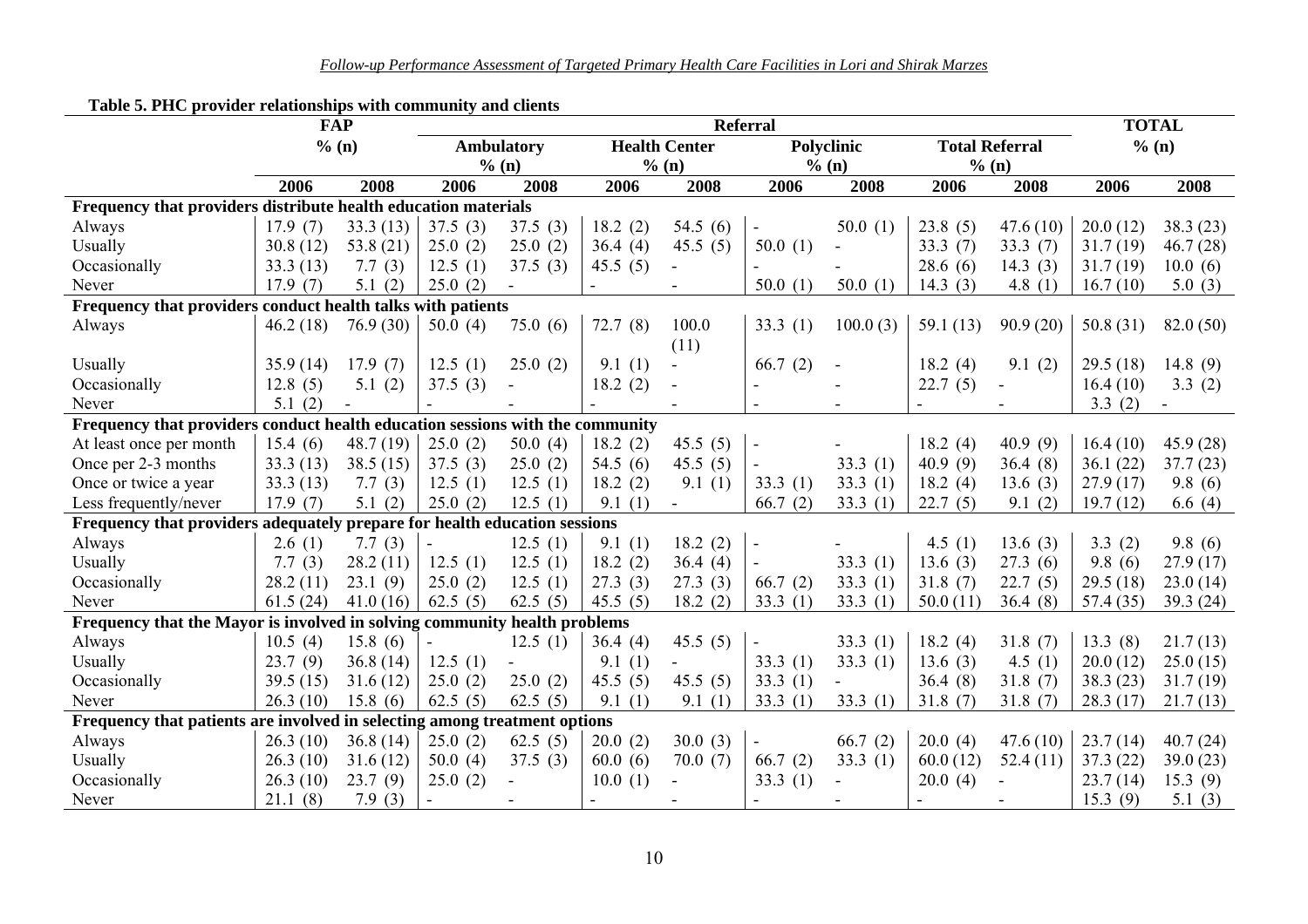*Follow-up Performance Assessment of Targeted Primary Health Care Facilities in Lori and Shirak Marzes*

|                                                                                   | <b>FAP</b> |           |                          | <b>Referral</b>   |            |                      |                |            |           |                       |           |            |
|-----------------------------------------------------------------------------------|------------|-----------|--------------------------|-------------------|------------|----------------------|----------------|------------|-----------|-----------------------|-----------|------------|
|                                                                                   |            | % (n)     |                          | <b>Ambulatory</b> |            | <b>Health Center</b> |                | Polyclinic |           | <b>Total Referral</b> | % (n)     |            |
|                                                                                   |            |           | $%$ (n)                  |                   | $%$ (n)    |                      |                | $%$ (n)    |           | % (n)                 |           |            |
|                                                                                   | 2006       | 2008      | 2006                     | 2008              | 2006       | 2008                 | 2006           | 2008       | 2006      | 2008                  | 2006      | 2008       |
| Presence of a suggestion box                                                      |            |           |                          |                   |            |                      |                |            |           |                       |           |            |
| Yes                                                                               | 10.3(4)    | 5.1(2)    | 25.0(2)                  | 25.0(2)           | 54.5 $(6)$ | 45.5 $(5)$           |                |            | 36.4(8)   | 31.8(7)               | 18.0(11)  | 14.8 $(9)$ |
| No                                                                                | 89.7 (35)  | 94.9 (37) | 75.0(6)                  | 75.0(6)           | 45.5 $(5)$ | 54.5 $(6)$           | 100.0(3)       | 100.0(3)   | 63.6(14)  | 68.2(15)              | 82.0(50)  | 85.2 (52)  |
| Changes due to patient suggestions in the last three months                       |            |           |                          |                   |            |                      |                |            |           |                       |           |            |
| Yes                                                                               |            | 5.1(2)    |                          |                   | 9.1(1)     | 90.9(10)             | $\blacksquare$ | 33.3(1)    | 4.5 $(1)$ | 50.0(11)              | 1.6 $(1)$ | 6.6 $(4)$  |
| N <sub>o</sub>                                                                    | 100.0      | 94.9 (37) | 100.0(8)                 | 100.0(8)          | 90.9(10)   | 9.1(1)               | 100.0(3)       | 66.7(2)    | 95.5(21)  | 50.0(11)              | 98.4(60)  | 93.4 (57)  |
|                                                                                   | (39)       |           |                          |                   |            |                      |                |            |           |                       |           |            |
| <b>Security of medical records</b>                                                |            |           |                          |                   |            |                      |                |            |           |                       |           |            |
| Yes                                                                               | 15.4(6)    | 15.4(6)   | $\overline{\phantom{a}}$ |                   | 9.1(1)     | 9.1(1)               | $\blacksquare$ |            | 4.5 $(1)$ | 4.5 $(1)$             | 11.5(7)   | 11.5 $(7)$ |
| N <sub>o</sub>                                                                    | 84.6(33)   | 84.6 (33) | 100.0(8)                 | 100.0(8)          | 90.0(10)   | 90.9(10)             | 100.0(3)       | 100.0(3)   | 95.5(21)  | 95.5(21)              | 88.5 (54) | 88.5 (54)  |
| Presence of private space for counseling sessions, physical exams, and procedures |            |           |                          |                   |            |                      |                |            |           |                       |           |            |
| Yes                                                                               | 23.1(9)    | 56.4(22)  | 62.5 $(5)$               | 87.5(7)           | 100.0      | 100.0                | 100.0(3)       | 100.0(3)   | 86.4(19)  | 95.5(21)              | 45.9(28)  | 70.5(43)   |
|                                                                                   |            |           |                          |                   | (11)       | (11)                 |                |            |           |                       |           |            |
| N <sub>o</sub>                                                                    | 76.9(30)   | 43.6(17)  | 37.5(3)                  | 12.5(1)           |            |                      |                |            | 13.6(3)   | 4.5 $(1)$             | 54.1 (33) | 29.5(18)   |
| Provider records of community composition (e.g., age, gender)                     |            |           |                          |                   |            |                      |                |            |           |                       |           |            |
| Yes                                                                               | 35.9(14)   | 56.4(22)  | 100.0(8)                 | 100.0(8)          | 63.6 $(7)$ | 72.7(8)              | 100.0(3)       | 100.0(3)   | 81.8(18)  | 86.4(19)              | 52.5(32)  | 67.2(41)   |
| N <sub>o</sub>                                                                    | 64.1(25)   | 43.6(17)  |                          |                   | 36.4(4)    | 27.3(3)              |                |            | 18.2(4)   | 13.6(3)               | 47.5(29)  | 32.8(20)   |
| Provider records of vulnerable community members eligible for free services       |            |           |                          |                   |            |                      |                |            |           |                       |           |            |
| Yes                                                                               | 15.4(6)    | 25.6(10)  | 62.5 $(5)$               | 75.0(6)           | 54.5 $(6)$ | 63.6 $(7)$           | 100.0(3)       | 100.0(3)   | 63.6(14)  | 72.7(16)              | 32.8(20)  | 42.6(26)   |
| N <sub>0</sub>                                                                    | 84.6 (33)  | 74.4 (29) | 37.5(3)                  | 25.0(2)           | 45.5(5)    | 36.4(4)              |                |            | 36.4(8)   | 27.3(6)               | 67.2(41)  | 57.4 (35)  |
| Patient satisfaction surveys regularly conducted at the facility                  |            |           |                          |                   |            |                      |                |            |           |                       |           |            |
| Yes                                                                               |            |           | 25.0(2)                  | 25.0(2)           | 9.1(1)     | $\blacksquare$       |                |            | 13.6(3)   | 9.1(2)                | 5.0(3)    | 3.3(2)     |
| N <sub>o</sub>                                                                    | 100.0      | 100.0     | 75.0(6)                  | 75.0(6)           | 90.9(10)   | 100.0                | 100.0(3)       | 100.0(3)   | 86.4 (19) | 90.9(20)              | 95.0(57)  | 96.7(58)   |
|                                                                                   | (38)       | (38)      |                          |                   |            | (11)                 |                |            |           |                       |           |            |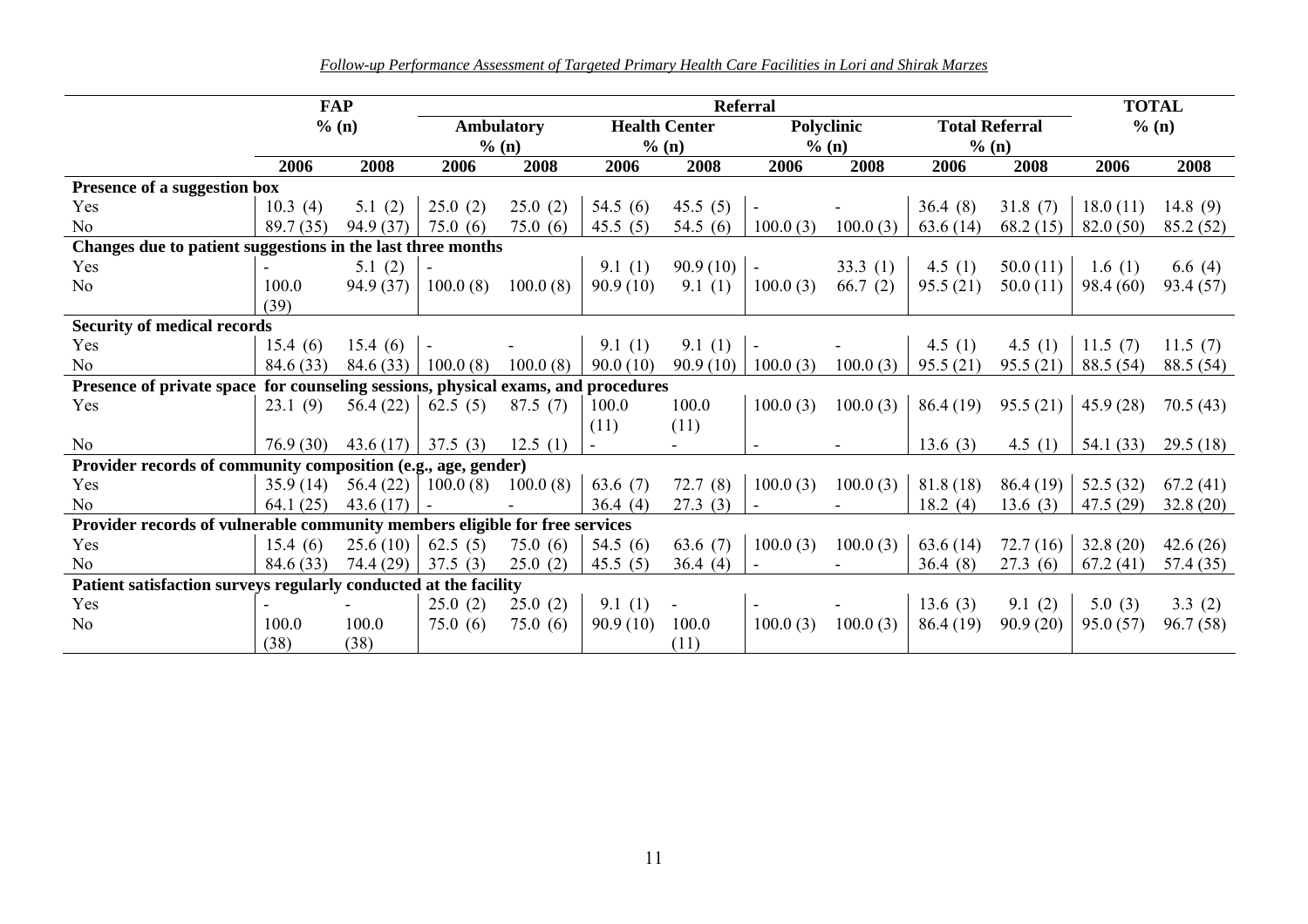Table 6 shows the distribution of scores measuring provider relations with community and clients by the type of facility and geographic region in 2006 and 2008. Overall, the scores significantly increased from the baseline (1.4 in 2008 versus 1.1 in 2006). Health centers and polyclinics received higher scores both in 2006 (1.6 and 1.2, respectively) and in 2008 (1.7 and 1.7, respectively) than FAPs and ambulatories. Facilities in Lori scored lower than those in Shirak in 2006, but were tied at 1.4 in 2008.

**Table 6. Provider relations with community & clients scores by facility type & geographic region** 

|                                                  | 2006:       | 2008:       |
|--------------------------------------------------|-------------|-------------|
|                                                  | mean(n)     | mean(n)     |
| <b>Facility type</b>                             |             |             |
| $FAP*$                                           | 0.9<br>(36) | (36)<br>1.3 |
| Referral* (Ambulatory/ Health Center/Polyclinic) | (20)<br>1.4 | (20)<br>1.7 |
| Ambulatory                                       | 1.3<br>(8)  | (8)<br>1.6  |
| <b>Health Center</b>                             | (10)<br>1.6 | (10)<br>1.7 |
| Polyclinic                                       | 1.2<br>(2)  | (2)<br>1.7  |
| <b>Marz</b>                                      |             |             |
| $Lori*$                                          | 0.9<br>(28) | (28)<br>1.4 |
| Shirak*                                          | 1.2<br>(28) | (28)<br>1.4 |
| Total*                                           | (56)        | (56)<br>1.4 |

\* the difference is statistically significant,  $p < 0.05$ 

#### **3.3. Environment**

As shown in Table 7, providers at most of the ambulatories, all health centers, and all polyclinics maintained complete records of cold chain conditions for vaccines in both 2006 and 2008, while providers at only ten out of 38 FAPs completed such records in 2008. However, these data should be interpreted with caution, as – according to several nurses – FAP nurses were not required or allowed to keep such records as the records are the responsibility of the supervising ambulatory and nurses only "borrowed" the vaccine bag for vaccinations to return it back to the ambulatory/polyclinic within a brief specified period.

The number of facilities with appropriate working conditions increased significantly from 23.0% in 2006 to 75.4% in 2008. This increase was most prominent (almost tenfold increase since 2006) in FAPs where the PHCR project was active during 2006-2008. All facilities but one FAP were regularly ventilated during working hours in 2008 (while 11 FAPs and one ambulatory were not ventilated in 2006). All facilities were cleaned regularly in 2008 versus 86.9% of the facilities in 2006.

Official security checks were conducted regularly at only 22 surveyed facilities in 2008 (slight decrease from 25 facilities at baseline). Regular trainings on emergency situations/disaster preparedness for the facility staff were also infrequent: reported by only 33.3% of the facilities in 2008. Only two polyclinics and two ambulatories had equipment maintenance staff in 2008, similar to 2006 where two polyclinics and one ambulatory had such staff.

Consumable medical supplies were replenished regularly at 78.7% of the facilities in 2008 versus 18.0% in 2006. Used needles always were disposed in sharp containers at 93.4% of the facilities (versus 67.2% in 2006). The increase was consistent across facility types (all polyclinics used this in both 2006 and 2008).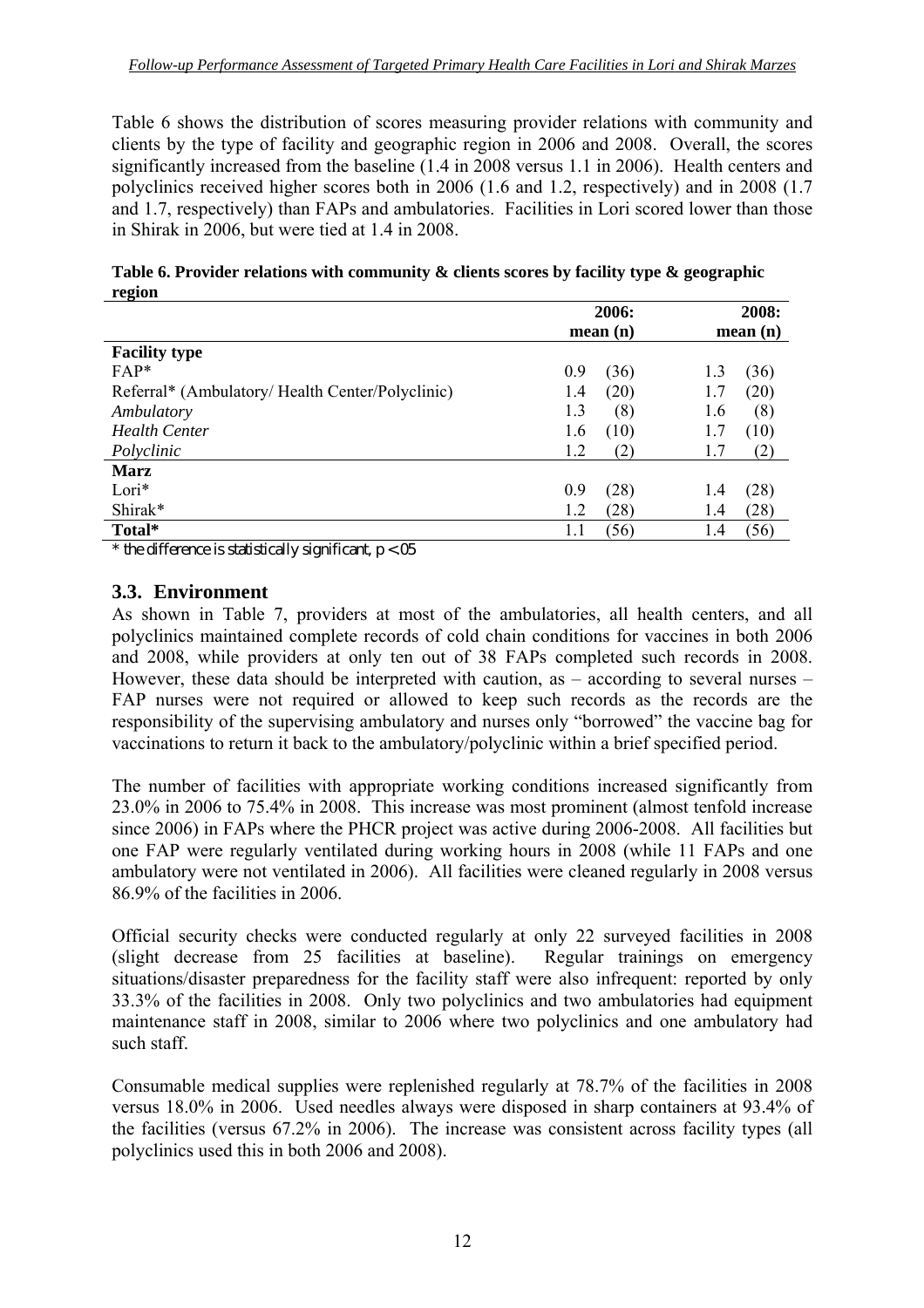Providers at only 19 facilities washed their hands with soap and water before and after each patient in 2008. Although this represents a significant increase since the baseline assessment, the number was still low. Providers at 52.5% of facilities usually washed their hands and 14.8% occasionally. One FAP nurse reported never washing hands before and after each patient. San Epid regulations on infection control and medical waste management were available at 42.6% of facilities in 2008 versus 27.9% in 2006.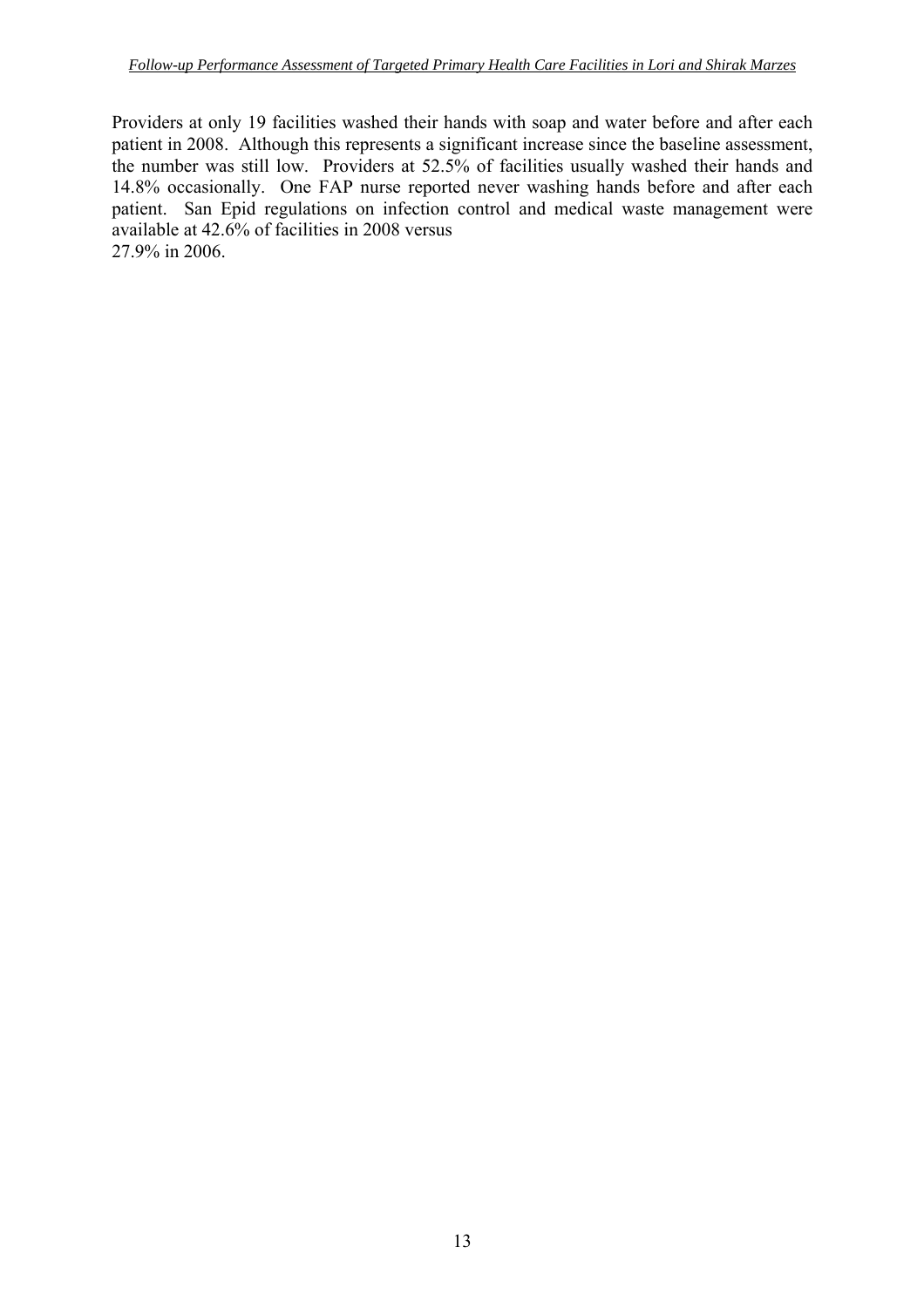|                                                                      | Table 7. Facility environment<br><b>FAP</b> |           |            |     |                   |     |                     |                                           | <b>Referral</b>             |     |                         |             |                       | <b>TOTAL</b>   |             |
|----------------------------------------------------------------------|---------------------------------------------|-----------|------------|-----|-------------------|-----|---------------------|-------------------------------------------|-----------------------------|-----|-------------------------|-------------|-----------------------|----------------|-------------|
|                                                                      | % (n)                                       |           |            |     | <b>Ambulatory</b> |     |                     | <b>Health Center</b>                      |                             |     | Polyclinic              |             | <b>Total Referral</b> | % (n)          |             |
|                                                                      |                                             |           |            |     | % (n)             |     |                     | % (n)                                     |                             |     | % (n)                   |             | % (n)                 |                |             |
|                                                                      | 2006                                        | 2008      | 2006       |     | 2008              |     | 2006                | 2008                                      | 2006                        |     | 2008                    | 2006        | 2008                  | 2006           | 2008        |
| Vaccine cold chain records maintained                                |                                             |           |            |     |                   |     |                     |                                           |                             |     |                         |             |                       |                |             |
| Yes                                                                  | 8.1(3)                                      | 26.3(10)  | $87.5$ (7) |     | $87.5$ (7)        |     | 90.9(10)            | 100.0(11)                                 | 100.0(3)                    |     | 100.0(3)                | 90.9(20)    | 95.5(21)              | 39.0(23)       | 51.7(31)    |
| No                                                                   | 91.9 (34)                                   | 73.7(28)  | $12.5$ (1) |     | 12.5              | (1) | $9.1$ (1) -         |                                           | $\blacksquare$              |     |                         | 9.1(2)      | 4.5 $(1)$             | 61.0(36)       | 48.3 (29)   |
| Appropriate working conditions for providers                         |                                             |           |            |     |                   |     |                     |                                           |                             |     |                         |             |                       |                |             |
| Yes                                                                  | 7.7 $(3)$                                   | 74.4 (29) | 50.0 $(4)$ |     | $87.5$ (7)        |     | 54.5 $(6)$          | 72.7<br>(8)                               | 33.3                        | (1) | 66.7<br>(2)             | 50.0 $(11)$ | 77.3(17)              | 23.0(14)       | 75.4 (46)   |
| No                                                                   | 92.3 (36)                                   | 25.6(10)  | 50.0(4)    |     | 12.5              | (1) | 45.5 $(5)$          | 27.3<br>(3)                               | 66.7                        | (2) | 33.3<br>(1)             | 50.0(11)    | 22.7(5)               | 77.0 (47)      | 24.6(15)    |
| Facility regularly ventilated during working hours                   |                                             |           |            |     |                   |     |                     |                                           |                             |     |                         |             |                       |                |             |
| Yes                                                                  | 71.8(28)                                    | 97.4 (38) | $87.5$ (7) |     | 100.0(8)          |     |                     | 100.0 (11) 100.0 (11) 100.0 (3) 100.0 (3) |                             |     |                         | 95.5(21)    | 100.0(22)             | 80.3 (49)      | 98.4 (60)   |
| No                                                                   | 28.2(11)                                    | 2.6(1)    | 12.5       | (1) | $\sim$            |     | $\bar{\phantom{a}}$ |                                           |                             |     |                         | 4.5 $(1)$   | $\sim$ $-$            | 19.7(12)       | 1.6(1)      |
| <b>Facility regularly cleaned</b>                                    |                                             |           |            |     |                   |     |                     |                                           |                             |     |                         |             |                       |                |             |
| Yes                                                                  | 82.1 (32)                                   | 100.0(39) | 100.0(8)   |     | 100.0(8)          |     | 90.9(10)            | 100.0(11)                                 |                             |     | $100.0$ (3) $100.0$ (3) | 95.5(21)    | 100.0(22)             | 86.9(53)       | 100.0(61)   |
| N <sub>o</sub>                                                       | $17.9$ (7) -                                |           |            |     |                   |     | $9.1$ (1) -         |                                           | ÷,                          |     |                         | 4.5 $(1)$   | $\sim$                | $13.1$ $(8)$ - |             |
| Official security checks regularly conducted                         |                                             |           |            |     |                   |     |                     |                                           |                             |     |                         |             |                       |                |             |
| Yes                                                                  | 23.7(9)                                     | 34.2(13)  | 62.5       | (5) | 62.5 (5)          |     | $72.7$ (8)          | 100.0(11)                                 | 100.0(3)                    |     | 100.0<br>(3)            | 72.7(16)    | 86.4(19)              | 41.7(25)       | 53.3 $(22)$ |
| N <sub>o</sub>                                                       | 76.3(29)                                    | 65.8(25)  | 37.5       | (3) | 37.5              | (3) | 27.3<br>$(3) -$     |                                           | $\blacksquare$              |     |                         | 27.3(6)     | 13.6(3)               | 58.3 (35)      | 46.7(28)    |
| Regular staff training on emergency situations/disaster preparedness |                                             |           |            |     |                   |     |                     |                                           |                             |     |                         |             |                       |                |             |
| Yes                                                                  | 7.7 $(3)$                                   | 23.1(9)   | 12.5(1)    |     | 37.5(3)           |     | 50.0<br>(5)         | 60.0<br>(6)                               | 66.7                        | (2) | 66.7<br>(2)             | 38.1(8)     | 52.4 $(11)$           | 18.3(11)       | 33.3(20)    |
| N <sub>o</sub>                                                       | 92.3 (36)                                   | 76.9(30)  | 87.5       | (7) | 62.5              | (5) | 50.0(5)             | 40.0<br>(4)                               | 33.3                        | (1) | 33.3<br>(1)             | 61.9(13)    | 47.6 $(10)$           | 81.7(49)       | 66.7(40)    |
| <b>Equipment maintenance staff</b>                                   |                                             |           |            |     |                   |     |                     |                                           |                             |     |                         |             |                       |                |             |
| Yes                                                                  |                                             |           | 12.5       | (1) | 25.0              | (2) | $\blacksquare$      |                                           | 100.0(2)                    |     | 100.0<br>(2)            | 14.3 $(3)$  | 19.0(4)               | 5.0(3)         | 6.7 (4)     |
| No                                                                   | $100.0(39)$ $100.0(39)$                     |           | $87.5$ (7) |     | 75.0(6)           |     | 100.0(11)           | 100.0(11)                                 | $\mathcal{L}_{\mathcal{A}}$ |     |                         | 85.7 (18)   | 81.0(17)              | 95.0(57)       | 93.3 (56)   |
| Consumable supplies/equipment regularly replenished                  |                                             |           |            |     |                   |     |                     |                                           |                             |     |                         |             |                       |                |             |
| Yes                                                                  | 7.7(3)                                      | 76.9(30)  | 25.0(2)    |     | 75.0              | (6) | 45.5<br>(5)         | 81.8<br>(9)                               | 33.3                        | (1) | 100.0<br>(3)            | 36.4(8)     | 81.8 (18)             | 18.0(11)       | 78.7 (48)   |
| No                                                                   | 92.3 (36)                                   | 23.1(9)   | 75.0(6)    |     | 25.0              | (2) | 54.5<br>(6)         | 18.2<br>(2)                               | 66.7                        | (2) | $\blacksquare$          | 63.6 (14)   | $18.2 \quad (4)$      | 82.0 (50)      | 21.3(13)    |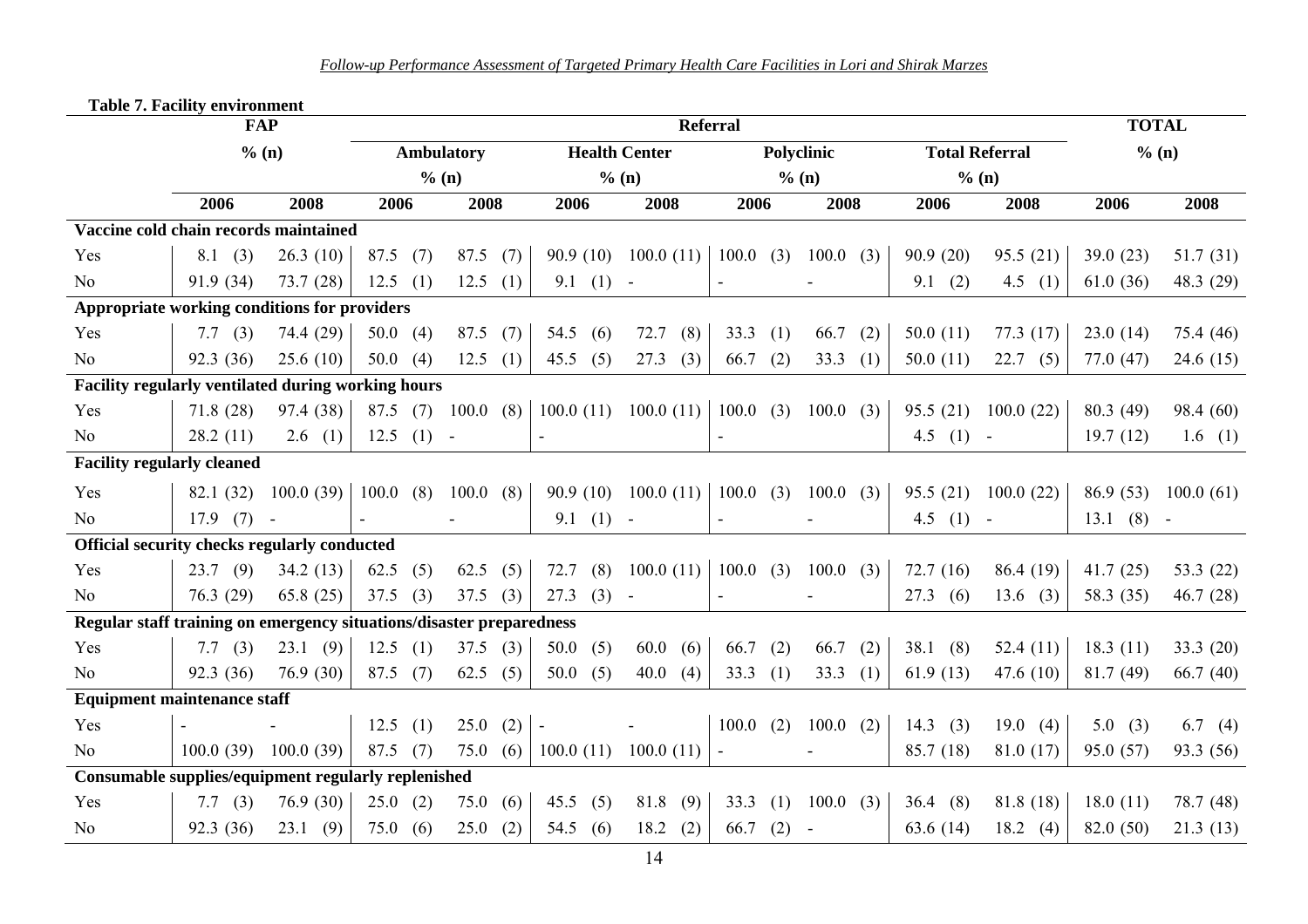*Follow-up Performance Assessment of Targeted Primary Health Care Facilities in Lori and Shirak Marzes*

|                                                                                        | <b>FAP</b>  |             | <b>Referral</b> |     |                          |       |      |                      |                          |         |                          |     |       |     |             |                          | <b>TOTAL</b> |             |
|----------------------------------------------------------------------------------------|-------------|-------------|-----------------|-----|--------------------------|-------|------|----------------------|--------------------------|---------|--------------------------|-----|-------|-----|-------------|--------------------------|--------------|-------------|
|                                                                                        | % (n)       |             |                 |     | <b>Ambulatory</b>        |       |      | <b>Health Center</b> |                          |         | Polyclinic               |     |       |     |             | <b>Total Referral</b>    | % (n)        |             |
|                                                                                        |             |             | $%$ (n)         |     |                          | % (n) |      |                      |                          | $%$ (n) |                          |     |       |     | $\%$ (n)    |                          |              |             |
|                                                                                        | 2006        | 2008        | 2006            |     | 2008                     |       | 2006 |                      | 2008                     |         | 2006                     |     | 2008  |     | 2006        | 2008                     | 2006         | 2008        |
| Frequency that used needles disposed in sharp containers                               |             |             |                 |     |                          |       |      |                      |                          |         |                          |     |       |     |             |                          |              |             |
| Always                                                                                 | 61.5(24)    | 92.3 (36)   | 75.0            | (6) | 87.5                     | (7)   | 72.7 | (8)                  | 100.0(11)                |         | 100.0                    | (3) | 100.0 | (3) | 77.3(17)    | 95.5(21)                 | 67.2(41)     | 93.4 (57)   |
| Usually                                                                                | 12.8<br>(5) | (2)<br>5.1  | 12.5            | (1) | $\overline{\phantom{a}}$ |       | 18.2 | (2)                  | $\overline{\phantom{a}}$ |         | $\blacksquare$           |     |       |     | 13.6<br>(3) | $\overline{\phantom{a}}$ | 13.1<br>(8)  | 3.3<br>(2)  |
| Occasionally                                                                           | (6)<br>15.4 | 2.6<br>(1)  | 12.5            | (1) | 12.5                     | (1)   | 9.1  | (1)                  | $\sim$                   |         | $\overline{\phantom{a}}$ |     |       |     | (2)<br>9.1  | 4.5<br>(1)               | 13.1<br>(8)  | 3.3<br>(2)  |
| Never                                                                                  | (4)<br>10.3 |             |                 |     |                          |       |      |                      |                          |         |                          |     |       |     |             |                          | (4)<br>6.6   |             |
| Frequency that providers wash hands with soap and water before and after each patient  |             |             |                 |     |                          |       |      |                      |                          |         |                          |     |       |     |             |                          |              |             |
| Always                                                                                 | (3)<br>7.7  | 30.8(12)    | 37.5            | (3) | 37.5                     | (3)   | 9.1  | (1)                  | (3)<br>27.3              |         | $\overline{\phantom{a}}$ |     | 33.3  | (1) | 18.2<br>(4) | 31.8<br>(7)              | 11.5<br>(7)  | 31.1(19)    |
| <b>Usually</b>                                                                         | 43.6 $(17)$ | 48.7 (19)   | 37.5            | (3) | 50.0                     | (4)   | 81.8 | (9)                  | 72.7<br>(8)              |         | 33.3                     | (1) | 33.3  | (1) | 59.1(13)    | 59.1 $(13)$              | 49.2 $(30)$  | 52.5 $(32)$ |
| Occasionally                                                                           | 41.0(16)    | 17.9<br>(7) | 25.0            | (2) | 12.5                     | (1)   | 9.1  | (1)                  | $\sim$                   |         | 66.7                     | (2) | 33.3  | (1) | 22.7<br>(5) | 9.1<br>(2)               | 34.4(21)     | 14.8<br>(9) |
| Never                                                                                  | (3)<br>7.7  | 2.6<br>(1)  |                 |     |                          |       |      |                      |                          |         |                          |     |       |     |             |                          | 4.9<br>(3)   | 1.6(1)      |
| Presence of MOH/San Epid regulations on infection control and medical waste management |             |             |                 |     |                          |       |      |                      |                          |         |                          |     |       |     |             |                          |              |             |
| Yes                                                                                    | 10.3<br>(4) | 25.6(10)    | 50.0            | (4) | 62.5                     | (5)   | 63.6 | (7)                  | (9)<br>81.8              |         | 66.7                     | (2) | 66.7  | (2) | 59.1 $(13)$ | 72.7(16)                 | 27.9(17)     | 42.6 $(26)$ |
| No                                                                                     | 89.7 (35)   | 74.4 (29)   | 50.0            | (4) | 37.5                     | (3)   | 36.4 | (4)                  | 18.2<br>(2)              |         | 33.3                     | (1) | 33.3  | (1) | (9)<br>40.9 | 27.3<br>(6)              | 72.1 (44)    | 57.4 (35)   |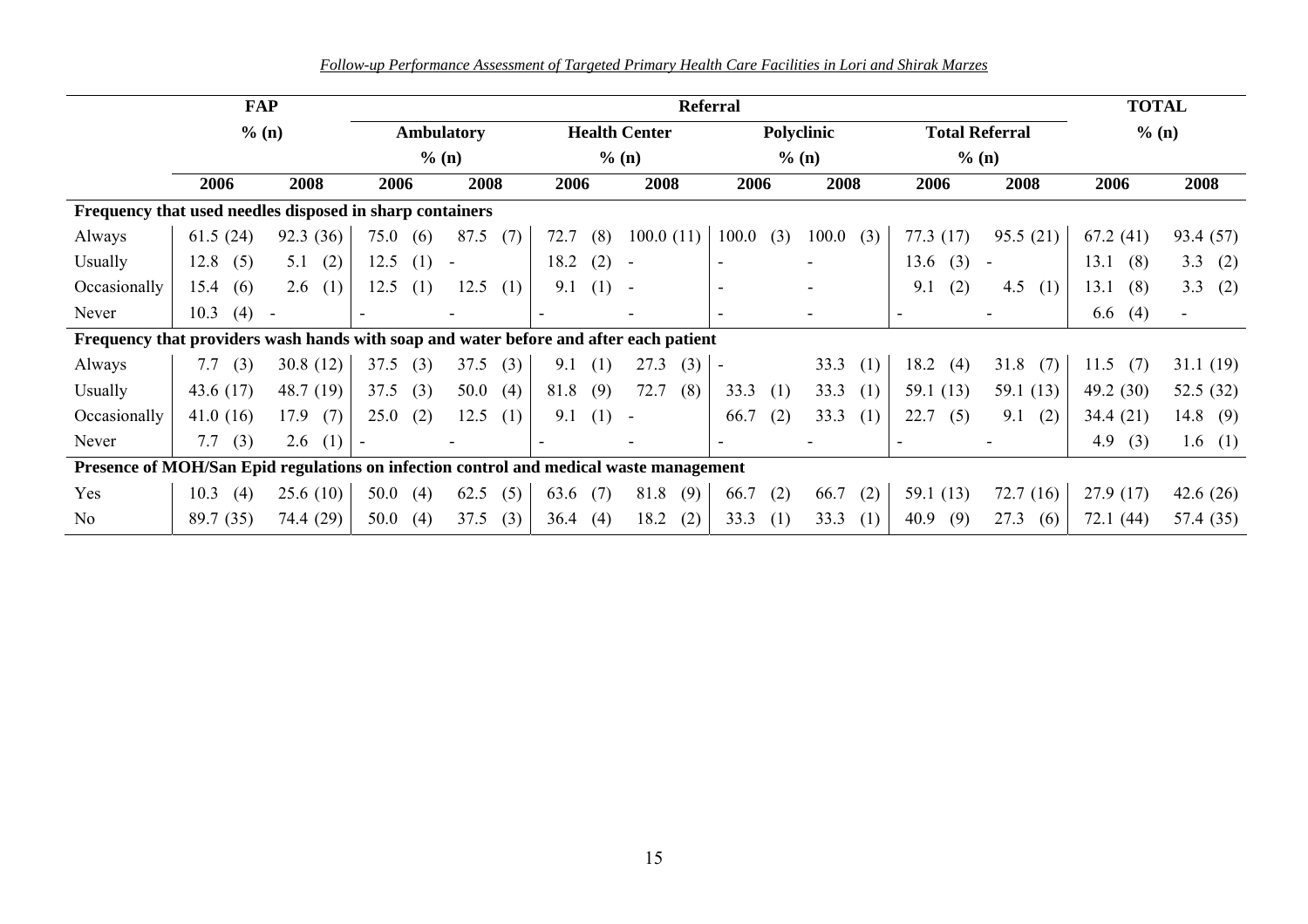As shown in Table 8, polyclinics received the highest cumulative facility environment score in both 2006 and 2008 (2.0 and 2.5, respectively). Referral level facilities scored 2.3 in 2008 while FAPs scored 1.7. Facilities in Shirak were in relatively better condition in terms of the environment than the facilities in Lori in 2006, however at follow-up, they received the same score (1.9). The total mean score was low in 2006 (1.3); it increased significantly to 1.9 at follow-up.

| Twore or EH an omnemy mean begin by racing type and by geographic region |             |             |
|--------------------------------------------------------------------------|-------------|-------------|
|                                                                          | 2006:       | 2008:       |
|                                                                          | mean(n)     | mean(n)     |
| <b>Facility type</b>                                                     |             |             |
| $FAP*$                                                                   | (36)<br>1.0 | (37)        |
| Referral* (Ambulatory/ Health Center/Polyclinic)                         | 1.9<br>(20) | (20)<br>2.3 |
| Ambulatory                                                               | 1.8<br>(8)  | 2.2<br>(8)  |
| <b>Health Center</b>                                                     | 1.9<br>(10) | (10)<br>2.4 |
| Polyclinic                                                               | 2.0<br>(2)  | 2.5<br>(2)  |
| <b>Marz</b>                                                              |             |             |
| $Lori*$                                                                  | (26)<br>1.1 | (27)<br>1.9 |
| Shirak*                                                                  | (30)<br>1.4 | (30)<br>1.9 |
| Total*                                                                   | (56)<br>1.3 | (57)<br>1.9 |

\* the difference is statistically significant,  $p < 0.05$ 

#### **3.4. Facility management**

The respondents from each facility answered a set of questions investigating facets of facility management (Table 9). Written documents describing providers' job responsibilities existed in 36.1% of the facilities in 2008, compared to 29.5% of the facilities in 2006. All polyclinics, health centers, and ambulatories and 30.8% of the FAPs maintained chronic disease registers (17.2% increase from baseline). Most facilities (85.0% in 2008, 86.7% in 2006) lacked an established procedure to respond to client complaints.

Most respondents (81.7% in 2008, 83.3% in 2006) thought that their current staff was sufficient to provide high quality and cost-effective services to the population. The number of facilities where primary health care standards were available to providers as a reference increased significantly: 43 in 2008 versus 23 in 2006. The providers at 56.8% of FAPs, 87.5% of ambulatories, 90.9% of health centers, and 100.0% of polyclinics used these standards during their daily work.

In 33 of 61 facilities (54.1%), all providers were satisfied with their job (an increase from 32.2% at baseline). The majority of facilities held regular staff meetings; however, records were rarely maintained in both 2006 and 2008 (only one FAP, four ambulatories, one health center, and one polyclinic in 2008). Most (90.2% at baseline versus 78.7% at follow-up) of facilities lacked any type of financial reward system for good provider performance.

Respondents working in FAPs were asked a more focused set of questions (Table 10). Most aspects of management had significantly improved since 2006. According to 82.1% of the respondents, supervisors always or usually engaged providers in problem solving during their visits to FAPs in 2008, an increase from 59.0% at baseline. In 2008, supervisors always provided clinical and administrative support to providers at 74.4% and 53.8% of facilities, respectively, while in 2006 such support was provided only at 51.3% and 41.0% of facilities. When problems could not be solved locally, the supervisor made all reasonable efforts to solve it by raising the issue with the authorities at 61.5% of FAPs (46.2% in 2006). At 32 of 39 facilities, the supervisor reported back to the provider on the status of the issue in 2008.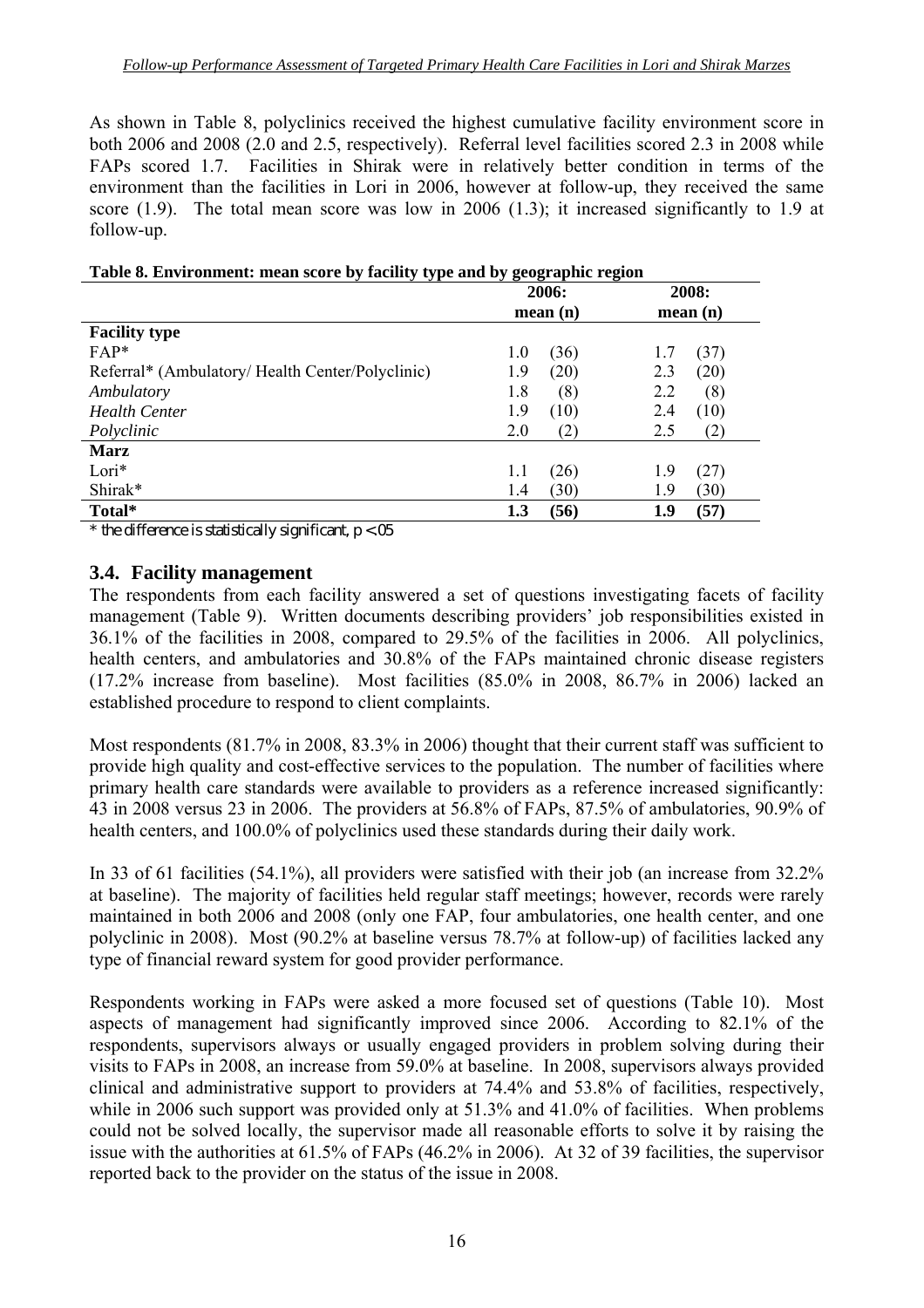|                                                                                          | <b>FAP</b>  |             |             | <b>TOTAL</b> |                      |             |          |            |              |             |                       |             |             |
|------------------------------------------------------------------------------------------|-------------|-------------|-------------|--------------|----------------------|-------------|----------|------------|--------------|-------------|-----------------------|-------------|-------------|
|                                                                                          | % (n)       |             | Ambulatory  |              | <b>Health Center</b> |             |          | Polyclinic |              |             | <b>Total Referral</b> | % (n)       |             |
|                                                                                          |             |             | % (n)       |              | % (n)                |             |          | % (n)      |              |             | % (n)                 |             |             |
|                                                                                          | 2006        | 2008        | 2006        | 2008         | 2006                 | 2008        | 2006     |            | 2008         | 2006        | 2008                  | 2006        | 2008        |
| Written documents describing provider job responsibilities                               |             |             |             |              |                      |             |          |            |              |             |                       |             |             |
| Yes                                                                                      | $12.8$ (5)  | $20.5$ (8)  | 62.5<br>(5) | 50.0 $(4)$   | 54.5<br>(6)          | 63.6<br>(7) | 66.7     | (2)        | 100.0<br>(3) | 59.1 $(13)$ | 63.6 (14)             | 29.5(18)    | 36.1(22)    |
| N <sub>0</sub>                                                                           | 87.2 (34)   | 79.5 (31)   | 37.5<br>(3) | 50.0<br>(4)  | 45.5<br>(5)          | 36.4<br>(4) | 33.1     | (1)        | $\sim$       | 40.9<br>(9) | 36.4<br>(8)           | 70.5(43)    | 63.9(39)    |
| <b>Chronic diseases register maintained</b>                                              |             |             |             |              |                      |             |          |            |              |             |                       |             |             |
| Yes                                                                                      | 23.1(9)     | 30.8(12)    | 100.0(8)    | 100.0(8)     | 81.8<br>(9)          | 100.0(11)   | 100.0(3) |            | 100.0<br>(3) | 90.9(20)    | 100.0(22)             | 47.5 (29)   | 55.7 (34)   |
| N <sub>0</sub>                                                                           | 76.9(30)    | 69.2 $(27)$ |             |              | 18.2<br>(2)          |             |          |            |              | 9.1<br>(2)  |                       | 52.5(32)    | 44.3 (27)   |
| Current staff sufficient to provide high quality and cost-effective services             |             |             |             |              |                      |             |          |            |              |             |                       |             |             |
| Yes                                                                                      | 76.9(30)    | 82.1 (32)   | 87.5<br>(7) | 75.0(6)      | 100.0(10)            | 80.0<br>(8) | 100.0    | (3)        | 100.0<br>(3) | 95.2(20)    | 80.9(17)              | 83.3 (50)   | 81.7 (49)   |
| N <sub>0</sub>                                                                           | 23.1<br>(9) | 17.9<br>(7) | 12.5<br>(1) | 25.0<br>(2)  |                      | (2)<br>20.0 |          |            |              | 4.8<br>(1)  | 19.0<br>(4)           | 16.7(10)    | 18.3 $(11)$ |
| Established official procedure for responding to client complaints                       |             |             |             |              |                      |             |          |            |              |             |                       |             |             |
| Yes                                                                                      | 5.1<br>(2)  | 5.1<br>(2)  | 28.6<br>(2) | 28.6(2)      | 27.3<br>(3)          | 27.3<br>(3) | 33.3     | (1)        | 66.7<br>(2)  | 28.6<br>(6) | 33.3<br>(7)           | 13.3<br>(8) | 15.0(9)     |
| N <sub>0</sub>                                                                           | 94.9 (37)   | 94.9 (37)   | 71.4(5)     | 71.4(5)      | 72.7<br>(8)          | 72.7<br>(8) | 66.7     | (2)        | 33.3<br>(1)  | 71.4(15)    | 66.6 (14)             | 86.7(52)    | 85.0 (51)   |
| Availability of primary health care standards (clinical guidelines, criteria, protocols) |             |             |             |              |                      |             |          |            |              |             |                       |             |             |
| Yes                                                                                      | $23.1$ (9)  | 61.5(24)    | 50.0(4)     | 87.5(7)      | 72.7<br>(8)          | 81.8<br>(9) | 66.7     | (2)        | 100.0<br>(3) | 63.6 (14)   | 86.4 (19)             | 37.7(23)    | 70.5(43)    |
| N <sub>0</sub>                                                                           | 76.9(30)    | 38.5 $(15)$ | 50.0<br>(4) | 12.5<br>(1)  | 27.3<br>(3)          | 18.2<br>(2) | 33.3     | (1)        | $\sim$       | 36.4<br>(8) | 13.6<br>(3)           | 62.3(38)    | 29.5(18)    |
| Health care standards used in daily work                                                 |             |             |             |              |                      |             |          |            |              |             |                       |             |             |
| Yes                                                                                      | 27.0(10)    | 56.8 $(21)$ | 62.5<br>(5) | 87.5<br>(7)  | 81.8<br>(9)          | 90.9(10)    | 66.7     | (2)        | 100.0(3)     | 72.7(16)    | 90.9(20)              | 44.1 $(26)$ | 69.5 $(41)$ |
| N <sub>0</sub>                                                                           | 73.0(27)    | 43.2 $(16)$ | 37.5<br>(3) | 12.5<br>(1)  | 18.2<br>(2)          | 9.1<br>(1)  | 33.3     | (1)        | $\sim$       | 27.3<br>(6) | 9.1<br>(2)            | 55.9 (33)   | 30.5(18)    |
| Provider satisfaction with job                                                           |             |             |             |              |                      |             |          |            |              |             |                       |             |             |
| Yes, all of them                                                                         | 32.4(12)    | 53.8 $(21)$ | 25.0<br>(2) | 62.5<br>(5)  | 45.5<br>(5)          | 63.6<br>(7) |          |            |              | 33.3<br>(7) | 54.5 (12)             | 32.2(19)    | 54.1 (33)   |
| Yes, some of them                                                                        | 13.5(5)     | $17.9$ (7)  | 37.5<br>(3) | 25.0(2)      | 45.5<br>(5)          | 36.4 $(4)$  | 100.0(3) |            | 100.0<br>(3) | 52.4 $(11)$ | 40.9<br>(9)           | 27.1(16)    | 26.2(16)    |
| N <sub>0</sub>                                                                           | 54.1 $(20)$ | 28.2(11)    | 37.5<br>(3) | 12.5<br>(1)  |                      |             |          |            |              | 14.3<br>(3) | 4.5<br>(1)            | 40.7(24)    | 19.7(12)    |
| <b>Regular staff meetings</b>                                                            |             |             |             |              |                      |             |          |            |              |             |                       |             |             |
| Yes                                                                                      | (8)<br>20.5 | 28.2(11)    | 87.5<br>(7) | 87.5<br>(7)  | 90.9(10)             | 81.8<br>(9) | 66.7     | (2)        | 100.0<br>(3) | 86.4 (19)   | 86.4 (19)             | 44.3 (27)   | 49.2 (30)   |
| N <sub>0</sub>                                                                           | 79.5 (31)   | 71.8(28)    | 12.5<br>(1) | 12.5<br>(1)  | 9.1<br>(1)           | 18.2<br>(2) | 33.3     | (1)        |              | 13.6<br>(3) | 13.6<br>(3)           | 55.7 (34)   | 50.8 $(31)$ |
| Records of staff meetings kept                                                           |             |             |             |              |                      |             |          |            |              |             |                       |             |             |
| Yes                                                                                      |             | $2.6$ (1)   | 37.5<br>(3) | 50.0(4)      | 27.3<br>(3)          | 9.1<br>(1)  | 66.7     | (2)        | 33.3<br>(1)  | (8)<br>36.4 | 27.3<br>(6)           | 13.1<br>(8) | $11.5$ (7)  |
| No                                                                                       | 100.0(39)   | 97.4 (38)   | 62.5(5)     | 50.0 $(4)$   | 72.7<br>(8)          | 90.9(10)    | 33.3     | (1)        | 66.7<br>(2)  | 63.6 $(14)$ | 72.7(16)              | 86.9(53)    | 88.5 (54)   |
| Presence of a financial reward system for good provider performance                      |             |             |             |              |                      |             |          |            |              |             |                       |             |             |
| Yes                                                                                      |             | (3)<br>7.7  | 12.5<br>(1) | 37.5<br>(3)  | 36.4<br>(4)          | 54.5<br>(6) | 33.3     | (1)        | 33.3<br>(1)  | 27.3<br>(6) | 45.5(10)              | 9.8<br>(6)  | 21.3(13)    |
| No                                                                                       | 100.0(39)   | 92.3 (36)   | 87.5<br>(7) | 62.5<br>(5)  | 63.6<br>(7)          | 45.5<br>(5) | 66.7     | (2)        | 66.7<br>(2)  | 72.7(16)    | 54.5 (12)             | 90.2(55)    | 78.7 (48)   |

#### **Table 9. Facility management attributes**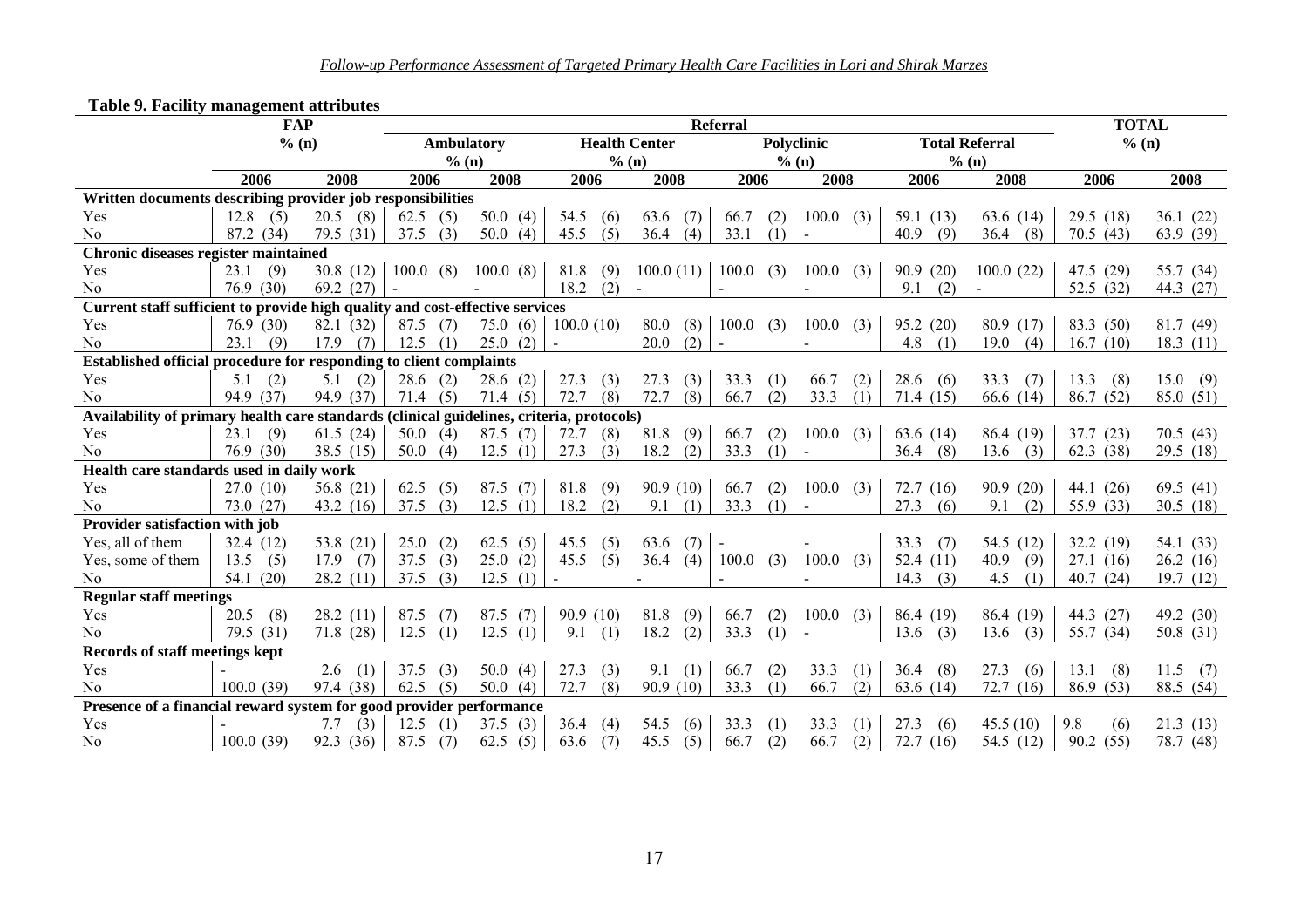|                                                      |             | <b>Always</b><br>% (n) |             | <b>Occasionally</b><br>% (n) |          | <b>Usually</b><br>% (n) | <b>Never</b><br>% (n) |           |  |
|------------------------------------------------------|-------------|------------------------|-------------|------------------------------|----------|-------------------------|-----------------------|-----------|--|
|                                                      | 2006        | 2008                   | 2006        | 2008                         | 2006     | 2008                    | 2006                  | 2008      |  |
| Supervisor engages providers in problem solving      | 30.8(12)    | 46.2(18)               | 28.2(11)    | 35.9(14)                     | 28.2(11) | 12.8<br>(5)             | 12.8<br>(5)           | 5.1(2)    |  |
| during their visits                                  |             |                        |             |                              |          |                         |                       |           |  |
| Supervisor provides clinical support to providers    | 51.3(20)    | 74.4 (29)              | 17.9<br>(7) | 15.4(6)                      | 25.6(10) | 10.3<br>(4)             | 5.1<br>(2)            |           |  |
| Supervisors provides administrative support to       | 41.0(16)    | 53.8 $(21)$            | 20.5(8)     | 30.8(12)                     | 25.6(10) | 7.7<br>(3)              | 12.8(5)               | 7.7 $(3)$ |  |
| providers                                            |             |                        |             |                              |          |                         |                       |           |  |
| Supervisor makes all the reasonable efforts to solve | 23.1<br>(9) | 35.9(14)               | 23.1<br>(9) | 25.6(10)                     | 35.9(14) | 33.3(13)                | 17.9(7)               | 5.1 $(2)$ |  |
| problems                                             |             |                        |             |                              |          |                         |                       |           |  |
| Supervisor reports back to the provider on the       | 35.9(14)    | 48.7(19)               | 30.8(12)    | 33.3(13)                     | 25.6(10) | 12.8<br>(5)             | 7.7(3)                | 5.1(2)    |  |
| status of the issue                                  |             |                        |             |                              |          |                         |                       |           |  |

#### **Table 10. Facility management in FAPs**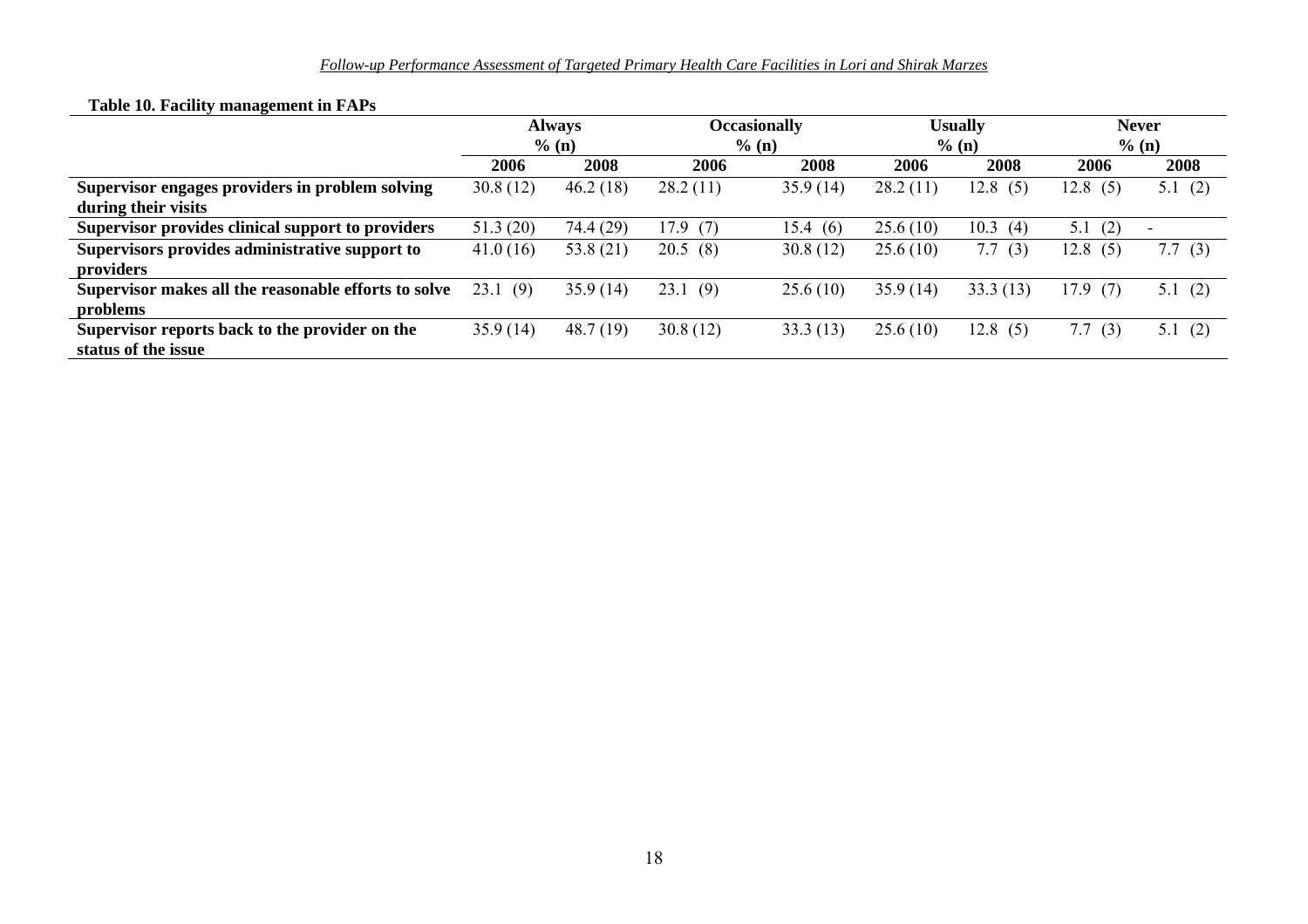Table 11 shows the distribution of facility management scores by facility type and geographic region in 2006 and 2008. A statistically significant difference was recorded between facility management scores in 2006 (1.4) and 2008 (1.7). The change was more prominent in FAPs where the score increased from 1.1 in 2006 to 1.5 in 2008. The change in facility management score at the referral level facilities was not statistically significant (from 1.9 at baseline to 2.0 at follow-up). Polyclinics scored higher than the rest of facilities (2.0 in 2006 and 2.4 in 2008), while FAPs received the lowest score. Facilities in Shirak seemed to have better facility management mechanisms than facilities in Lori in both 2006 and 2008.

|                                                | 2006        | 2008        |
|------------------------------------------------|-------------|-------------|
|                                                | mean(n)     | mean(n)     |
| <b>Facility type</b>                           |             |             |
| $FAP*$                                         | (36)<br>1.1 | (37)<br>1.5 |
| Referral (Ambulatory/Health Center/Polyclinic) | (20)<br>1.9 | (20)<br>2.0 |
| Ambulatory                                     | (7)<br>1.7  | 2.0<br>(7)  |
| <b>Health Center</b>                           | (10)<br>1.9 | (10)<br>2.0 |
| Polyclinic                                     | 2.0<br>(3)  | (3)<br>2.4  |
| <b>Marz</b>                                    |             |             |
| $Lori*$                                        | (26)<br>1.1 | (27)<br>1.4 |
| Shirak*                                        | (30)<br>1.6 | (30)<br>1.9 |
| Total*                                         | (56)<br>1.4 | (57)<br>1.7 |

| Table 11. Facility management: mean scores by facility type and by geographic region |  |  |
|--------------------------------------------------------------------------------------|--|--|
|                                                                                      |  |  |

 $*$  2006 to 2008 difference is statistically significant,  $p < 0.05$ 

#### **3.5. Primary and secondary prevention**

Table 12 describes the primary and secondary prevention efforts in the assessment sites. Prevention activities have increased significantly since 2006. In 2008, 93.2% of the facilities reported about complete immunization of children at 24-months of age (defined as coverage of more than 75% of the population). Other relatively common preventive efforts included consultations on healthy pregnancy, breastfeeding, child care, and personal and sexual hygiene for pregnant women (reportedly more than 75% of pregnant women in 84.7% of facilities), and examination and consultation on reproductive health for 15-17 years old female adolescents (reportedly more than 75% of female adolescent population in approximately 73% of facilities). In 60.0% of facilities, more than 75% of the patients with type 2 diabetes reportedly had received at least one blood glucose test per month. In 57.6% of facilities, more than 75% of first antenatal visits were within the first trimester of pregnancy. Clinical urine and blood tests for children at 12 months and preventive blood pressure measurement at least once per year (with a corresponding record in medical chart) were the least commonly practiced preventive measures (25.4% and 11.7% of facilities (respectively) reported covering more than 75% of the corresponding population in 2008).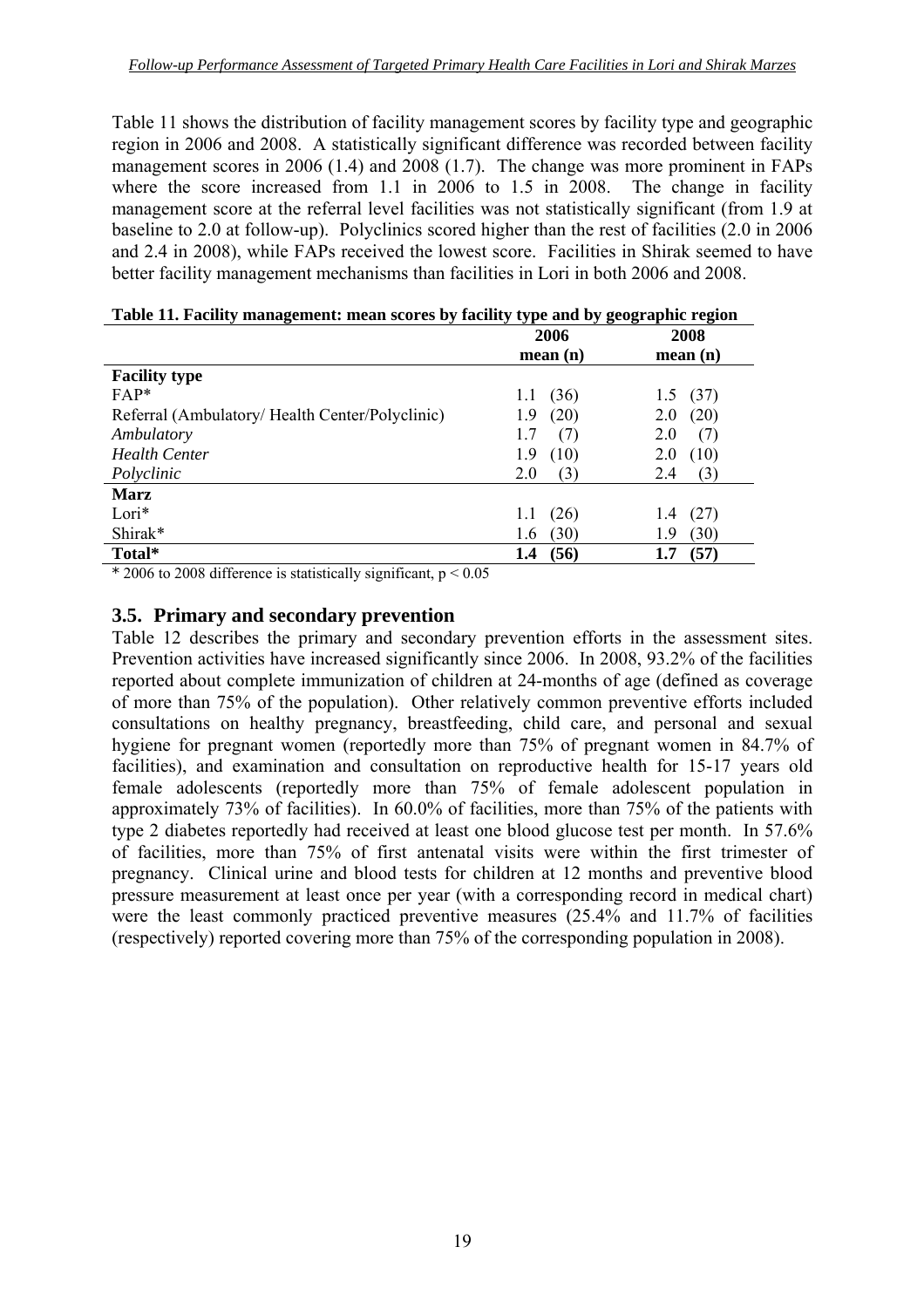|  | Follow-up Performance Assessment of Targeted Primary Health Care Facilities in Lori and Shirak Marzes |  |  |  |
|--|-------------------------------------------------------------------------------------------------------|--|--|--|
|--|-------------------------------------------------------------------------------------------------------|--|--|--|

| More than 75% |      |                           |      |                       |      |                      |               |                      |      |                        |             | Less than 25% |      |                        |              |
|---------------|------|---------------------------|------|-----------------------|------|----------------------|---------------|----------------------|------|------------------------|-------------|---------------|------|------------------------|--------------|
|               |      |                           |      |                       |      |                      |               |                      |      |                        |             |               |      |                        | 2008         |
|               |      |                           |      |                       |      |                      |               |                      |      |                        |             |               |      |                        |              |
|               |      |                           |      |                       |      |                      |               |                      |      |                        |             |               |      |                        | (1)          |
| 55.9          | (33) | 84.7                      | (50) | 22.0                  | (13) | 6.8                  | (4)           | 10.2                 | (6)  | 6.8                    | (4)         | 11.9          | (7)  | 1.7                    | (1)          |
|               |      |                           |      |                       |      |                      |               |                      |      |                        |             |               |      |                        |              |
|               |      |                           |      |                       |      |                      |               |                      |      |                        |             |               |      |                        |              |
| 32.2          | (19) | 72.9                      | (43) | 20.3                  | (12) | 6.8                  | (4)           | 22.0                 | (13) | 13.6                   | (8)         | 25.4          | (15) | 6.8                    | (4)          |
|               |      |                           |      |                       |      |                      |               |                      |      |                        |             |               |      |                        |              |
|               |      |                           |      |                       |      |                      |               |                      |      |                        |             |               |      |                        |              |
| 16.7          | (10) | 60.0                      | (36) | 23.3                  | (14) | 6.7                  | (4)           | 18.3                 | (11) | 13.3                   | (8)         | 41.7          | (25) | 20.0                   | (12)         |
|               |      |                           |      |                       |      |                      |               |                      |      |                        |             |               |      |                        |              |
|               |      |                           |      |                       |      |                      |               |                      |      |                        |             |               |      |                        |              |
| 30.5          | (18) | 57.6                      | (34) | 20.3                  | (12) | 23.7                 | (14)          | 25.4                 | (15) | 13.6                   | (18)        | 23.7          | (14) | 5.1                    | (3)          |
|               |      |                           |      |                       |      |                      |               |                      |      |                        |             |               |      |                        |              |
| 5.1           | (3)  | 25.4                      | (15) | 20.3                  | (12) | 10.2                 | (6)           | 6.8                  | (40) | 13.6                   | (8)         | 67.8          | (40) | 50.8                   | (30)         |
|               |      |                           |      |                       |      |                      |               |                      |      |                        |             |               |      |                        |              |
| 1.7           | (1)  | 11.7                      | (7)  | 6.7                   | (4)  | 20.0                 | (12)          | 21.7                 | (13) | 33.3                   | (20)        | 70.0          | (42) | 35.0                   | (21)         |
|               |      |                           |      |                       |      |                      |               |                      |      |                        |             |               |      |                        |              |
|               |      |                           |      |                       |      |                      |               |                      |      |                        |             |               |      |                        |              |
|               |      |                           |      |                       |      |                      |               |                      |      |                        |             |               |      |                        |              |
|               |      |                           |      |                       |      |                      |               |                      |      |                        |             |               |      |                        |              |
|               | 81.4 | 2006<br>$\%$ (n)*<br>(38) | 93.2 | 2008<br>% (n)<br>(55) | 11.9 | 2006<br>% (n)<br>(7) | 50-75%<br>5.1 | 2008<br>% (n)<br>(3) | 3.4  | 2006<br>$%$ (n)<br>(2) | $25 - 50\%$ | 2008<br>% (n) | 3.4  | 2006<br>$%$ (n)<br>(2) | % (n)<br>1.7 |

#### **Table 12. Facilities reporting of primary and secondary prevention activities by the proportion of the specific population served**

\* **- % (n) of PHC facilities**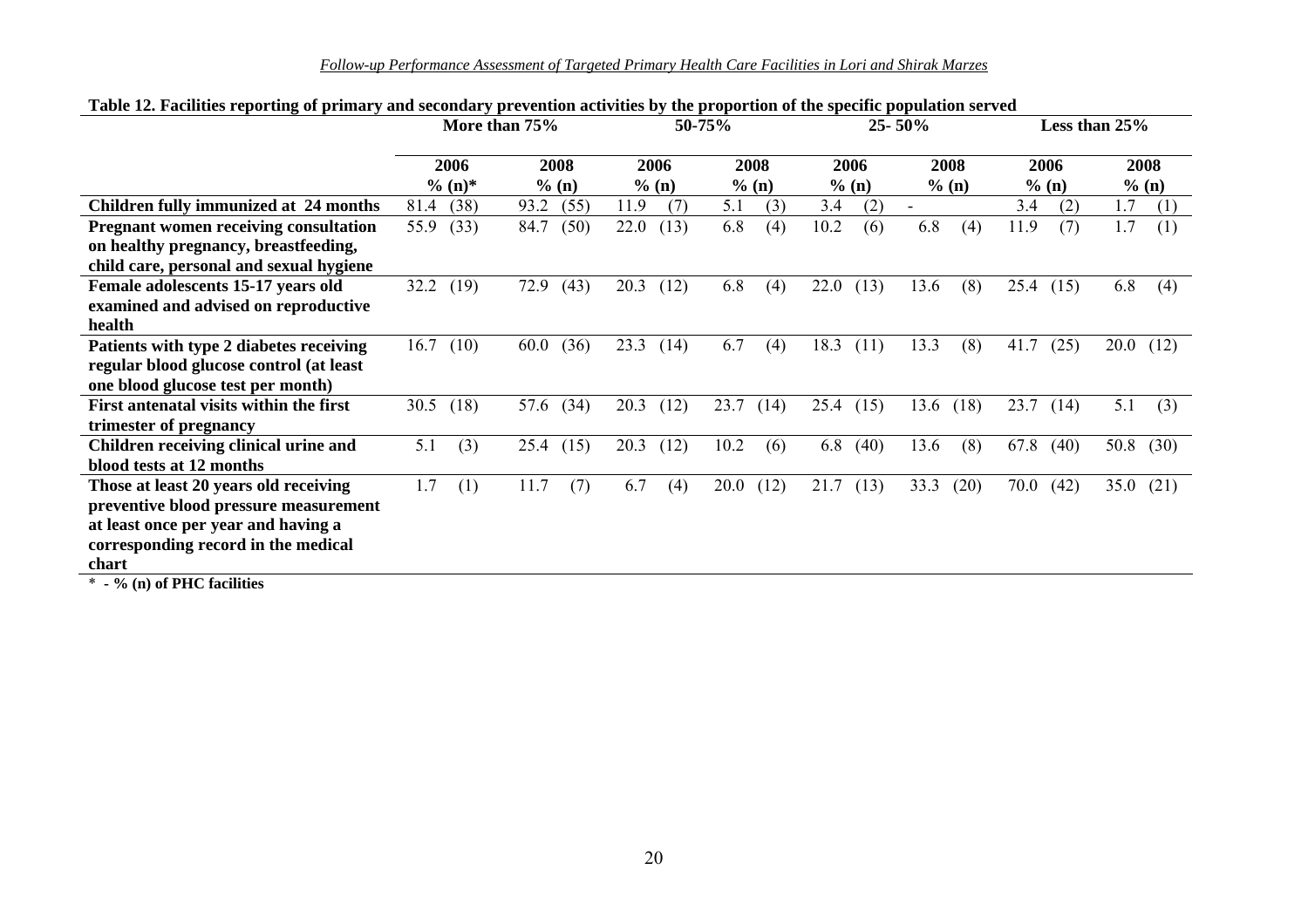The survey also included a set of questions investigating primary and secondary prevention specific to ambulatories, polyclinics, and health centers. As Table 13 shows, more than 75% of patients with hypertension and coronary heart disease (CHD) reportedly received regular electrocardiogram (ECG) (at least one ECG per year) in 71.4% of surveyed facilities (versus 23.8% of facilities in 2006). More than 75% of children had their hemoglobin level measured at 9-months of age in 66.7% of the facilities (versus 33.3% of facilities in 2006). Reportedly, in 60.0% of facilities (versus 45.0% in 2006) more than 75% of pregnant women were examined at least four times during their pregnancy. In less than half of the studied facilities (45.5% at follow-up, 23.8% in 2006), more than 75% of patients with type 2 diabetes received regular eye fundoscopy. Providers of 38.1% facilities reported that more than 75% of their patients with CHD received regular blood cholesterol tests (at least once per year), compared to 9.5% of facilities in 2006.

The proportion of patients over 40 years old undergoing blood cholesterol screening at least once a year was insufficient: only four facilities reported that 75% of the population was covered with this test in 2008 (compared to one facility in 2006). Clinical breast examination and Pap-smear tests were infrequently performed. Providers at two facilities mentioned that in 2008 more than 75% of the female population over 40 years of age received clinical breast examination at least once a year (versus no facility at baseline), while providers of four facilities reported that 50-75% of women undergo such examination. Pap smear tests were even rarer: providers at only 3 facilities reported that more than 50% of the female population 30-60 years old underwent this screening in 2008.

Table 14 shows the distribution of summative primary and secondary prevention measure scores by the facility type and geographic region in 2006 and 2008. The 2008 mean score for facilities in Lori was 2.1 versus 1.8 for Shirak facilities. Primary and secondary prevention mean scores noticeably increased since 2006 (from 1.3 to 1.9, statistically significant difference). The FAPs consistently scored higher than the referral level facilities.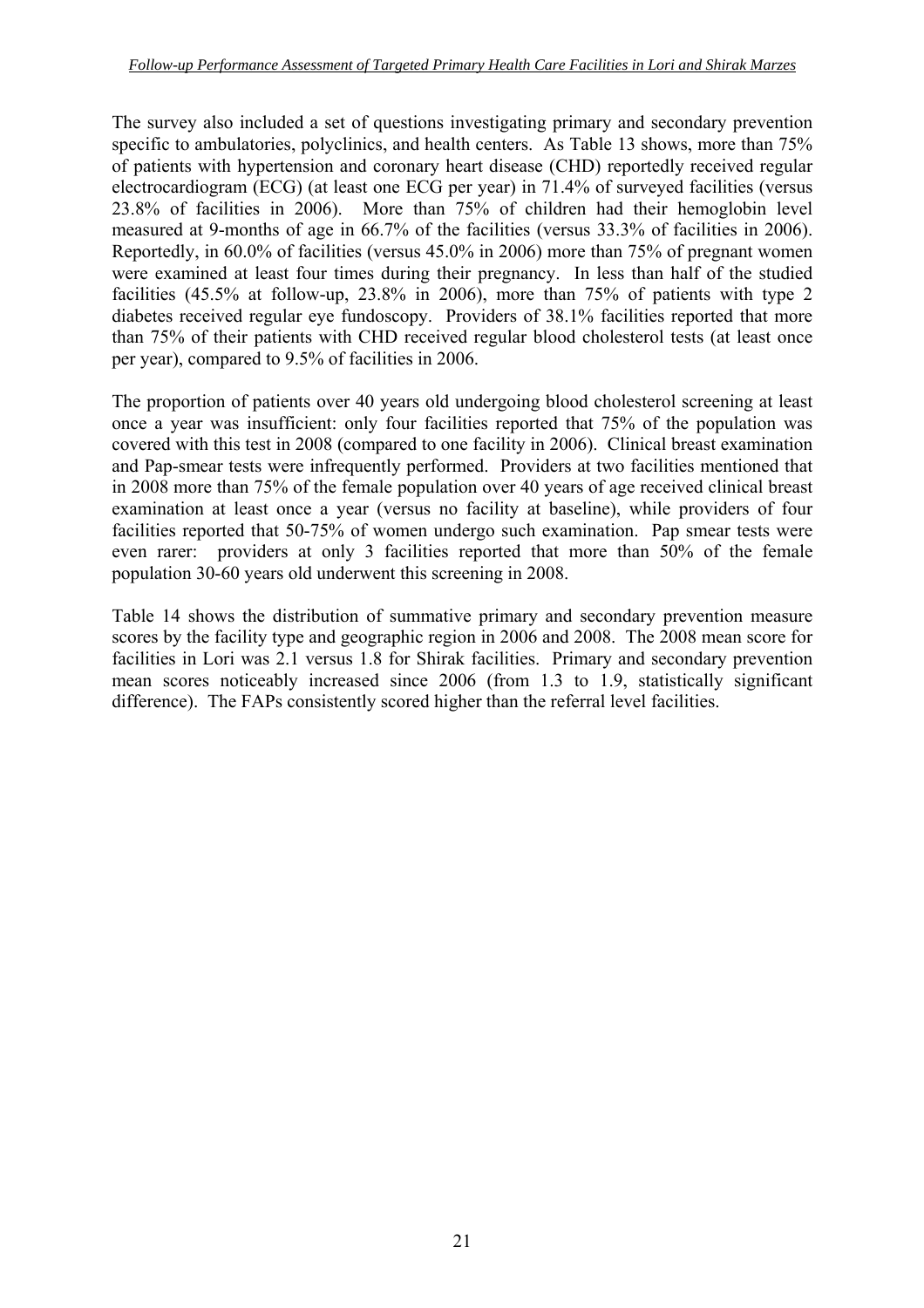*Follow-up Performance Assessment of Targeted Primary Health Care Facilities in Lori and Shirak Marzes*

|                                               | More than 75% |          |      |       |       | 50-75% |       | 25-50% |       |     | Less than 25% |     |      |       |       |             |
|-----------------------------------------------|---------------|----------|------|-------|-------|--------|-------|--------|-------|-----|---------------|-----|------|-------|-------|-------------|
|                                               |               | 2006     |      | 2008  | 2006  |        | 2008  |        | 2006  |     | 2008          |     |      | 2006  | 2008  |             |
|                                               |               | $% (n)*$ |      | % (n) | % (n) |        | % (n) |        | % (n) |     | % (n)         |     |      | % (n) | % (n) |             |
| Children having their hemoglobin level        | 33.3          | (7)      | 66.7 | (14)  | 19.0  | (4)    | 4.8   | (1)    | 23.8  | (5) | 9.5           | (2) | 23.8 | (5)   | 19.0  | (4)         |
| measured at 9-months of age                   |               |          |      |       |       |        |       |        |       |     |               |     |      |       |       |             |
| Preschool age children undergoing             | 38.1          | (8)      | 61.9 | (13)  | 14.3  | (3)    | 4.8   | (1)    | 9.5   | (2) | 4.8           | (1) | 38.1 | (8)   | 28.6  | (6)         |
| preventive examinations by neurologist        |               |          |      |       |       |        |       |        |       |     |               |     |      |       |       |             |
| and ophthalmologist                           |               |          |      |       |       |        |       |        |       |     |               |     |      |       |       |             |
| Those over 40 years old having their          | 4.5           | (1)      | 18.2 | (4)   | 9.1   | (2)    | 13.6  | (3)    | 9.1   | (2) | 13.6          | (3) | 77.3 | (17)  | 54.5  | (12)        |
| blood cholesterol level measured at least     |               |          |      |       |       |        |       |        |       |     |               |     |      |       |       |             |
| once a vear                                   |               |          |      |       |       |        |       |        |       |     |               |     |      |       |       |             |
| Females over 40 years old undergoing          |               |          | 9.1  | (2)   | 9.1   | (2)    | 18.2  | (4)    | 27.3  | (6) | 22.7          | (5) | 63.6 | (14)  |       | 50.0 $(11)$ |
| clinical breast examination at least once     |               |          |      |       |       |        |       |        |       |     |               |     |      |       |       |             |
| per year                                      |               |          |      |       |       |        |       |        |       |     |               |     |      |       |       |             |
| Females 30-60 years old undergoing Pap- -     |               |          | 4.5  | (1)   | 4.8   | (1)    | 9.1   | (2)    | 9.5   | (2) | 13.6          | (3) | 85.7 | (18)  | 72.7  | (16)        |
| smear at least once per 3 years               |               |          |      |       |       |        |       |        |       |     |               |     |      |       |       |             |
| Pregnant women examined at least four         | 45.0          | (9)      | 60.0 | (12)  | 40.0  | (8)    | 5.0   | (1)    | 10.0  | (2) | 10.0          | (2) | 5.0  | (1)   | 25.0  | (5)         |
| times during their pregnancy                  |               |          |      |       |       |        |       |        |       |     |               |     |      |       |       |             |
| Patients with type 2 diabetes receiving       | 23.8          | (5)      | 45.5 | (10)  | 19.0  | (4)    | 27.3  | (6)    | 28.6  | (6) | 9.1           | (2) | 28.6 | (6)   | 18.2  | (4)         |
| regular eye fundoscopy (at least 1 exam       |               |          |      |       |       |        |       |        |       |     |               |     |      |       |       |             |
| per year)                                     |               |          |      |       |       |        |       |        |       |     |               |     |      |       |       |             |
| Patients with Hypertension and                | 23.8          | (5)      | 71.4 | (15)  | 33.3  | (7)    | 14.3  | (3)    | 33.3  | (7) | 9.5           | (2) | 9.5  | (2)   | 4.8   | (1)         |
| <b>Coronary Heart Disease (CHD) receiving</b> |               |          |      |       |       |        |       |        |       |     |               |     |      |       |       |             |
| at least 1 ECG per year                       |               |          |      |       |       |        |       |        |       |     |               |     |      |       |       |             |
| <b>Patients with Coronary Heart Disease</b>   | 9.5           | (2)      | 38.1 | (8)   | 9.5   | (2)    | 14.3  | (3)    | 9.5   | (2) | 9.5           | (2) | 71.4 | (15)  | 38.1  | (8)         |
| testing their blood cholesterol at least 1    |               |          |      |       |       |        |       |        |       |     |               |     |      |       |       |             |
| per year                                      |               |          |      |       |       |        |       |        |       |     |               |     |      |       |       |             |
| $0 \leq \ell \leq 0$ presence their           |               |          |      |       |       |        |       |        |       |     |               |     |      |       |       |             |

#### **Table 13. Primary and secondary prevention efforts at referral level facilities (ambulatories, health centers, and polyclinics)**

\* **- % (n) of PHC facilities**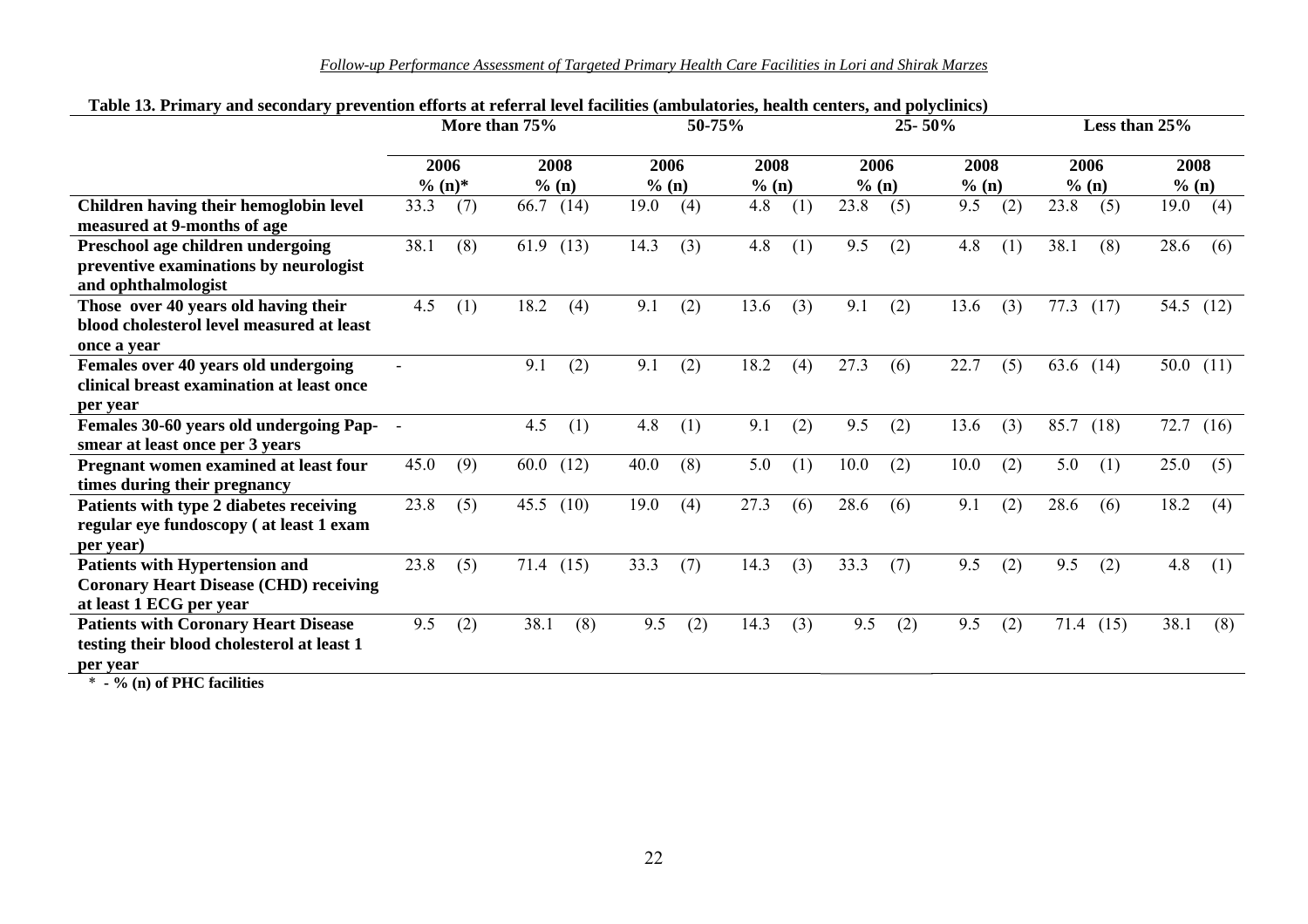| mean score (n)<br>mean score (n) |
|----------------------------------|
|                                  |
| (36)<br>(36)<br>2.0              |
| (18)<br>(17)<br>1.9              |
|                                  |
| (7)<br>1.7<br>(8)                |
| (8)<br>(8)<br>1.9                |
| (2)<br>2.8<br>(2)                |
|                                  |
| (25)<br>(24)<br>2.1              |
| (29)<br>(29)<br>1.8              |
| (53)<br>(54)<br>1.9              |
|                                  |

#### **Table 14. Primary and secondary prevention: mean scores by facility type and by geographic region**

 $*$  2006 to 2008 difference was statistically significant,  $p < 0.05$ 

#### **3.6. Overall performance score**

The total performance scores were also calculated by adding the mean scores for each section and dividing the sum by the number of sections. The total mean scores ranged from 0.6 to 2.3 in 2006, and from 1.0 to 2.5 in 2008. As Table 15 shows, referral level facilities performed significantly better than FAPs. Performance of Shirak and Lori facilities was quite comparable (1.9 and 1.8, respectively), however the positive change since 2006 was more pronounced among Lori facilities. Appendix 2 presents the total mean performance scores for each facility.

|                                                  | 2006                 | 2008                 |
|--------------------------------------------------|----------------------|----------------------|
|                                                  | mean score (n)       | mean score (n)       |
| <b>Facility type</b>                             |                      |                      |
| $FAP*$                                           | 1.3<br>(28)          | (30)<br>1.7          |
| Referral* (Ambulatory/ Health Center/Polyclinic) | 1.7<br>(14)          | 2.0<br>(14)          |
| Ambulatory                                       | (7)<br>1.6           | 1.9<br>(7)           |
| <b>Health Center</b>                             | 1.7<br>(7)           | 2.1<br>(7)           |
| Polyclinic                                       | No data <sup>1</sup> | No data <sup>1</sup> |
| <b>Marz</b>                                      |                      |                      |
| Lori*                                            | 1.2<br>(17)          | (19)<br>1.8          |
| Shirak*                                          | 1.6<br>(25)          | (25)<br>1.9          |
| Total*                                           | (42)<br>1.4          | (42)<br>1.8          |

#### **Table 15. Total mean scores (all sections) by facility type and marz**

 $*$  2006 to 2008 difference was statistically significant, p <0.05

<sup>1</sup>Only 3 polyclinics in the sample; all had missing data that precluded calculating this score

#### **3.7. Technical competence of primary health care providers**

#### **3.7.1. Community nurses**

The M&E team investigated technical competence of primary health care nurses. The M&E team revised this section of the facility assessment tool in 2008, upon suggestion of the Family Medicine team, and included questions measuring the use of equipment, application of family nursing skills in practice, and actual observation of their performance of blood pressure measurement and blood glucose level measurement.

**Equipment use.** Table 16 shows the use of common medical equipment by the Community Nurses (those who completed the 6.5- month Unified Family Nursing Curriculum course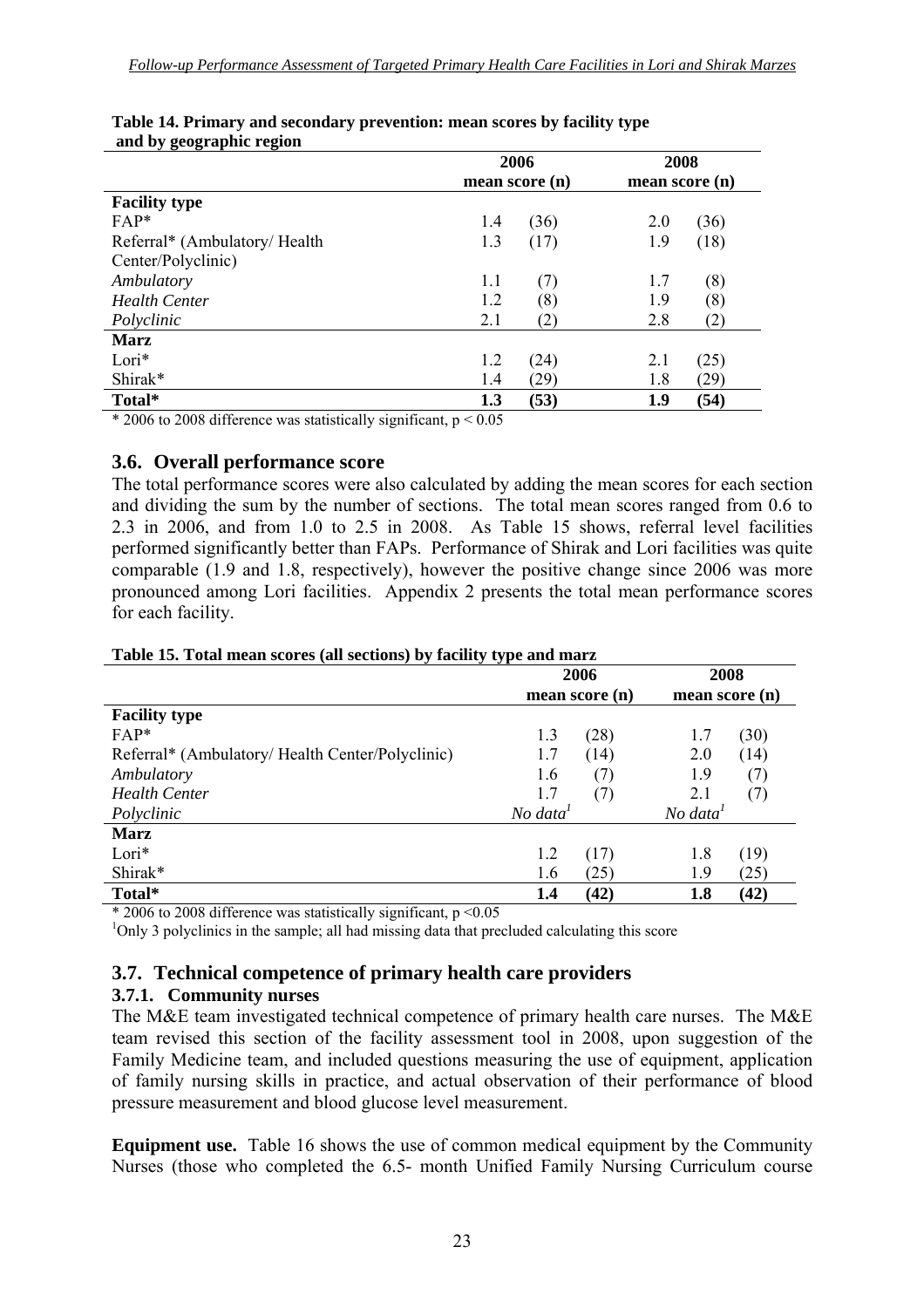developed by the PHCR project and who received the Community Nurse certificate). All 39 nurses regularly used stethophonendoscope and adult sphygmomanometer in their daily practice. These were the only instruments regularly used by 100% of the respondents. The next most commonly used equipment included adult scales (89.7%), followed by child scales (79.5%), and glucometers (59.0%). Approximately 8.0% of respondents reported regular use of urine tests, and 5.1% reported regular use of child sphygmomanometeres. The rest of the equipment listed in Table 17 was not regularly used by any of the nurses.

None of the nurses had ever used tests for occult fecal blood or gynecologic speculums in their daily practice, although they had been trained on their use. Other infrequently used equipment included peak flow meters, ear syringes, and small surgical kits (ever used by 2.6%, 5.1%, and 17.9%, respectively).

| Table 16. Reported frequency of use of common medical equipment in daily practice (selected<br>FAP <sub>s</sub> ) |                |      |              |
|-------------------------------------------------------------------------------------------------------------------|----------------|------|--------------|
|                                                                                                                   | Yes, regularly | Yes. | <b>Never</b> |

|                                | <b>Yes, regularly</b><br>$%$ (n) | r es,<br>occasionally | Never<br>% (n) |
|--------------------------------|----------------------------------|-----------------------|----------------|
|                                |                                  | % (n)                 |                |
| Stethophonendoscope            | 100.0<br>(39)                    |                       |                |
| Adult sphygmomanometer         | 100.0<br>(39)                    |                       |                |
| $Scale - adult$                | 89.7<br>(35)                     | (1)<br>2.6            | (3)<br>7.7     |
| $Scale - child$                | 79.5<br>(31)                     | (1)<br>2.6            | 17.9<br>(7)    |
| Glucometer                     | 59.0<br>(23)                     | (12)<br>30.8          | 10.3<br>(4)    |
| Urine tests                    | 7.7<br>(3)                       | (19)<br>48.7          | (17)<br>43.6   |
| Child sphygmomanometer         | (2)<br>5.1                       | 15.4<br>(6)           | (31)<br>79.5   |
| Small surgical kit             |                                  | 17.9<br>(7)           | (32)<br>82.1   |
| Syringe for ear irrigation     |                                  | 5.1<br>(2)            | (37)<br>94.9   |
| Peak flow meter                |                                  | 2.6<br>(1)            | (38)<br>97.4   |
| Test for occult blood in feces |                                  |                       | 100.0<br>(39)  |
| Gynecologic speculum           |                                  |                       | 100.0<br>(39)  |

**Family Nursing skills.** Community nurses answered a set of questions about the skills routinely performed during their practice. Table 17 shows the distribution of responses by skills (in descending frequency). The twelve most frequently performed skills included measuring blood pressure (100.0%), preventing dehydration (100.0%), measuring head circumference of children (97.4%), first aid for allergic reactions (97.4%), care of burns (97.4%), counseling on family planning (94.9%), positioning of baby at the breast (94.9%), checking serum glucose level (92.3%), weighing children (92.3%), administering childhood vaccines (92.3%), weighing pregnant women (92.3%), and teaching breast self-examination technique (92.3%). Nurses do not take vaginal, cervical, or urethral cultures. Only one respondent took sputum samples for TB diagnosis, three performed throat cultures, and six oversaw TB patient treatment.

**Table 17. Reported application of nursing skills in practice** 

| <b>Skill</b> |                                            | <b>Ever</b> used<br>% (n) | Frequency used,<br>past 2 weeks<br>mean (min - max) |
|--------------|--------------------------------------------|---------------------------|-----------------------------------------------------|
|              | Measuring blood pressure                   | (39)<br>100.0             | $21.9(6 - 70)$                                      |
|              | Preventing dehydration                     | (39)<br>100.0             | $1.0(0-5)$                                          |
|              | Measuring head circumference of children   | (38)<br>97.4              | $7.5(0 - 20)$                                       |
| 4.           | Providing first aid for allergic reactions | (38)<br>97.4              | $1.0(0-5)$                                          |
|              | Caring for burns                           | (38)<br>97.4              | $0.5(0-4)$                                          |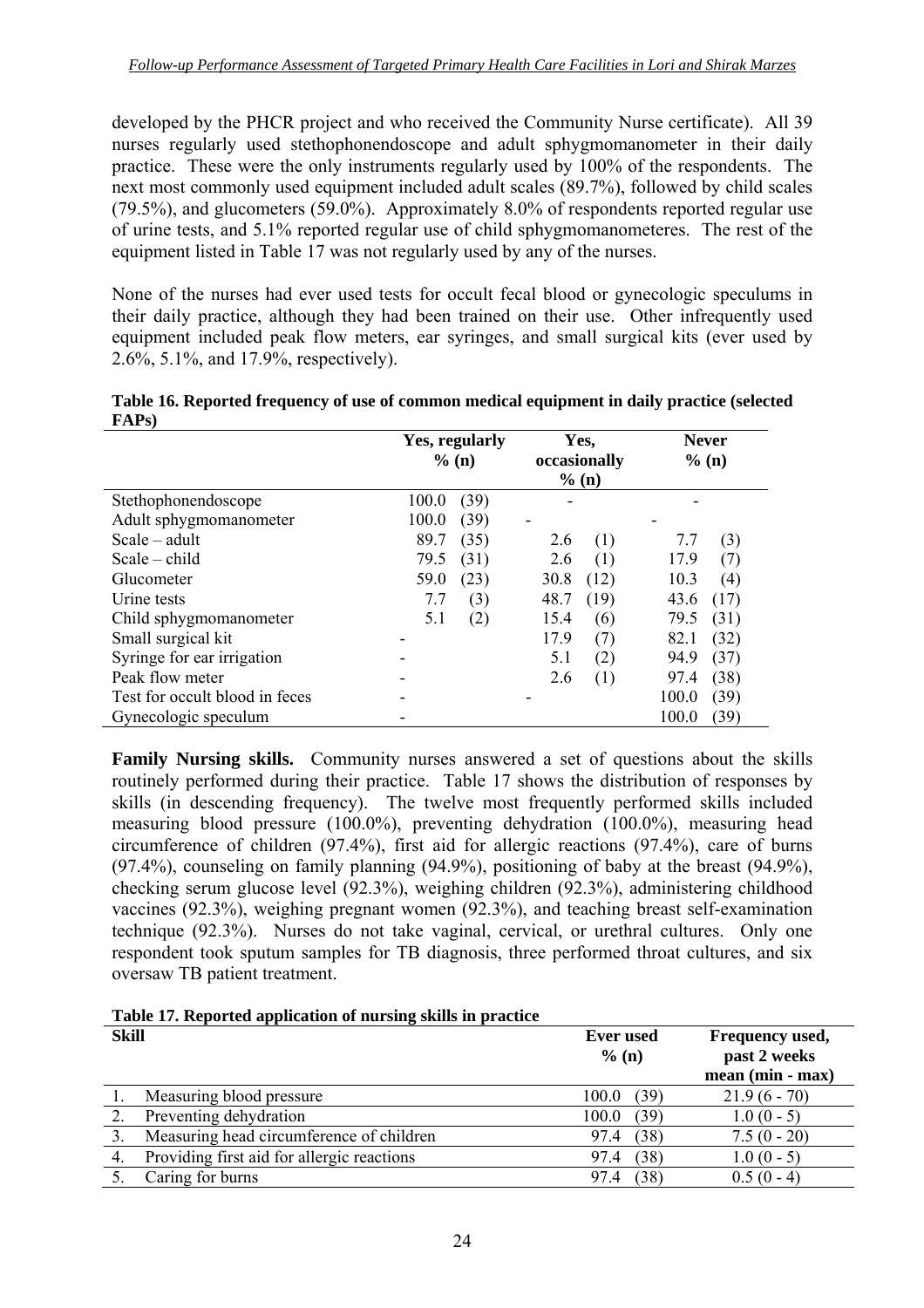| <b>Skill</b>                                               | <b>Ever</b> used<br>% (n) | Frequency used,<br>past 2 weeks |  |
|------------------------------------------------------------|---------------------------|---------------------------------|--|
|                                                            |                           | mean (min - max)                |  |
| 6.<br>Counseling on Family Planning                        | (37)<br>94.9              | $2.1(0-11)$                     |  |
| $\overline{7}$ .<br>Positioning baby at the breast         | 94.9<br>(37)              | $1.4(0 - 7)$                    |  |
| 8.<br>Checking serum glucose level                         | 92.3<br>(36)              | $4.1(0 - 21)$                   |  |
| 9.<br>Weighing children                                    | 92.3<br>(36)              | $8.4(0 - 20)$                   |  |
| Administering childhood vaccines<br>10.                    | 92.3<br>(36)              | $7.5(0 - 28)$                   |  |
| Weighing pregnant women<br>11.                             | 92.3<br>(36)              | $1.8(0 - 12)$                   |  |
| Teaching breast self-examination technique<br>12.          | 92.3<br>(36)              | $1.6(0 - 4)$                    |  |
| Administering intravenous (IV) infusions<br>13.            | 87.2<br>(34)              | $2.4(0 - 15)$                   |  |
| Directing the care of terminally ill patients<br>14.       | 87.2<br>(34)              | $0.6(0-4)$                      |  |
| Preventing and caring for bed sores<br>15.                 | 87.2<br>(34)              | $0.6(0-4)$                      |  |
| Immobilizing fractures<br>16.                              | 87.2<br>(34)              | $0.2(0-1)$                      |  |
| Measuring respiration rate<br>17.                          | 87.2<br>(34)              | $1.2(0-9)$                      |  |
| Measuring height of children<br>18.                        | 79.5<br>(31)              | $8.6(0 - 20)$                   |  |
| Providing TB counseling<br>19.                             | (27)<br>69.2              | $1.3(0 - 7)$                    |  |
| Performing adult CPR<br>20.                                | 59.0<br>(23)              | $\mathbf{0}$                    |  |
| Using urine test strips<br>21.                             | 56.4<br>(22)              | $2.4(0 - 12)$                   |  |
| Performing child CPR<br>22.                                | (22)<br>56.4              | $\mathbf{0}$                    |  |
| Measuring Fundal height in pregnant women<br>23.           | 56.4<br>(22)              | $1.5(0-6)$                      |  |
| Counseling patients with STI and HIV/AIDS<br>24.           | 56.4<br>(22)              | $1.4(0-7)$                      |  |
| Administering insulin injection<br>25.                     | 51.3<br>(20)              | $0.7(0-10)$                     |  |
| Palpating thyroid gland<br>26.                             | 48.7<br>(19)              | $0.3(0-2)$                      |  |
| Counseling on PAP test screening<br>27.                    | 38.5<br>(15)              | $1.7(0-5)$                      |  |
| Catheterizing urinary bladder<br>28.                       | 30.8<br>(12)              | $0.3(0-1)$                      |  |
| Overseeing TB patients' treatment<br>29.                   | 15.4<br>(6)               | $0.3(0-2)$                      |  |
| Taking throat culture/smear<br>30.                         | (3)<br>7.7                | $\boldsymbol{0}$                |  |
| Taking sputum sample for TB diagnosis<br>31.               | (1)<br>2.6                | $\boldsymbol{0}$                |  |
| 32.<br>Taking vaginal, cervical and urethral culture/smear | $\overline{\phantom{a}}$  | $\overline{\phantom{a}}$        |  |

A summative nursing practice score is the percent of these 32 skills practiced by a nurse. The mean practice score was 69.0 (Table 18) with Shirak nurses scoring significantly higher than Lori nurses (72.5% versus 64.9%).

#### **Table 18. Mean scores, application of FN skills**

|                                | Lori $(n = 18)$ | Shirak $(n=20)$  | Total $(n=39)$    |
|--------------------------------|-----------------|------------------|-------------------|
|                                | $%$ (min-max)   | $\%$ (min-max)   | $%$ (min-max)     |
| <b>Nursing Practice score*</b> | $64.9(50-87.5)$ | 72.5 (53.1-84.4) | $69.0(50.0-87.5)$ |

 $*$  the marz difference is statistically significant,  $p<.05$ 

Reasons for not practicing certain skills were also investigated. As Table 19 shows, a lack of patients requiring a specific skill was mentioned as the main reason (41.8%) for nurses not to practice a certain skill. In many cases (34.3%) community nurses, by protocol, referred clients to a higher level facility. Smaller proportion of nurses mentioned as reasons for not practicing certain skills lack of knowledge (12.4%) or lack of appropriate equipment and supplies  $(11.6\%)$ .

**Structured Observation**. The evaluation of technical competence of community nurses included the assessment of their blood pressure measurement and glucometry skills. The interviewers asked nurses to perform these procedures and observed them thoroughly, completing a structured observation checklist consisting of 14 items for each task. The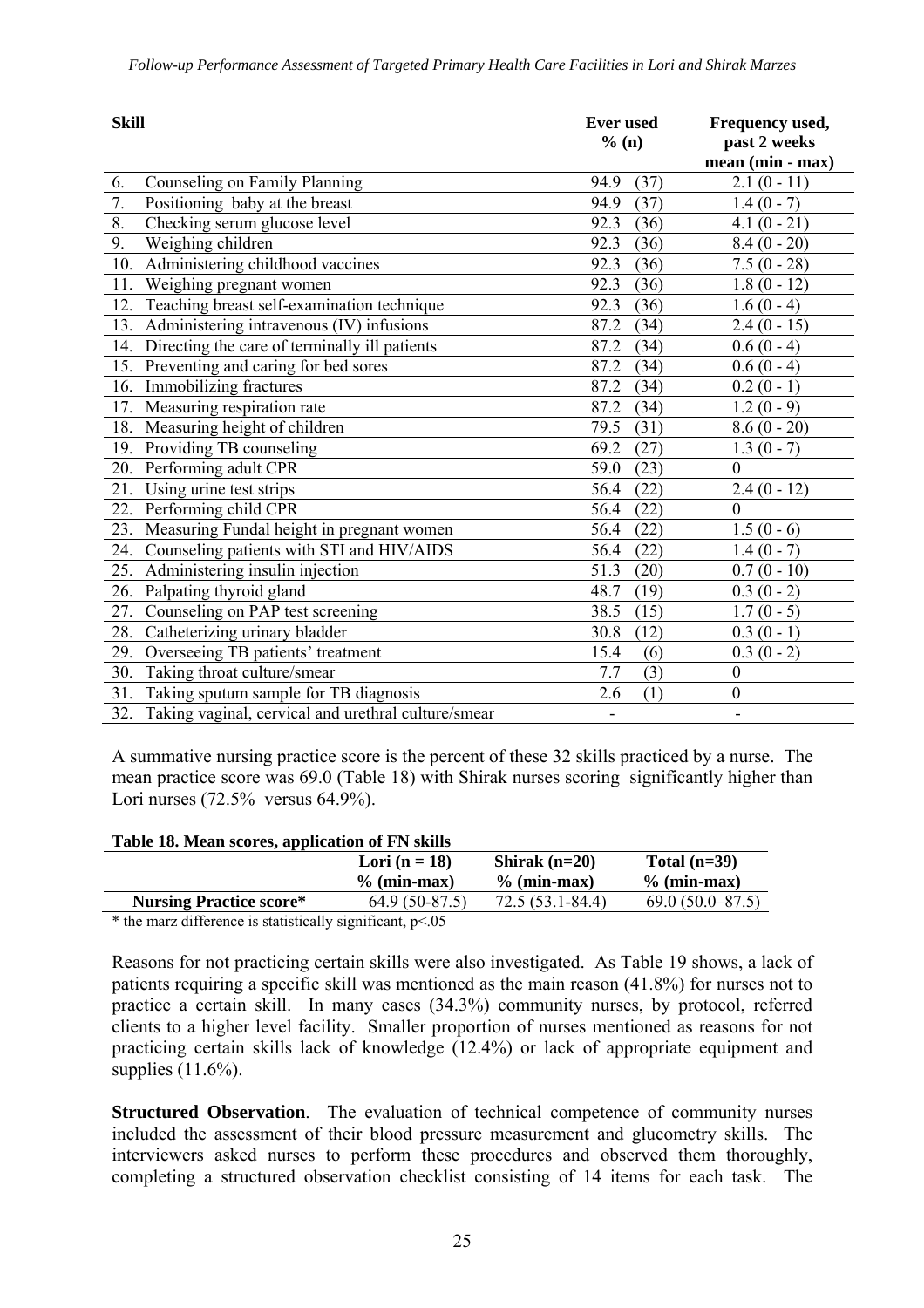checklist captured interpersonal skills, technical performance, and adherence to sanitary/safety regulations throughout the process (see Appendix 1).

**Blood Pressure**. Table 20 depicts nurses' performance by each of these skills for blood pressure measurement. All but one nurse greeted the patient respectfully and explained the procedure before starting. Seventy-seven percent of the nurses received the patient's consent before starting and 84.6% asked the patient to sit quietly for 3-5 minutes before beginning. More than half of nurses washed and dried their hands before the procedure (61.5%). Seventy-two percent repeated the measurement on another arm; however, 39.5% failed to correctly record the measurements obtained from two arms. Approximately 70.0% did not clean the stethoscope bell, and 51.3% did not wash their hands after the procedure.

Of 38 nurses, only four scored the maximum of 14 for the blood pressure measurement procedure. Three nurses scored 13, six scored 12, and six scored 11. Fifteen scored between seven and ten and four nurses received scores in the range of 2-5 (Table 21). Mean scores for the whole sample and for each marz were also calculated (Table 22). The overall mean score for blood pressure measurement was 71.8%.

**Glucometry.** As Table 23 shows, all nurses greeted the patient respectfully and explained the procedure. Ninety-one percent received the patient's consent; a similar percentage prepared the necessary medical supplies and tools before starting glucometry. Approximately 74.0% asked the patient to wash his/her hands and dry them while 80.0% washed and dried their own hands. Seventy-nine percent of nurses had the patient comfortably seated. Seventy-seven percent inserted a new needle onto the device. Seventy-four percent of nurses checked the validity period of the strip, while 85.7% checked the conformity of the strip and glucometer codes and dropped the blood on the strip correctly. Seventy-seven percent recorded the data of the display. While 80.0% removed the needle safely and threw it into a medical waste box, only 65.7% took the strip out with a napkin before throwing it into a medical waste box, and washed their hands after the procedure. Five scored the maximum of 14; 8 nurses scored 13, five scored 12, and six scored 11. Nine of them scored between 7 – 10 (Table 21). Table 22 presents the mean scores by marzes. The overall mean score for glucometry was 81.4% (Table 22). The overall nurse performance during glucometry was better than during blood pressure measurement; Lori nurses scored significantly higher than Shirak nurses in both procedures.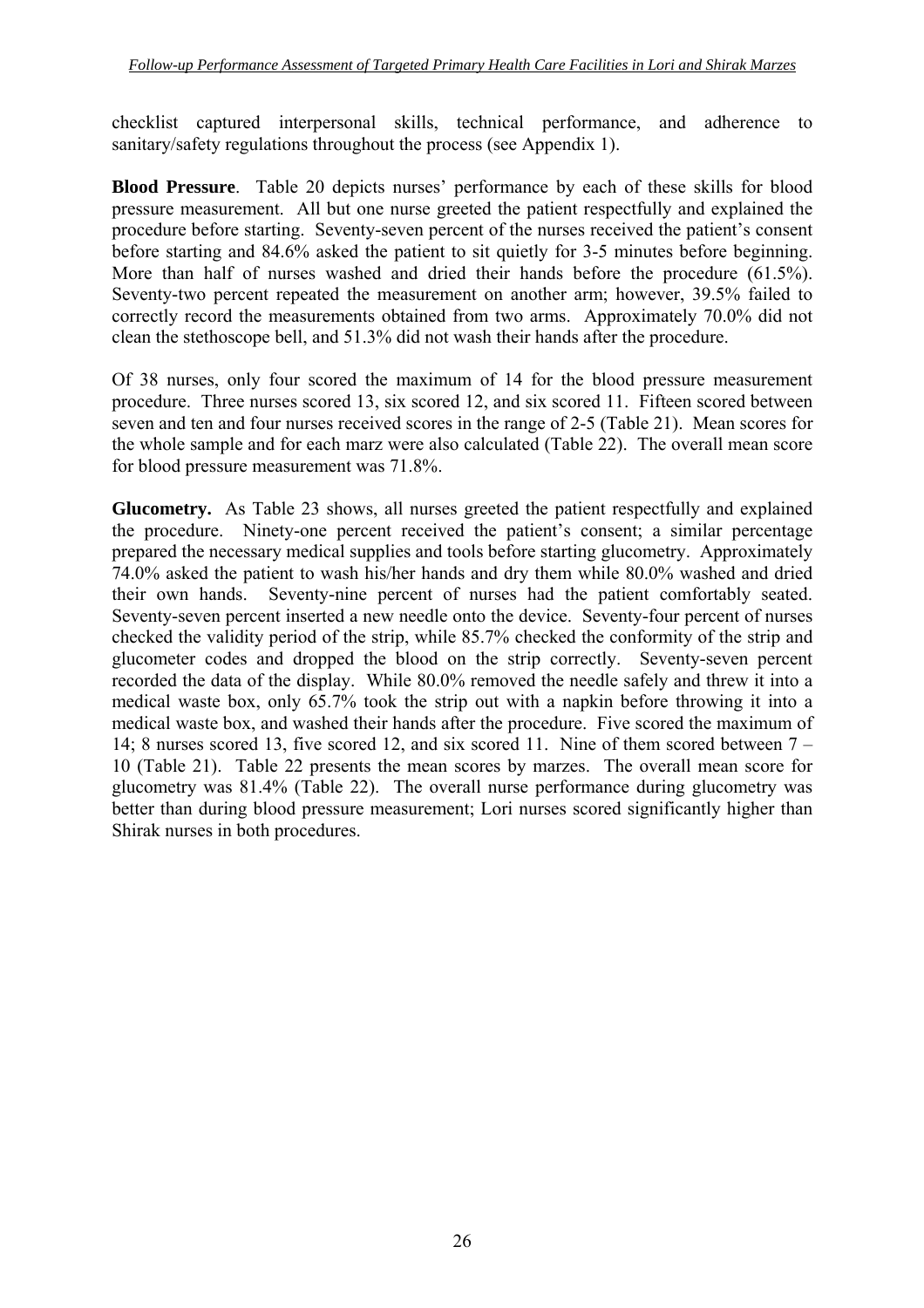#### **Table 19. Reason for not practicing specific family nursing skills**

|              |                                                     | <b>Referred client to</b><br>another facility |                          | Lack of<br>knowledge | equipment/supplies       | Lack of | No clients with<br>such problems |      | ${\bf N}$       |
|--------------|-----------------------------------------------------|-----------------------------------------------|--------------------------|----------------------|--------------------------|---------|----------------------------------|------|-----------------|
|              |                                                     | % (n)                                         |                          | % (n)                | % (n)                    |         | % (n)                            |      |                 |
|              | Measuring head circumference of children            |                                               |                          |                      |                          |         | 100.0                            | (1)  |                 |
| 2.           | Providing first aid for allergic reactions          |                                               |                          |                      |                          |         | 100.0                            | (1)  |                 |
| 3.           | Caring for burns                                    | 100.0<br>(1)                                  |                          |                      |                          |         |                                  |      |                 |
| 4.           | Counseling on Family Planning                       | 50.0<br>(1)                                   | $\blacksquare$           |                      | $\overline{\phantom{a}}$ |         | 50.0                             | (1)  | $\overline{2}$  |
| 5.           | Positioning baby at the breast                      | 100.0<br>(1)                                  | $\mathbf{r}$             |                      |                          |         | $\overline{\phantom{a}}$         |      |                 |
| 6.           | Checking serum glucose level                        | $\overline{\phantom{a}}$                      |                          | 33.3<br>(1)          | 66.7                     | (2)     | $\blacksquare$                   |      | $\overline{3}$  |
| 7.           | Weighing children                                   |                                               |                          |                      | 66.7                     | (2)     | 33.3                             | (1)  | 3               |
| 8.           | Administering childhood vaccines                    | -                                             |                          |                      | 66.7                     | (2)     | 33.3                             | (1)  | 3               |
| 9.           | Weighing pregnant women                             | $\blacksquare$                                | $\blacksquare$           |                      | 33.3                     | (1)     | 66.7                             | (2)  | $\overline{3}$  |
| 10.          | Teaching breast self-examination technique          | 66.7<br>(2)                                   |                          | 33.3<br>(1)          | $\blacksquare$           |         | $\blacksquare$                   |      | 3               |
| 11.          | Administering intravenous (IV) infusions            | (1)<br>20.0                                   | $\overline{\phantom{a}}$ |                      |                          |         | 80.0                             | (4)  | 5               |
|              | Directing the care of terminally ill patients       | (1)<br>20.0                                   | $\blacksquare$           |                      | $\overline{\phantom{a}}$ |         | 80.0                             | (4)  | 5               |
| 13.          | Preventing and caring for bed sores                 | $\blacksquare$                                | $\blacksquare$           |                      |                          |         | 100.0                            | (5)  | 5               |
| 14.          | Immobilizing fractures                              | $\overline{\phantom{a}}$                      | $\blacksquare$           |                      | 20.0                     | (1)     | 80.0                             | (4)  | 5               |
| 15.          | Measuring respiration rate                          | 20.0<br>(1)                                   |                          | 60.0<br>(3)          | $\blacksquare$           |         | 20.0                             | (1)  | 5               |
| 16.          | Measuring height of children                        | $\overline{\phantom{0}}$                      |                          |                      | 87.5                     | (7)     | 12.5                             | (1)  | 8               |
| 17.          | Providing TB counseling                             | $\overline{a}$                                |                          | 8.3<br>(1)           | $\blacksquare$           |         | 91.7                             | (11) | $\overline{12}$ |
| 18.          | Administering adult CPR                             | 17.6<br>(3)                                   |                          |                      |                          |         | 82.4                             | (14) | 17              |
| 19.          | Using urine testing strips                          | (9)<br>52.9                                   |                          | 23.5<br>(6)          | 11.8                     | (2)     | 11.8                             | (2)  | 19              |
| 20.          | Administering child CPR                             | 17.6<br>(3)                                   | $\blacksquare$           |                      | $\blacksquare$           |         | 82.4                             | (14) | $\overline{17}$ |
| 21.          | Measuring Fundal height in pregnant women           | (7)<br>41.2                                   |                          | 17.6<br>(3)          | $\blacksquare$           |         | 41.2                             | (7)  | $\overline{17}$ |
| 22.          | Counseling patients with STI and HIV/AIDS           | $\blacksquare$                                |                          | 5.9<br>(1)           | 94.1                     | (16)    | $\blacksquare$                   |      | $\overline{17}$ |
| 23.          | Administering insulin injection                     | 5.3<br>(1)                                    |                          | 5.3<br>(1)           | $\overline{a}$           |         | 89.5                             | (17) | 19              |
| 24.          | Palpating thyroid gland                             | (4)<br>20.0                                   |                          | (12)<br>60.0         |                          |         | 20.0                             | (4)  | $\overline{20}$ |
| 25.          | Counseling on PAP test screening                    | 45.8<br>(11)                                  |                          | 41.7<br>(10)         | 4.2                      | (1)     | 8.3                              | (2)  | $\overline{24}$ |
| 26.          | Catheterizing urinary bladder                       | 17.9<br>(5)                                   |                          | 10.7<br>(3)          | 14.3                     | (4)     | 57.1                             | (16) | $\overline{28}$ |
| 27.          | Overseeing TB patients' treatment                   | 28.1<br>(9)                                   | $\blacksquare$           |                      | $\blacksquare$           |         | 71.9                             | (23) | 32              |
| 28.          | Taking throat culture/smear                         | (28)<br>77.8                                  |                          | 5.6<br>(2)           | 8.3                      | (3)     | 8.3                              | (3)  | $\overline{36}$ |
| 29.          | Taking sputum sample for TB diagnosis               | (16)<br>43.2                                  |                          |                      |                          |         | 56.8                             | (21) | $\overline{37}$ |
| 30.          | Taking vaginal, cervical and urethral culture/smear | (29)<br>74.4                                  |                          | 10.3<br>(4)          | 10.3                     | (4)     | 5.1                              | (2)  | 39              |
| <b>TOTAL</b> |                                                     | 34.3 (133)                                    |                          | 12.4<br>(48)         | 11.6                     | (45)    | 41.8(162)                        |      | 388             |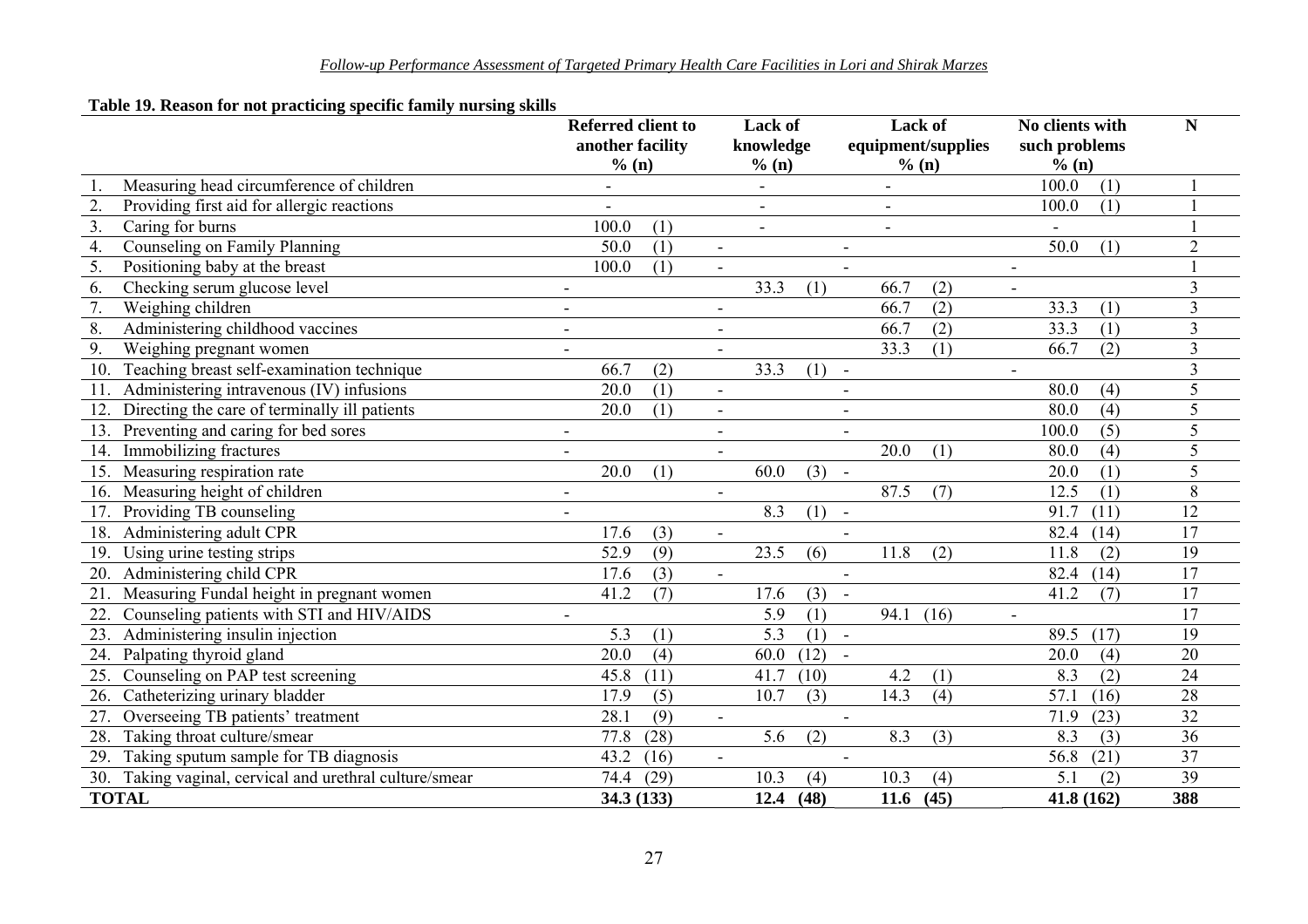| <b>Step</b>                                                         | % (n)        |
|---------------------------------------------------------------------|--------------|
| Greeted the patient respectfully and kindly explained the procedure | (38)<br>97.4 |
| Received the patient's consent<br>2.                                | (30)<br>76.9 |
| Asked the patient to sit quietly for 3-5 minutes<br>$3_{-}$         | (33)<br>84.6 |
| Washed and dried his/her hands?                                     | (24)<br>61.5 |
| Correct patient body position                                       | (27)<br>69.2 |
| Proper cuff placement<br>6.                                         | (34)<br>87.2 |
| Palpated the brachial artery to properly place the stethoscope?     | (33)<br>84.6 |
| Inflated the cuff properly<br>8.                                    | (27)<br>69.2 |
| 9. Placed the stethoscope bell over the brachial artery.            | (26)<br>66.7 |
| 10. Released the cuff slowly enough                                 | (37)<br>94.9 |
| 11. Repeated the measurement on another arm                         | (28)<br>71.8 |
| 12. Recorded the highest result                                     | (23)<br>60.5 |
| 13. Cleaned the stethoscope bell                                    | (12)<br>30.8 |
| 14. Washed his/her hands?                                           | (19)<br>48.  |

| Table 20. Community nurses, blood pressure measurement compliance checklist |  |  |
|-----------------------------------------------------------------------------|--|--|
|                                                                             |  |  |

#### **Table 21. Distribution of total procedure score, blood pressure and glucometer**

| <b>Total score</b> | <b>Blood Pressure</b> |                  | <b>Glucometer</b> |      |
|--------------------|-----------------------|------------------|-------------------|------|
| (max=14)           | % (n)                 |                  | % (n)             |      |
| 2                  | 2.6                   | (1)              |                   |      |
|                    | 5.3                   | 2)               |                   |      |
| 5                  | 2.6                   | $\perp$          |                   |      |
|                    | 5.3                   | (2)              | 3.0               | (1)  |
| 8                  | 2.6                   | (1)              | 12.1              | (4)  |
| 9                  | 21.1                  | (8)              | 9.1               | (3)  |
| 10                 | 10.5                  | (4)              | 3.0               | (1)  |
| 11                 | 15.8                  | (6)              | 18.2              | (6)  |
| 12                 | 15.8                  | (6)              | 15.2              | (5)  |
| 13                 | 7.9                   | (3)              | 24.2              | (8)  |
| 14                 | 10.5                  | $\left(4\right)$ | 15.2              | 5)   |
| <b>Total</b>       | 100.0                 | (38)             | <b>100.0</b>      | (33) |

#### **Table 22. Mean procedure score, blood pressure and glucometer by marz**

|                                   | Lori<br>mean (range)                                                                                                                                                                          | <b>Shirak</b><br>mean (range) | Total<br>mean (range) |
|-----------------------------------|-----------------------------------------------------------------------------------------------------------------------------------------------------------------------------------------------|-------------------------------|-----------------------|
| <b>Mean Blood Pressure Score*</b> | 79.8 (28.1-100)                                                                                                                                                                               | $65.3(14.3-100)$              | $71.8(14.3-100)$      |
| <b>Mean Glucometer Score*</b>     | 85.7 (57.0-100)                                                                                                                                                                               | 76.8 (50.0-100)               | $81.4(50.0-100)$      |
| 1.00<br>$\sim 1$ $\sim$ $\sim$    | $\mathcal{L} = \mathcal{L} \cdot \mathcal{L} = \mathcal{L} \cdot \mathcal{L} = \mathcal{L} \cdot \mathcal{L} \cdot \mathcal{L} = \mathcal{L} \cdot \mathcal{L} \cdot \mathcal{L}$<br>$\Omega$ |                               |                       |

 $*$  the between marz difference is statistically significant,  $p<0.05$ 

## **Table 23. Community nurses, glucose measurement compliance checklist**

| <b>Step</b>                                                                | % (n)     |
|----------------------------------------------------------------------------|-----------|
| 1. Greeted the patient respectfully and kindly and explained the procedure | 100.0(35) |
| 2. Received the patient's consent                                          | 91.4(32)  |
| 3. Prepared the necessary medical supplies and tools                       | 91.2(31)  |
| 4. Asked the patient to wash his/her hands and dry them?                   | 74.3 (26) |
| 5. Washed and dried his/her hands?                                         | 80.0(28)  |
| 6. Had the patient comfortably seated?                                     | 79.4 (27) |
| 7. Inserted a new needle into the device                                   | 77.1 (27) |
| 8. Checked the validity period of the test strip                           | 74.3 (26) |
| 9. Checked the conformity of the strip and glucometer codes                | 85.7 (30) |
| 10. Dropped the blood on the strip correctly?                              | 85.7 (30) |
| 11. Recorded the data of the display                                       | 77.1 (27) |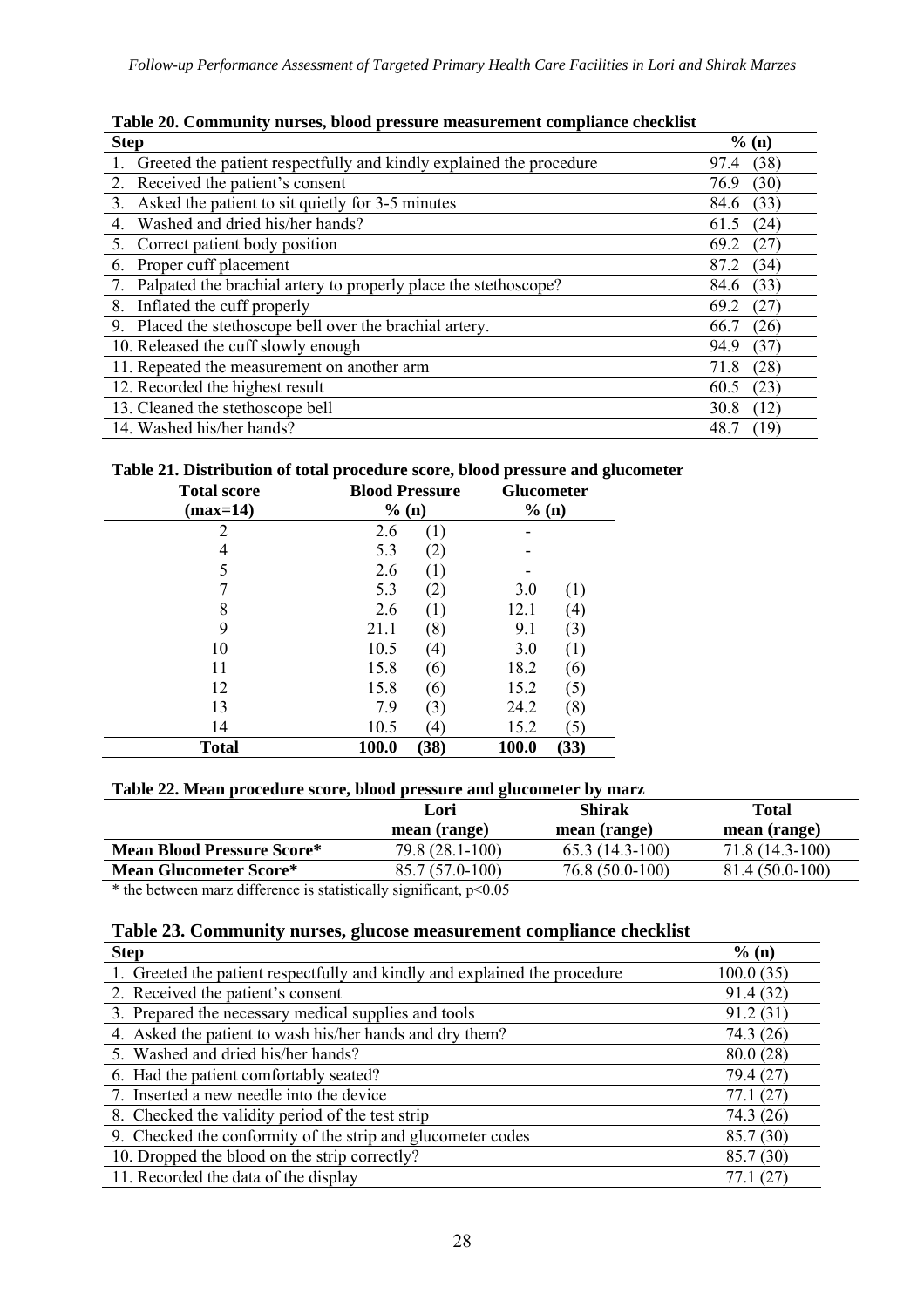| 12. Took the strip out with a napkin and threw it into a medical waste box | 65.7(23) |
|----------------------------------------------------------------------------|----------|
| 13. Removed the needle safely and disposed it into a medical waste box     | 80.0(28) |
| 14. Washed his/her hands                                                   | 65.7(23) |

#### **3.7.2. Physicians of ambulatories, health centers and polyclinics**

Physicians were also asked about their skills and equipment usage. Table 24 shows the frequency of ambulatory, health centers, and polyclinics physicians using common medical equipment. All 42 doctors regularly used a stethophonendoscope in their daily practice. About 92.9% of physicians regularly used the adult sphygmomanometer and 90.2% used adult scales. Other regularly used instruments included child scales (62.5%) and an ECG device (40.5%). The remaining items were used regularly by less than 40% of the respondent physicians. The most rarely used equipment included gynecologic speculum and tests for fecal occult blood (not regularly used by any doctor), followed by camertone (regularly used by two respondents), and microscope (four respondents). Table 25 depicts the distribution of these responses by physician specialty (Family Physicians, Therapeutists, and Pediatricians).

#### **Family medicine skills**

Providers at ambulatories, health centers and polyclinics answered a set of questions about the skills routinely performed during their practice. Table 26 shows the distribution of responses by physician specialty (in descending overall frequency of use). All providers counseled on healthy lifestyle (100.0%). Ninety-five percent prescribed chest X-rays for patients at-risk for TB. Approximately 86.0% treat patients with low back pain; a similar percentage prescribed aspirin to patients with coronary artery disease. Most physicians (78.6%) calculated a patient's risk for cardiovascular disease, and treated patients with fungal skin infections. Seventy percent felt confident in managing anaphylactic shock. Sixty-nine percent reported that they prescribed exercises to prevent cardiovascular disease; 64.3% prescribed exercises for prevention of musculoskeletal disorders; 66.7% of providers assessed vision acuity. Fifty-four percent of doctors felt confident in their ability to perform cardiopulmonary resuscitation, 52.4% treated patients with acne. Less than 50% of the providers performed other procedures listed in Table 26.

A summative practice score is the percentage of these 20 skills physicians routinely practiced. Table 27 shows the distribution of mean summative scores and percent scores per each physician, by marz, and the distribution of scores by physician specialty. The overall mean score was 59.6%. Shirak physicians utilized essentially the same number of skills as their Lori counterparts (59.1% versus 60.0%). Family physicians used significantly more skills on average than the other specialties did (therapeutists and pediatricians).

| ana poryennics             |               |              |              |
|----------------------------|---------------|--------------|--------------|
| Item                       | Yes,          | Yes,         | <b>Never</b> |
|                            | regularly     | occasionally |              |
| Stethophonendoscope        | (42)<br>100.0 |              |              |
| Adult sphygmomanometer     | (39)<br>92.9  | (3)<br>7.1   | -            |
| $Scale - adult$            | (37)<br>90.2  | 4.9<br>(2)   | (2)<br>4.9   |
| $Scale - child$            | (25)<br>62.5  | 12.5<br>(5)  | (10)<br>25.0 |
| <b>EKG</b> device          | (17)<br>40.5  | 14.3<br>(6)  | 45.2(19)     |
| Otoscope                   | 38.1<br>(16)  | 26.2<br>(11) | (15)<br>35.7 |
| Glucometer                 | (15)<br>35.7  | 19.0<br>(8)  | 45.2 $(19)$  |
| Syringe for ear irrigation | (13)<br>31.0  | 16.7<br>(7)  | (22)<br>52.4 |
| Urine tests                | (13)<br>31.0  | 2.4<br>(1)   | (28)<br>66.7 |

#### **Table 24. Reported physician use of common medical equipment (ambulatories, health centers, and polyclinics)**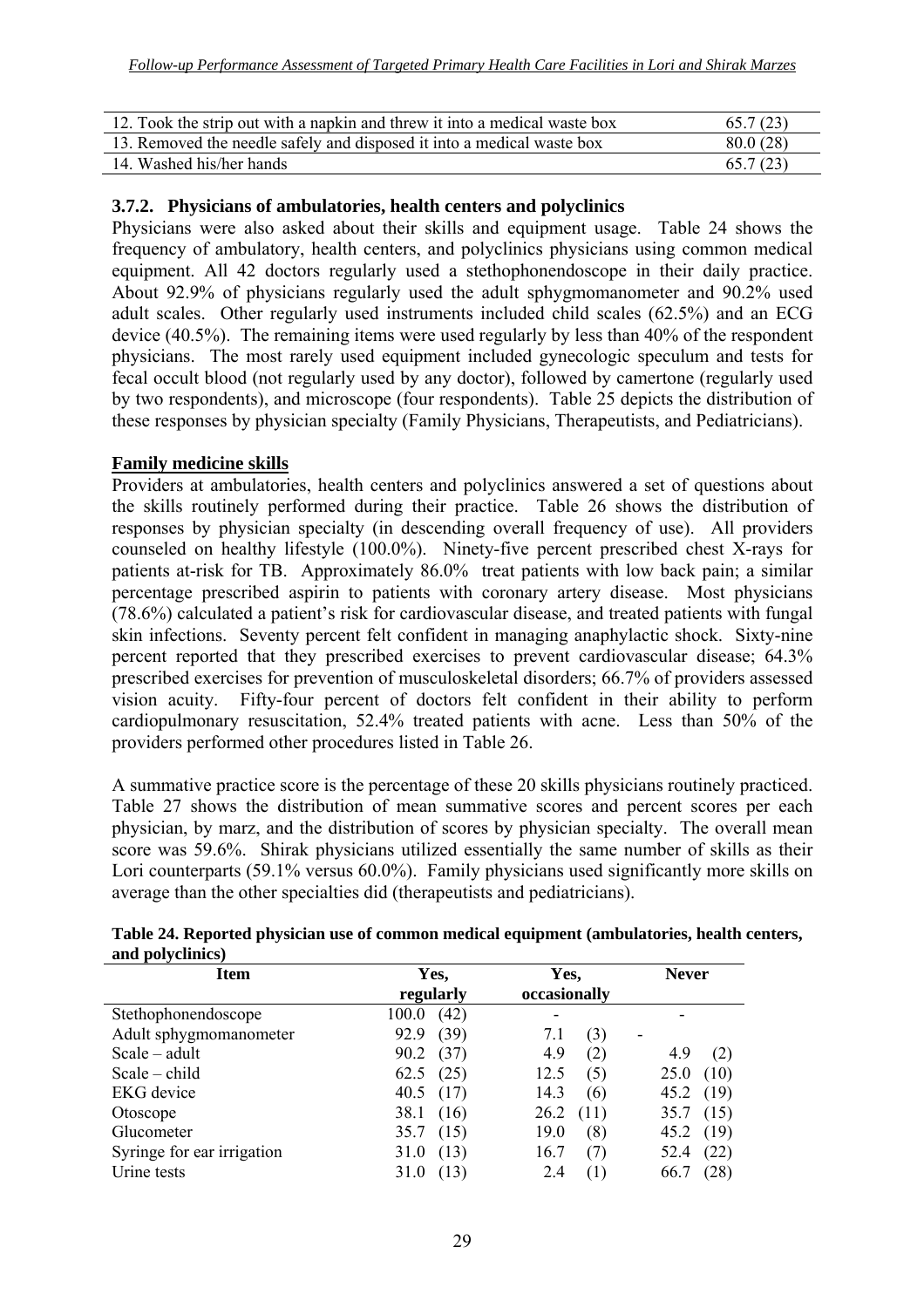| <b>Item</b>                 | Yes,<br>regularly | Yes,<br>occasionally | <b>Never</b> |
|-----------------------------|-------------------|----------------------|--------------|
| Child sphygmomanometer      | (12)<br>28.6      | 26.2<br>(11)         | 45.2 (19)    |
| Reflex hammer               | 26.2<br>(11)      | 28.6<br>(12)         | 45.2 (19)    |
| Ophtalmoscope               | 22.0              | 34.1                 | 43.9         |
|                             | (9)               | (14)                 | (18)         |
| Small surgical kit          | (9)               | 17.1                 | (25)         |
|                             | 22.0              | (7)                  | 61.0         |
| Peak flow meter             | 11.9              | (5)                  | (32)         |
|                             | (5)               | 11.9                 | 76.2         |
| Microscope                  | 9.5               | 4.8                  | (36)         |
|                             | (4)               | (2)                  | 85.7         |
| Camertone                   | 4.8               | 11.9                 | 83.3         |
|                             | (2)               | (5)                  | (35)         |
| Test for occult fecal blood |                   | 9.5<br>(4)           | (38)<br>90.5 |
| Gynecologic speculum        |                   | 21.4<br>Ч            | 78.6<br>(33) |

| Table 25. Reported use of common medical equipment (ambulatories, health centers, |
|-----------------------------------------------------------------------------------|
| and polyclinics) by physician specialty                                           |

| and polyenmes) by physician specially<br><b>Item</b> | <b>Family Physician</b><br><b>Therapeutist</b> |          |          | Pediatrician |   |         |     |
|------------------------------------------------------|------------------------------------------------|----------|----------|--------------|---|---------|-----|
|                                                      |                                                | $(n=24)$ | $(n=12)$ |              |   | $(n=6)$ |     |
| Stethophonendoscope                                  | 100.0                                          | (24)     | 100.0    | (12)         |   | 100.0   | (6) |
| Adult sphygmomanometer                               | 100.0                                          | (24)     | 100.0    | (12)         |   | 100.0   | (6) |
| $Scale - adult$                                      | 100.0                                          | (24)     | 83.3     | (10)         |   | 100.0   | (5) |
| $Scale - child$                                      | 87.5                                           | (21)     | 36.4     | (4)          |   | 100.0   | (5) |
| Otoscope                                             | 83.3                                           | (20)     | 41.7     | (5)          |   | 33.3    | (2) |
| Glucometer                                           | 79.2                                           | (19)     | 25.0     | (3)          |   | 16.7    | (1) |
| Ophtalmoscope                                        | 78.3                                           | (18)     | 33.3     | (4)          |   | 16.7    | (1) |
| <b>EKG</b> device                                    | 75.0                                           | (18)     | 33.3     | (4)          |   | 16.7    | (1) |
| Reflex hammer                                        | 75.0                                           | (18)     | 41.7     | (5)          |   |         |     |
| Syringe for ear irrigation                           | 70.8                                           | (17)     | 25.0     | (3)          |   |         |     |
| Child sphygmomanometer                               | 62.5                                           | (15)     | 25.0     | (3)          |   | 83.3    | (5) |
| Small surgical kit                                   | 62.5                                           | (15)     | 8.3      | (1)          | - |         |     |
| Urine tests                                          | 50.0                                           | (12)     | 16.7     | (2)          |   |         |     |
| Peak flow meter                                      | 37.5                                           | (9)      | 8.3      | (1)          |   |         |     |
| Gynecologic speculum                                 | 37.5                                           | (9)      |          |              |   |         |     |
| Microscope                                           | 25.0                                           | (6)      |          |              |   |         |     |
| Camertone                                            | 25.0                                           | (6)      |          |              |   | 16.7    | (1) |
| Test for occult fecal blood                          | 16.7                                           | (4)      |          |              |   |         |     |

#### **Table 26. Reported routinely used skills and procedures by doctors of ambulatories, health centers and polyclinics, by physician specialty**

|                                                           | <b>Total</b> | <b>Therapeutists</b><br><b>Family</b><br>Physician<br>$(n=12)$<br>$(n=24)$ |             | Pediatri-<br>cians<br>$(n=6)$ |
|-----------------------------------------------------------|--------------|----------------------------------------------------------------------------|-------------|-------------------------------|
|                                                           |              |                                                                            |             |                               |
| Counsel on healthy lifestyle                              | 100.0(41)    | 100.0(24)                                                                  | 100.0(11)   | 100.0<br>(6)                  |
| Prescribe chest X-ray for those at risk of<br>TB.         | 95.1 (39)    | 91.7(22)                                                                   | 100.0(11)   | 100.0<br>(6)                  |
|                                                           |              |                                                                            |             |                               |
| Treat patients with low back pain                         | (36)<br>85.7 | 100.0(24)                                                                  | (9)<br>75.0 | 50.0<br>(3)                   |
| Prescribe aspirin to patients with coronary               | 85.4 (35)    | 95.8 (23)                                                                  | 90.9(10)    | 33.3<br>(2)                   |
| artery disease                                            |              |                                                                            |             |                               |
| Calculate patient risk for cardiovascular                 | 78.6 (33)    | 87.5(21)                                                                   | 91.7(11)    | 16.7<br>(1)                   |
| disease                                                   |              |                                                                            |             |                               |
| Treat patients with fungal skin infections                | 73.8 (31)    | 79.2 (19)                                                                  | (9)<br>75.0 | 50.0<br>(3)                   |
| Feel confident to manage anaphylactic                     | 70.7 (29)    | 70.8(17)                                                                   | 72.7<br>(8) | 66.7<br>(4)                   |
| shock                                                     |              |                                                                            |             |                               |
| Prescribe exercises to prevent<br>cardiovascular disease? | 69.0(29)     | 79.2 (19)                                                                  | (7)<br>58.3 | 50.0<br>(3)                   |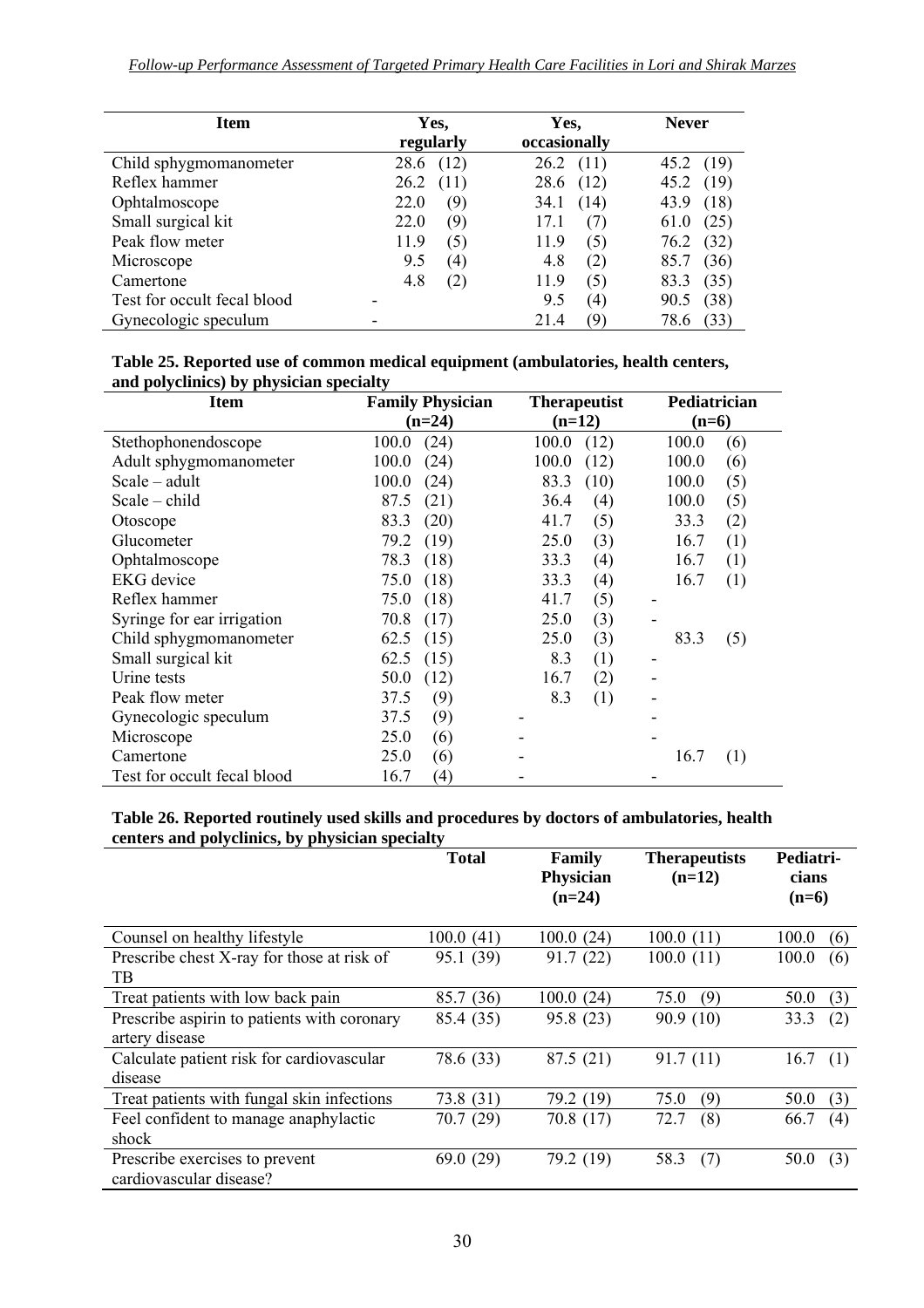|                                                                | <b>Total</b> | Family<br><b>Therapeutists</b><br>Physician<br>$(n=12)$<br>$(n=24)$ |             | Pediatri-<br>cians<br>$(n=6)$ |
|----------------------------------------------------------------|--------------|---------------------------------------------------------------------|-------------|-------------------------------|
| Assess visual acuity                                           | 66.7 (28)    | 79.2 (19)                                                           | 33.3<br>(4) | 83.3<br>(5)                   |
| Prescribe exercises to prevent<br>musculoskeletal disorders    | 64.3 (27)    | 75.0 (18)                                                           | 50.0<br>(6) | (3)<br>50.0                   |
| Manage patients with otitis media?                             | (24)<br>57.1 | 75.0 (18)                                                           | (2)<br>16.7 | 66.7<br>(4)                   |
| Feel confident in cardiopulmonary<br>resuscitation skills      | 53.7 (22)    | 54.2 (13)                                                           | 63.6<br>(7) | (2)<br>33.3                   |
| Treat patients with acne                                       | 52.4 (22)    | 62.5 $(15)$                                                         | 50.0<br>(6) | 16.7<br>(1)                   |
| Feel confident in the early management of<br>severe trauma     | 48.8 $(20)$  | 62.5 $(15)$                                                         | 27.3<br>(3) | (2)<br>33.3                   |
| Prescribe contraceptives/counsel on<br>family planning methods | 42.9 (18)    | 58.3 (14)                                                           | 25.0<br>(3) | 16.7<br>(1)                   |
| Remove earwax                                                  | 52.4 (22)    | 75.0(18)                                                            | 33.3<br>(4) |                               |
| Perform suturing/wound care                                    | 47.6 $(20)$  | 66.7(16)                                                            | 33.3<br>(4) |                               |
| Perform dipstick urine test                                    | 39.0<br>(16) | 58.3 (14)                                                           | 18.2<br>(2) |                               |
| Remove an in-grown nail                                        | 14.3<br>(6)  | 25.0<br>(6)                                                         |             |                               |
| Perform pap-smear culture                                      |              |                                                                     |             |                               |

#### **Table 27. Mean practice skills score by region and specialty,**

|                  | mean score $(\% )$ |
|------------------|--------------------|
| Specialty*       |                    |
| Family Physician | 69.8               |
| Therapuetist     | 49.1               |
| Pediatrician     | 38.3               |
| <b>Marz</b>      |                    |
| Lori             | 60.0               |
| Shirak           | 59.1               |
| <b>Total</b>     | 59.6               |

 $*$  a statistically significant difference,  $p \le 0.05$ 

#### **3.8. Main findings**

The following main findings of the facility/provider performance assessment are highlighted.

- o **The retrospective baseline assessment [necessitated by the change in the survey instrument] introduced no discernable bias.** Data from a concurrent baseline in Zone 2 triangulated with the retrospective Zone 1 baseline results. This comparison suggested little to no bias was introduced by the unplanned adaptation.
- o **Facilities were improving their accessibility of care and their community engagement.** Access to/provision of care scores increased from 2.0 in 2006 to 2.5 in 2008; provider relations with community and clients improved from 1.1 to 1.4; environment scores improved from 1.3 to 1.9; facility management scores improved from 1.4 to 1.7; and primary and secondary prevention efforts increased from 1.3 to 1.9. The overall mean score increased significantly from 1.4 to 1.8.
	- o *Shirak facilities were rated higher than Lori facilities***.** Shirak facilities received higher mean overall facility scores than Lori did; however, the improvement since the baseline assessment was more prominent for Lori facilities (1.2 in 2006 and 1.8 in 2008 in Lori versus 1.6 in 2006 and 1.9 in 2008 in Shirak).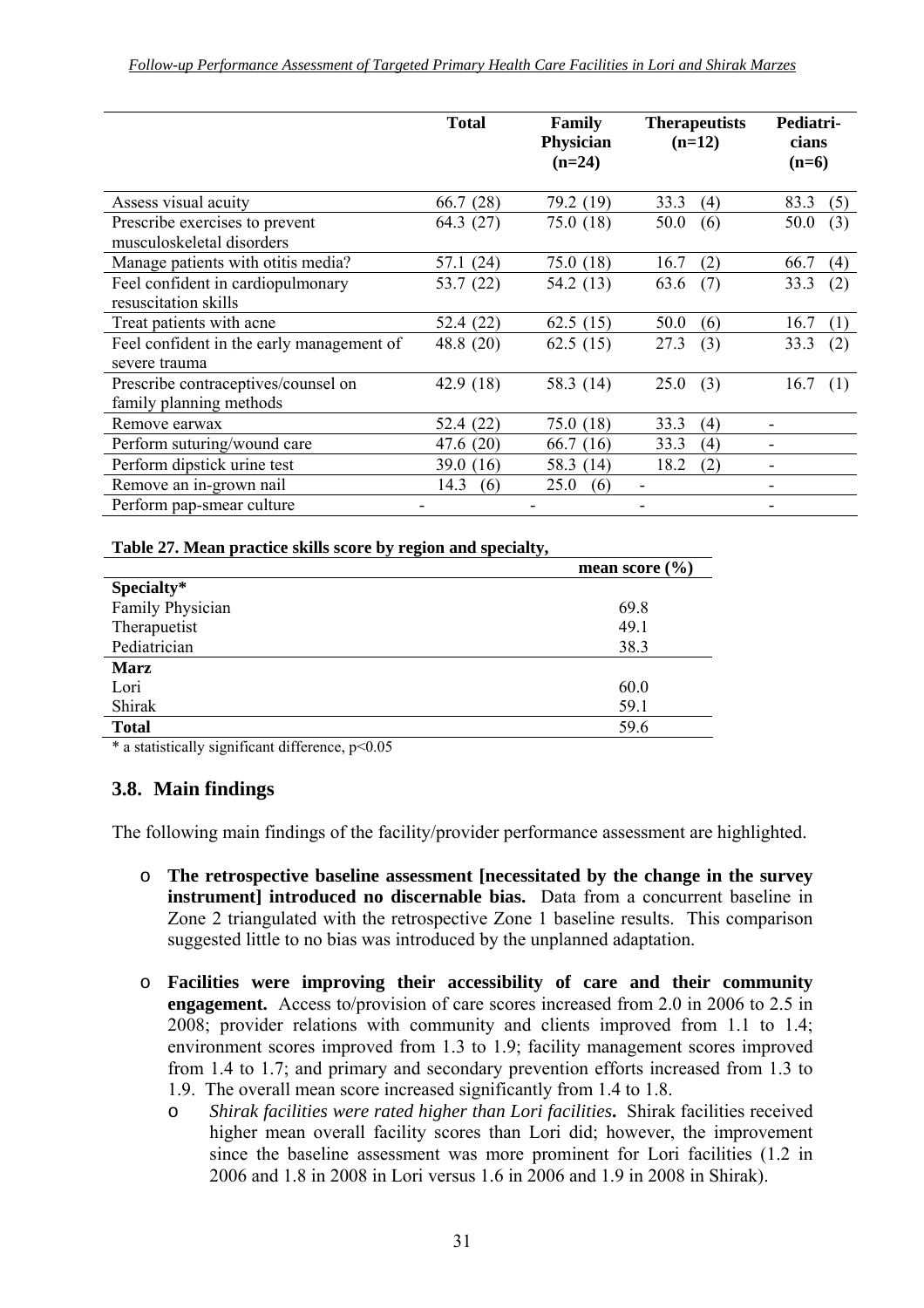- o *FAPs were lagging/scored lower than other facility types***.** FAPs scored lower both at baseline and at follow-up. The improvement curve for FAPs (percent change), however, was similar to the improvement curve for other facility types.
- o **Shirak nurses practiced a broader array of skills than Lori nurses did. Physicians practiced similar skills in Lori and Shirak marzes**. Community nurses practiced 69.0% of the select PHC skills; Shirak nurses scored significantly higher than Lori nurses. Physicians at ambulatories, health centers, and polyclinics practiced 59.6% of the select family physician skills.
- o **Nurses in Lori adhered more rigorously to protocols than their Shirak counterparts did.** On average, community nurses correctly completed 72.1% of the 14 tasks when measuring a blood pressure and 81.4% of the 14 tasks for glucometry. Nurses from Lori performed significantly better on both procedures.
- o **Family physicians regularly practiced a broader array of skills than other specialists (therapeutists, pediatricians) did:** family physicians practiced 69.8% of the selected skills versus 49.1% for therapeutists and 38.3% for pediatricians.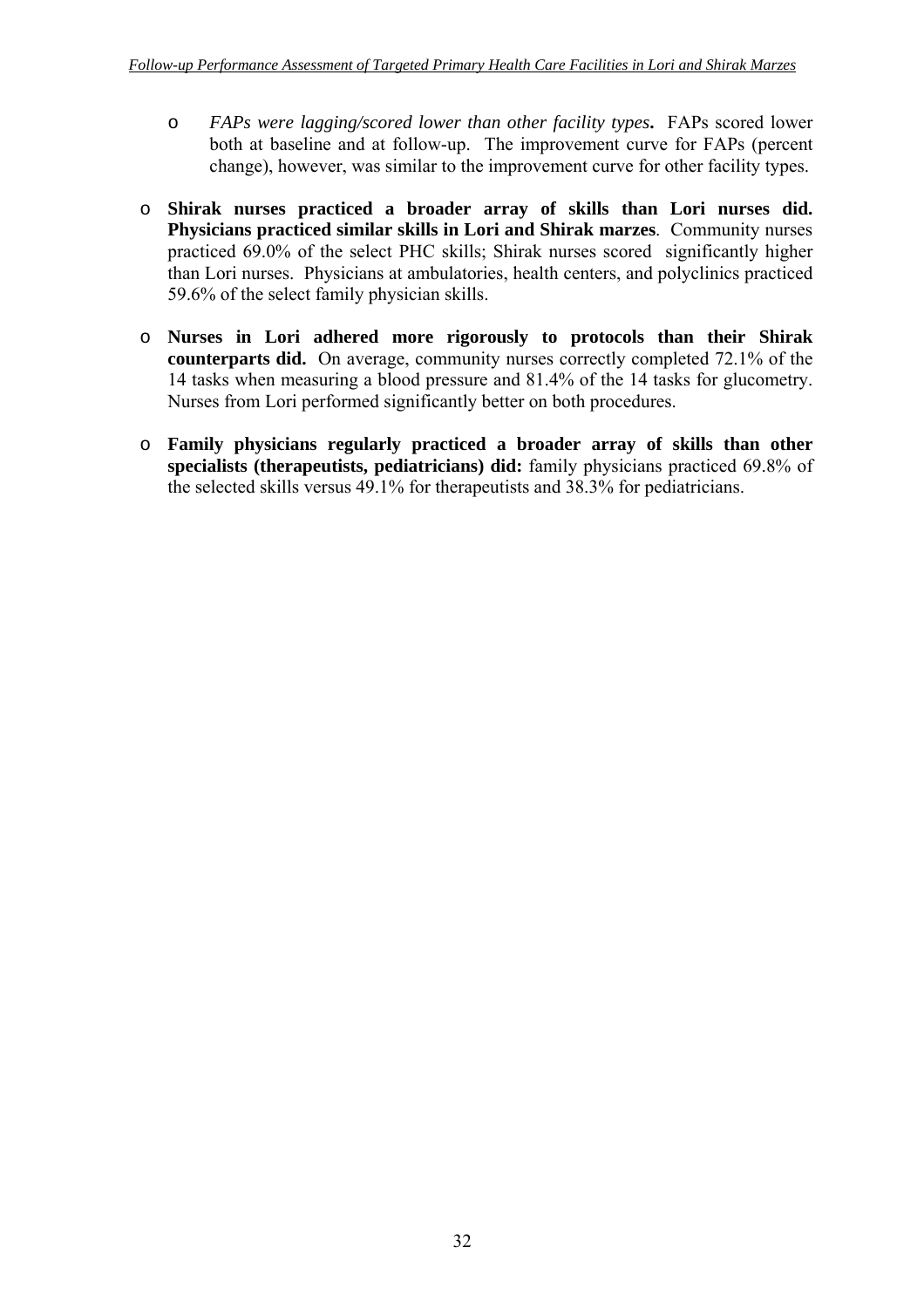## **Appendix 1. Facility & provider performance assessment tool PHCR- Follow-up**

#### *Dear colleagues,*

*Primary Health Care Reform Project conducts this survey together with the Ministry of Health with the aim to assess the services in your facility. This is not an official assessment, but we hope that this tool will help you and us to get more clear and structured picture of the problems at your facility and the ways for improvement. That is why it is very important that you respond honestly to our questions. Your participation in this study is voluntary. However, we think that the effort you will put into this task is worthwhile and very important for your facility.* 

*Please note that we would like to learn about the practices/performance at your facility both now and two years ago, before the PHCR project has started its activities. So please try to recall the state of your facility back in 2008 as well.* 

#### *Thank you!*

| 1. Date                  | 1.1 Facility code                                                                                                    |
|--------------------------|----------------------------------------------------------------------------------------------------------------------|
| 2. Marz                  |                                                                                                                      |
| Type of health facility: | $\Box$ FAP (Feldsher/obstetrical point) $\Box$ Health Center<br>$\Box$ SVA (Village ambulatory)<br>$\Box$ Polyclinic |

3. Name of the facility:

4. Name of the facility responsible/director: 4.1 Phone:

#### **A. ACCESS TO/PROVISION OF CARE**

|                                                                     |      | <b>Always</b>       | <b>Usually</b>       | <b>Occasionally</b> |          | <b>Never</b>   |
|---------------------------------------------------------------------|------|---------------------|----------------------|---------------------|----------|----------------|
| 5. Is the facility open and available<br>during official hours?     | 2006 | $\square$ 3         |                      | $\Box$ 1            |          | $\square 0$    |
|                                                                     | 2008 | $\Box$ 3            | $\exists$ 2.         | П1                  |          | $\square 0$    |
|                                                                     |      | Yes, all of<br>them | Yes, the<br>majority | Some of them        |          | N <sub>0</sub> |
| 6. Is the community aware of the<br>free services offered?          | 2006 | $\square 3$         | $\Box 2$             | $\Box$ 1            |          | $\square 0$    |
|                                                                     | 2008 | $\square$ 3         | $\Box 2$             | $\Box$              |          | $\square 0$    |
|                                                                     |      |                     |                      |                     | Yes      | N <sub>0</sub> |
| Are the working hours posted in the facilities?<br>7.               |      |                     |                      | 2006                | $\Box$ 3 | $\Box$ ()      |
|                                                                     |      |                     |                      | 2008                | $\Box$ 3 | $\Box 0$       |
| Are the working hours convenient for clients?<br>8.                 |      |                     |                      | 2006                | $\Box$ 3 | $\Box$ ()      |
|                                                                     |      |                     |                      | 2008                | $\Box$ 3 | $\Box$ ()      |
| Are educational materials available describing free services?<br>9. |      |                     |                      | 2006                | $\Box$ 3 | $\Box 0$       |
|                                                                     |      |                     |                      | 2008                | $\Box$ 3 | 70             |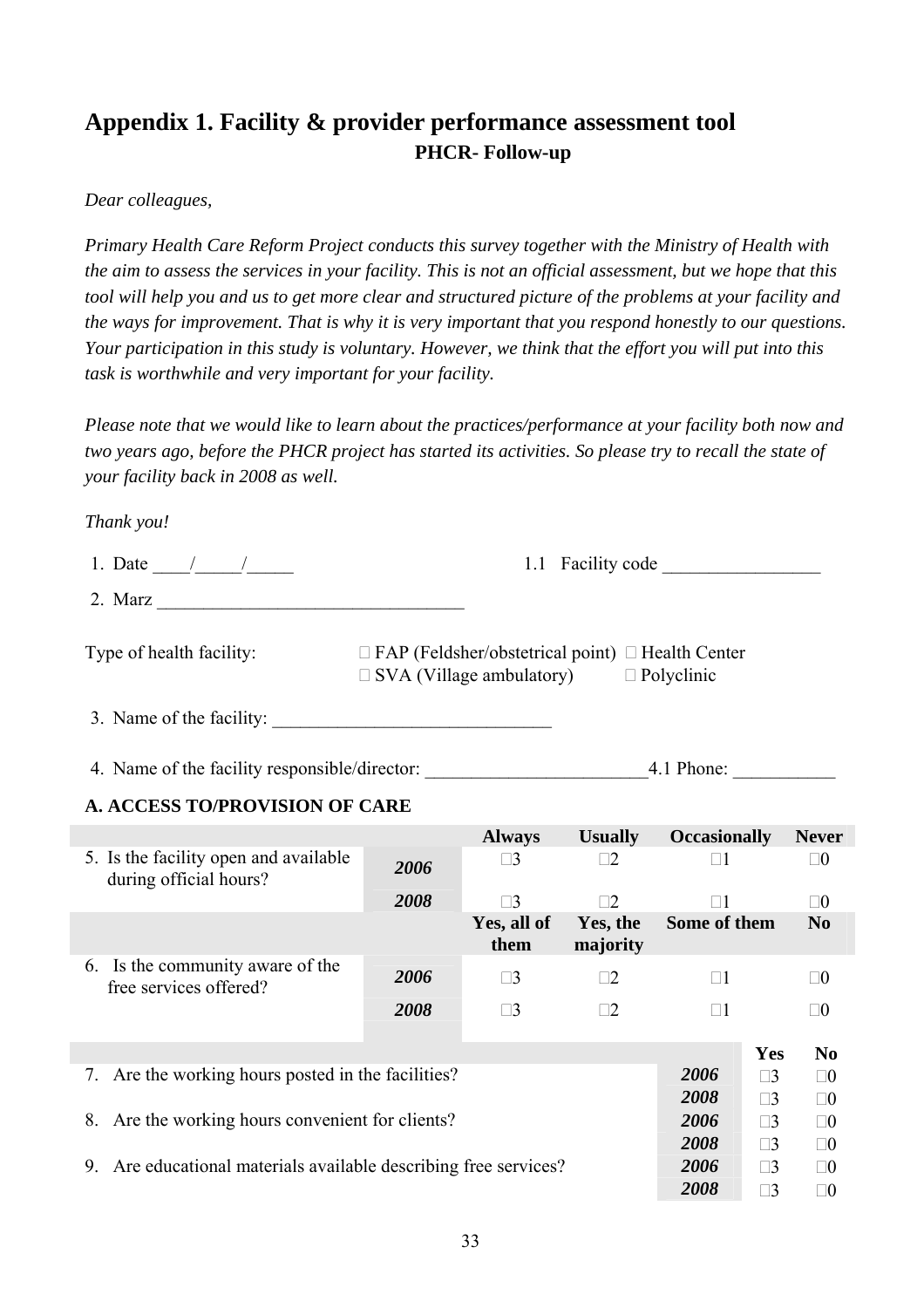| 10. Are MOH state order (BBP) posters visible to clients?          | 2006 | $\Box$ 3 | $\Box 0$ |
|--------------------------------------------------------------------|------|----------|----------|
|                                                                    | 2008 | $\Box$ 3 | ⊓∩       |
| 11. Do providers routinely conduct postnatal home visits?          | 2006 | $\Box$ 3 | $\Box 0$ |
|                                                                    | 2008 | $\Box$ 3 | $\Box 0$ |
| 12. Are there emergency instructions posted for non-working hours? | 2006 | $\Box$ 3 | $\Box 0$ |
|                                                                    | 2008 |          | $\Box 0$ |

#### *FOR FAPs ONLY!*

|                                                                                                        |      | <b>Once per</b><br>month or<br>more<br>frequently | Once in<br>two<br>months | Once in<br><i>three</i><br>months | Less<br>frequently<br>than once<br><i>in three</i><br>months |
|--------------------------------------------------------------------------------------------------------|------|---------------------------------------------------|--------------------------|-----------------------------------|--------------------------------------------------------------|
| 13. How frequently does a supervising<br><i>physician visit the facility?</i>                          | 2006 | $\square$ 3                                       | $\square$ 2              | $\Box$ 1                          | $\square 0$                                                  |
|                                                                                                        | 2008 | $\square$ 3                                       | $\square 2$              | $\Box$ 1                          | $\square 0$                                                  |
| 14. How frequently does a supervising<br>physician carry out home visits?                              | 2006 | $\square$ 3                                       | $\Box$ 2                 | $\square$ 1                       | $\square 0$                                                  |
|                                                                                                        | 2008 | $\Box$ 3                                          | 72                       | $\square$ 1                       | $\square 0$                                                  |
|                                                                                                        |      | <b>Always</b>                                     | <b>Usually</b>           | <b>Occasional</b><br>$l$ <i>y</i> | <b>Never</b>                                                 |
| 15. Does a supervising physician take<br>time to see patients in the clinic?                           | 2006 | $\square$ 3                                       | $\square$ 2              | $\Box$ 1                          | $\square 0$                                                  |
|                                                                                                        | 2008 | $\square$ 3                                       | $\Box$ 2                 | $\Box$ 1                          | $\square 0$                                                  |
| 16. Does a supervising physician notify<br>the facility of the time and date of<br>the visit?          | 2006 | $\square$ 3                                       | $\square$ 2              | $\Box$ 1                          | $\square 0$                                                  |
|                                                                                                        | 2008 | $\Box$ 3                                          | $\Box$ 2                 | $\Box$ 1                          | $\square 0$                                                  |
| 17. Do village mayors provide<br>transportation in case of an<br>emergency with a community<br>member? | 2006 | $\square$ 3                                       | $\Box$ 2                 | $\Box$ 1                          | $\square 0$                                                  |
|                                                                                                        | 2008 | $\square$ 3                                       | $\square 2$              | $\Box$ 1                          | $\square 0$                                                  |

#### **B. PROVIDER RELATIONS WITH COMMUNITY AND CLIENTS**

|                                                                                                                                                  |      | Once per<br>month or<br>more<br>frequently | Once in<br>$2 - 3$<br>months | Once<br><b>or</b><br>twice a<br>year | Less<br>frequently<br>than once a<br>year or<br>never |
|--------------------------------------------------------------------------------------------------------------------------------------------------|------|--------------------------------------------|------------------------------|--------------------------------------|-------------------------------------------------------|
| 18. How frequently do providers conduct<br>health education sessions with the<br>community?                                                      | 2006 | $\square$ 3                                | $\square$                    | $\square 1$                          | $\square 0$                                           |
|                                                                                                                                                  | 2008 | ⊣ว                                         | $\Box$ 2.                    | $\Box$ 1                             | $\Box 0$                                              |
|                                                                                                                                                  |      | <b>Always</b>                              | <b>Usually</b>               | Occasi<br>onally                     | <b>Never</b>                                          |
| 19. How frequently do providers prepare for<br>health education sessions adequately<br>(inform community, prepare agenda,<br>organize location)? | 2006 | $\square$ 3                                | $\Box 2$                     | $\Box 1$                             | $\Box 0$                                              |
|                                                                                                                                                  | 2008 |                                            | $\Box 2$                     |                                      | $\Box 0$                                              |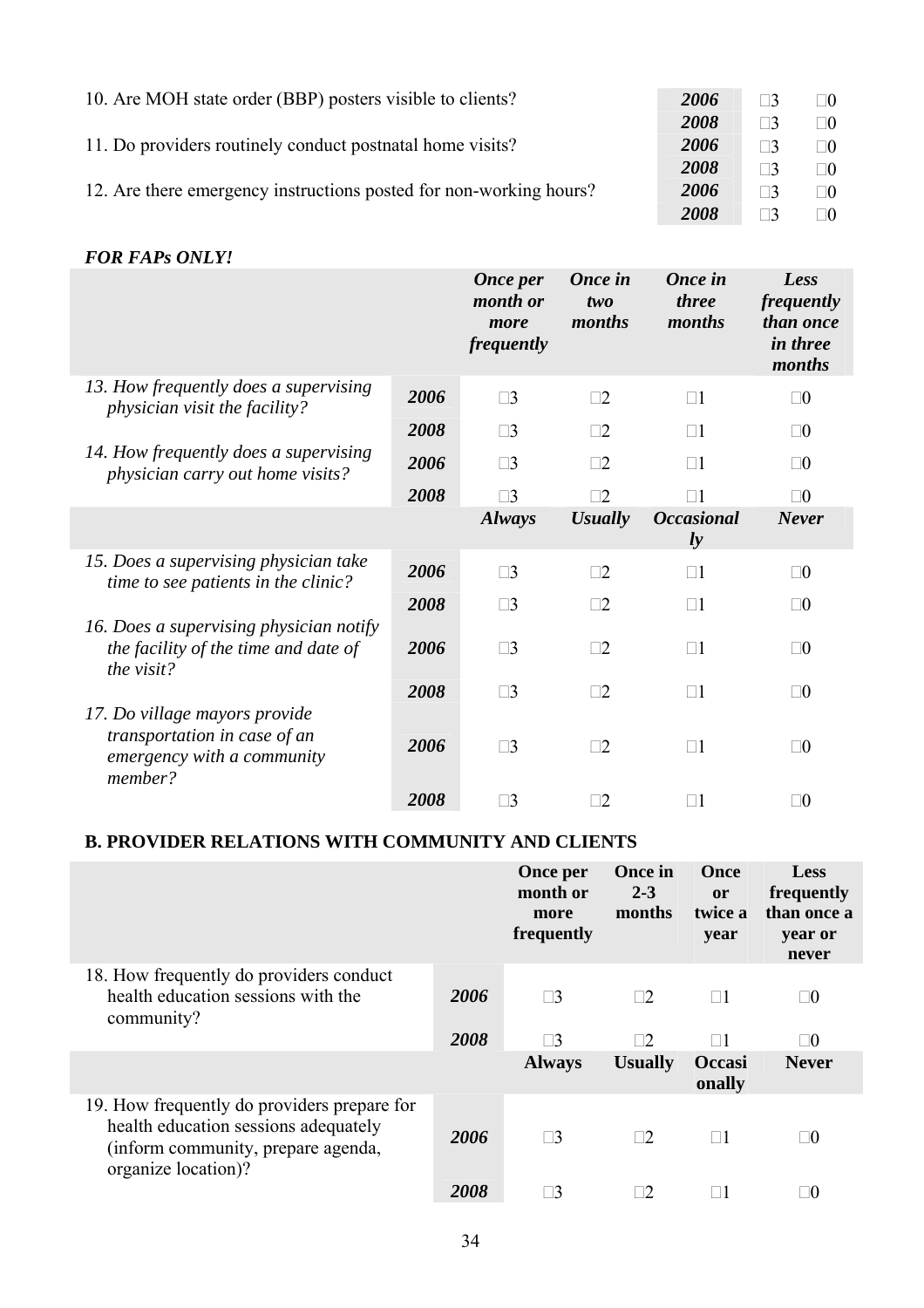| 20. How frequently do providers provide<br>clients with educational materials?                                                                                                                                          | 2006 | $\square$ 3 | $\square$ 2  | $\square$                  | $\square 0$    |
|-------------------------------------------------------------------------------------------------------------------------------------------------------------------------------------------------------------------------|------|-------------|--------------|----------------------------|----------------|
|                                                                                                                                                                                                                         | 2008 | $\square$ 3 | $\square$ 2  | $\Box$ 1                   | $\square 0$    |
| 21. How frequently do providers conduct<br>health talks with the patients during their<br>visits?                                                                                                                       | 2006 | $\square$ 3 | $\square$ 2  | $\square$ 1                | $\square 0$    |
|                                                                                                                                                                                                                         | 2008 | $\square$ 3 | $\square$ 2  | $\Box$ 1                   | $\square 0$    |
| 22. How frequently the Mayor is involved in<br>solving health problems in the<br>community?                                                                                                                             | 2006 | $\square$ 3 | $\square$ 2  | $\Box$ 1                   | $\square 0$    |
|                                                                                                                                                                                                                         | 2008 | $\square$ 3 | $\square$ 2  | $\square$ 1                | $\square 0$    |
| 23. How frequently patients have the<br>opportunity to choose between different<br>treatment options?                                                                                                                   | 2006 | $\square$ 3 | $\square$ 2  | $\Box$ 1                   | $\square 0$    |
|                                                                                                                                                                                                                         | 2008 | $\square$ 3 | $\square 2$  | $\square$                  | $\square 0$    |
|                                                                                                                                                                                                                         |      |             |              | Yes                        | N <sub>0</sub> |
| 24. Does facility have a suggestion box?                                                                                                                                                                                |      |             | 2006<br>2008 | $\square$ 3<br>$\square$ 3 | $\square 0$    |
| 25. In the last three months has anything changed in your facility<br>based on the suggestions of clients?                                                                                                              |      | 2006        | $\square$ 3  | $\square 0$<br>$\square 0$ |                |
|                                                                                                                                                                                                                         |      |             | 2008         | $\square$ 3                | $\square 0$    |
| 26. Could an outsider get information from patient records at your<br>facility?                                                                                                                                         |      |             | 2006         | $\square$ 3                | $\square 0$    |
|                                                                                                                                                                                                                         |      |             | 2008         | $\square$ 3                | $\square 0$    |
| 27. Does your facility have private space so that counseling<br>sessions, physical exams, and procedures cannot be observed or<br>overheard?                                                                            |      |             | 2006         | $\square$ 3                | $\square 0$    |
|                                                                                                                                                                                                                         |      |             | 2008         | $\square$ 3                | $\square 0$    |
| 28. Do providers keep records of the community's composition<br>(age, gender)?                                                                                                                                          |      |             | 2006         | $\square$ 3                | $\square 0$    |
|                                                                                                                                                                                                                         |      |             | 2008         | $\square$ 3                | $\square 0$    |
| 29. Do providers keep lists of people in the community who are<br>vulnerable and eligible to get free services?                                                                                                         |      |             | 2006         | $\square 3$                | $\Box 0$       |
|                                                                                                                                                                                                                         |      |             | 2008         | $\square$ 3                | $\square 0$    |
| 30. Are patient satisfaction surveys regularly conducted at the<br>facility? (the survey of clients about the quality of and<br>satisfaction with the care received; conducted using the<br>standardized questionnaire) |      | 2006        | $\square$ 3  | $\square 0$                |                |
|                                                                                                                                                                                                                         |      |             | 2008         | $\square$ 3                | $\square 0$    |
| <b>C. ENVIRONMENT</b>                                                                                                                                                                                                   |      |             |              |                            |                |

|                                                                                                                     |      | Yes      | N <sub>0</sub> |
|---------------------------------------------------------------------------------------------------------------------|------|----------|----------------|
| 31. Do providers maintain complete records of cold chain conditions for<br>vaccines?                                | 2006 | $\Box$ 3 | $\square 0$    |
|                                                                                                                     | 2008 | $\Box$ 3 | $\Box 0$       |
| 32. Does the facility offer appropriate working conditions for providers?                                           | 2006 | $\Box$ 3 | $\square 0$    |
|                                                                                                                     | 2008 | $\Box$ 3 | $\Box 0$       |
| 33. Does the facility have staff who checks the problems with facility<br>equipment and makes repairs if necessary? | 2006 | $\Box$ 3 | $\Box 0$       |
|                                                                                                                     | 2008 | $\Box$ 3 | $\Box 0$       |
| 34. Is the facility being regularly ventilated during working hours?                                                | 2006 |          | $\Box 0$       |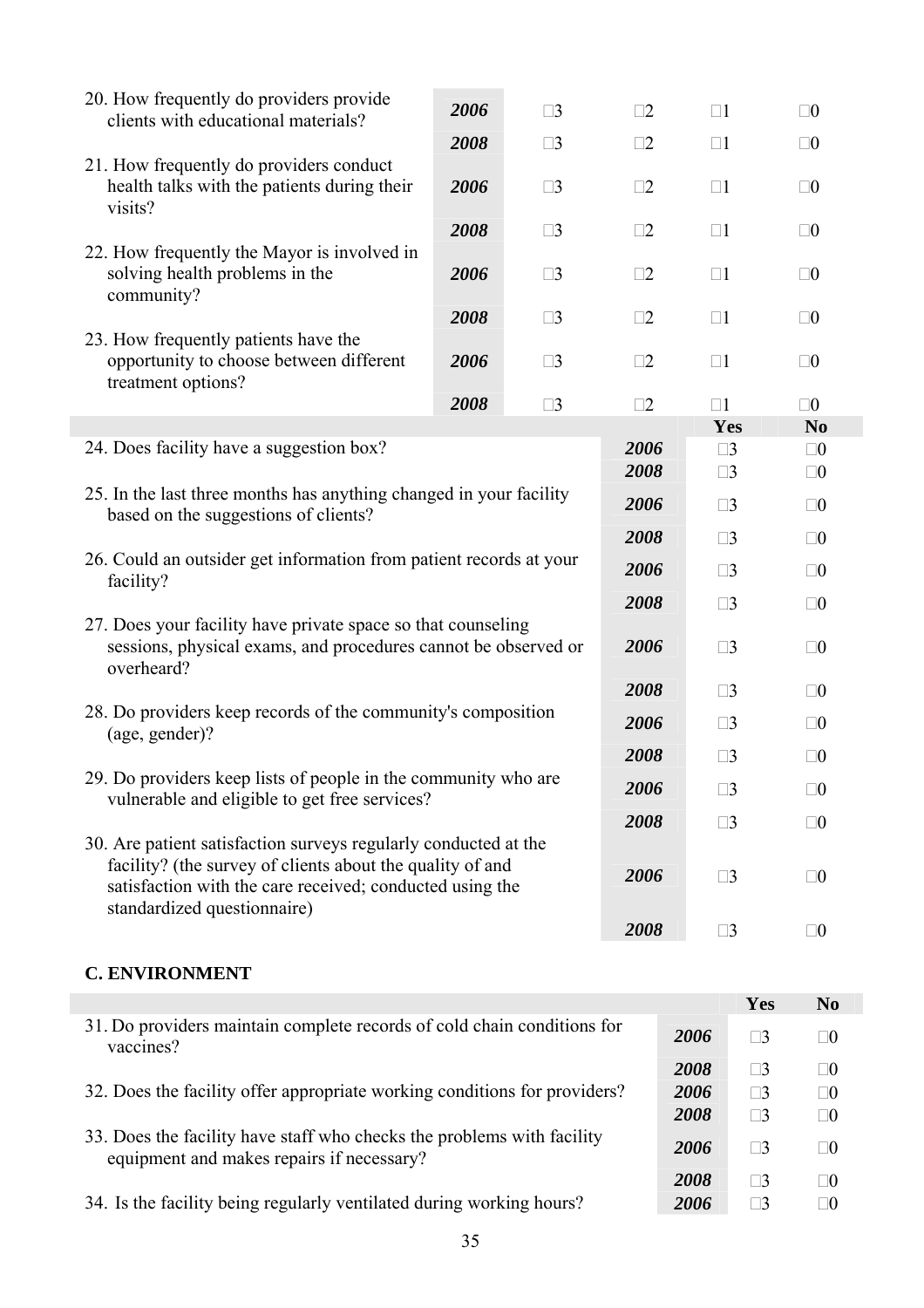|                                                                                                                            |               |                | 2008        | $\square$ 3         | $\square 0$  |
|----------------------------------------------------------------------------------------------------------------------------|---------------|----------------|-------------|---------------------|--------------|
| 35. Is the facility being regularly cleaned?                                                                               |               |                | 2006        | $\square$ 3         | $\square 0$  |
|                                                                                                                            |               |                | 2008        | $\square$ 3         | $\square 0$  |
| 36. Are official security checks regularly conducted at the facility?                                                      |               |                | 2006        | $\square$ 3         | $\square 0$  |
|                                                                                                                            |               |                | 2008        | $\square$ 3         | $\square 0$  |
| 37. Are trainings on emergency situations/disaster preparedness regularly<br>conducted for the facility staff?             | 2006          | $\square$ 3    | $\square 0$ |                     |              |
|                                                                                                                            |               |                | 2008        | $\square$ 3         | $\square 0$  |
| 38. Is medical equipment being refilled regularly?                                                                         |               |                | 2006        | $\square$ 3         | $\square 0$  |
|                                                                                                                            | 2008          | $\square$ 3    | $\square 0$ |                     |              |
| 39. Are there any MOH/San Epid regulations on infection control and<br>medical waste management available at the facility? |               |                | 2006        | $\square$ 3         | $\square 0$  |
|                                                                                                                            |               |                | 2008        | $\Box$ 3            | $\square 0$  |
|                                                                                                                            | <b>Always</b> | <b>Usually</b> |             | <b>Occasionally</b> | <b>Never</b> |
| How frequently do providers wash<br>40.<br>hands before and after each patient with<br>2006<br>soap and water?             | $\square$ 3   | $\Box 2$       |             | $\Box$ 1            | $\square 0$  |
| 2008                                                                                                                       | $\square$ 3   | $\square 2$    |             | $\Box$ 1            | $\square 0$  |
| 41. How frequently are the used needles<br>2006<br>removed into the sharp containers?                                      | $\square$ 3   | $\square 2$    |             | $\square$ 1         | $\square 0$  |
| 2008                                                                                                                       | $\square 3$   |                |             |                     | $\Box 0$     |

#### **D. MANAGEMENT**

|                                                                                                                                                                           |      | Yes         | N <sub>0</sub> |
|---------------------------------------------------------------------------------------------------------------------------------------------------------------------------|------|-------------|----------------|
| 42. Are there written documents describing job responsibilities<br>of providers?                                                                                          | 2006 | $\square$ 3 | $\square 0$    |
|                                                                                                                                                                           | 2008 | $\square$ 3 | $\square 0$    |
| 43. Are the registers of patients with chronic diseases maintained<br>at the facility?                                                                                    | 2006 | $\square$ 3 | $\square 0$    |
|                                                                                                                                                                           | 2008 | $\square$ 3 | $\square 0$    |
| 44. Is the current number of staff sufficient to provide high<br>quality services to the population?                                                                      | 2006 | $\square$ 3 | $\square 0$    |
|                                                                                                                                                                           | 2008 | $\square$ 3 | $\square 0$    |
| 45. Is there an established official procedure of responding to the<br>client complaints?                                                                                 | 2006 | $\square$ 3 | $\square 0$    |
|                                                                                                                                                                           | 2008 | $\square$ 3 | $\square 0$    |
| 46. Do providers have primary health care clinical practice<br>standards available at the facility for reference (clinical<br>guidelines, Job Aids, criteria, protocols)? | 2006 | $\square$ 3 | $\square 0$    |
|                                                                                                                                                                           | 2008 | $\square$ 3 | $\square 0$    |
| 47. Do providers use the standards during their daily work?                                                                                                               | 2006 | $\square$ 3 | $\square 0$    |
|                                                                                                                                                                           | 2008 | $\square$ 3 | $\square 0$    |
| 48. Are internal meetings regularly conducted to evaluate the<br>facility activities?                                                                                     | 2006 | $\square$ 3 | $\square 0$    |
|                                                                                                                                                                           | 2008 | $\square$ 3 | $\square 0$    |
| 49. Are records of these meetings maintained?                                                                                                                             | 2006 | $\square$ 3 | $\square 0$    |
|                                                                                                                                                                           | 2008 | $\square$ 3 | $\square 0$    |
| F1. Is there some type of financial rewarding system for good<br>provider performance at your facility?                                                                   | 2006 | $\square$ 3 | $\square 0$    |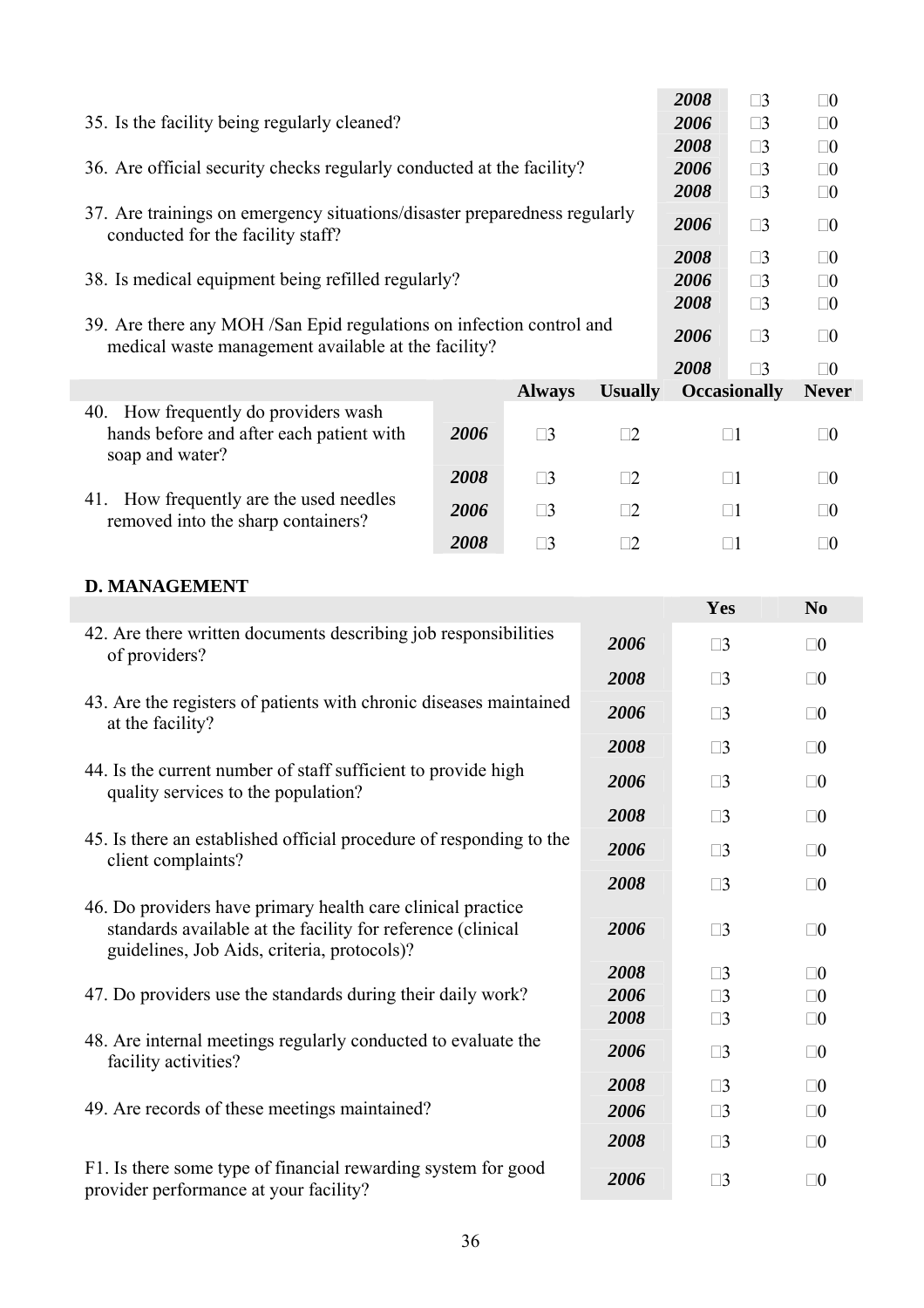|                                             |      | 2008     |                | $\mathbf{r}$   |
|---------------------------------------------|------|----------|----------------|----------------|
|                                             |      | Yes, all | Yes, some      | N <sub>0</sub> |
| 50. Are providers satisfied with their job? | 2006 |          | $\mathsf{H}$ 5 | -10            |
|                                             | 2008 |          |                | $\Box 0$       |

### *FOR AMBULATORIES, HEALTH CENTERS, AND POLYCLINICS ONLY!*

| F2. Are the following quality assurance techniques/tools<br>employed in your facility? |      | Yes        | $N_{0}$    |
|----------------------------------------------------------------------------------------|------|------------|------------|
| Self-assessment of performance.<br>1.                                                  | 2006 | $\Box$     | $\sqrt{0}$ |
|                                                                                        | 2008 | $\sqrt{3}$ | $\sqrt{D}$ |
| 2. Medical chart/case review.                                                          | 2006 | $\Box$     | $\sqrt{D}$ |
|                                                                                        | 2008 | $\Box$     | $\sqrt{0}$ |
| 3. Patient satisfaction surveillance.                                                  | 2006 | $\sqrt{3}$ | $\sqrt{0}$ |
|                                                                                        | 2008 | $\sqrt{3}$ | $\Box$     |
| Other (please describe)_<br>4.                                                         | 2008 | $\sqrt{3}$ | $\Box$     |
|                                                                                        | 2008 |            | 70         |

#### *FOR FAPs ONLY!*

|                                                                                                                                                             |      | <b>Always</b> | <b>Usually</b> | <i><b>Occasionally</b></i> | <b>Never</b> |
|-------------------------------------------------------------------------------------------------------------------------------------------------------------|------|---------------|----------------|----------------------------|--------------|
| 51. Does a supervisor engage providers in<br>problem solving during their visits?                                                                           | 2006 | $\square$ 3   | $\square 2$    | $\Box$ 1                   | $\Box 0$     |
|                                                                                                                                                             | 2008 | $\square$ 3   | $\square 2$    | $\Box$ 1                   | $\Box 0$     |
| 52. Do supervisors provide clinical<br>support to providers?                                                                                                | 2006 | $\square$ 3   | $\Box 2$       | $\Box 1$                   | $\Box 0$     |
|                                                                                                                                                             | 2008 | $\square$ 3   | $\Box 2$       | $\Box$ 1                   | $\square 0$  |
| 53. Do supervisors provide administrative<br>support to providers?                                                                                          | 2006 | $\square$ 3   | $\square 2$    | $\Box 1$                   | $\Box 0$     |
|                                                                                                                                                             | 2008 | $\square$ 3   | $\Box 2$       | $\Box 1$                   | $\neg$ ()    |
| 54. When problems cannot be solved<br>locally, does the supervisor make all<br>reasonable efforts to solve it by raising<br><i>it with the authorities?</i> | 2006 | $\square$ 3   | $\exists 2$    | $\Box$ 1                   | 70           |
|                                                                                                                                                             | 2008 | $\square$ 3   | $\square 2$    | $\Box$ 1                   | $\Box 0$     |
| 55. Does the supervisor report back to the<br>provider on the status of the issue?                                                                          | 2006 | $\square$ 3   | $\square 2$    | $\Box 1$                   | $\neg$ ()    |
|                                                                                                                                                             | 2008 | $\Box$ 3      |                |                            | $\Box 0$     |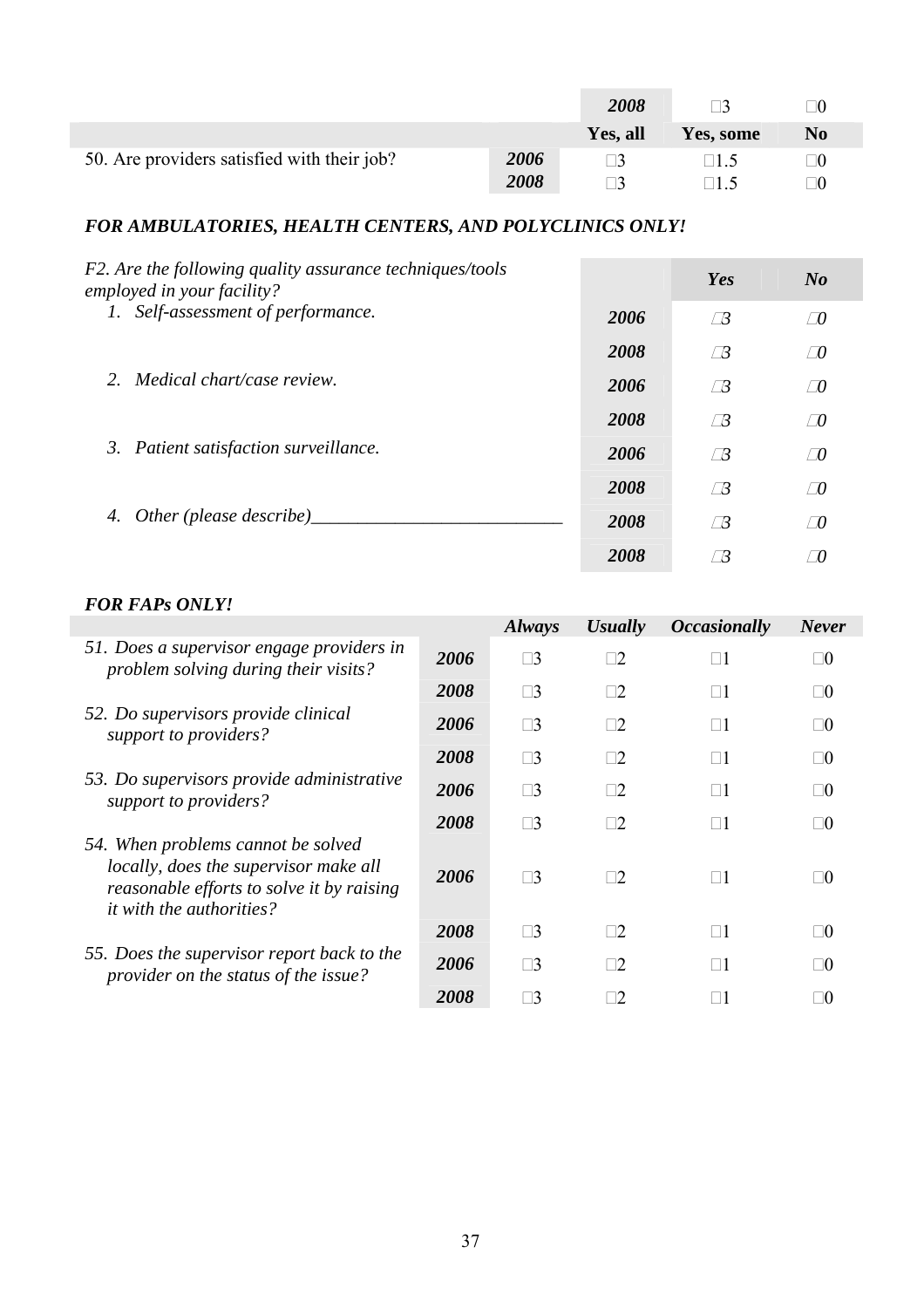#### **E. PRIMARY AND SECONDARY PREVENTION**

|                                                                                                                                                                                                    |      | <b>More</b><br>than $75%$ | 50-75%      | $25 - 50\%$ | <b>Less</b><br>than<br>25% |
|----------------------------------------------------------------------------------------------------------------------------------------------------------------------------------------------------|------|---------------------------|-------------|-------------|----------------------------|
| 56. What proportion of the served<br>population over 20 years old receives<br>preventive blood pressure measurement at<br>least once per year and have a<br>corresponding record in medical chart? | 2006 | $\square$ 3               | $\square$ 2 | $\square$ 1 | $\Box$ 0                   |
|                                                                                                                                                                                                    | 2008 | $\square$ 3               | $\square$ 2 | $\square$ 1 | $\Box$ 0                   |
| 57. For what proportion of the served<br>children clinical urine and blood tests are<br>performed at 12 months?                                                                                    | 2006 | $\square$ 3               | $\square$ 2 | $\Box$ 1    | $\Box$ 0                   |
|                                                                                                                                                                                                    | 2008 | $\square$ 3               | $\square$ 2 | $\Box$ 1    | $\Box$ 0                   |
| 58. What proportion of female adolescents<br>15-17 years are examined and consulted<br>on reproductive health                                                                                      | 2006 | $\square$ 3               | $\square$ 2 | $\square$ 1 | $\Box$ 0                   |
|                                                                                                                                                                                                    | 2008 | $\square$ 3               | $\square$ 2 | $\square$ 1 | $\Box$ 0                   |
| 59. What proportion of first antenatal visits<br>is within the first trimester of pregnancy?                                                                                                       | 2006 | $\square$ 3               | $\Box$ 2    | $\square$ 1 | $\Box$ 0                   |
|                                                                                                                                                                                                    | 2008 | $\square$ 3               | $\square$ 2 | $\square$ 1 | $\Box$ 0                   |
| 60. What proportion of pregnant women<br>receive consultation on healthy<br>pregnancy, breastfeeding, child care,<br>personal and sexual hygiene?                                                  | 2006 | $\square$ 3               | $\square$ 2 | $\square$ 1 | $\Box$ 0                   |
|                                                                                                                                                                                                    | 2008 | $\square$ 3               | $\square$ 2 | $\square$ 1 | $\Box$ 0                   |
| 61. What proportion of the children at age<br>24 months fully complete immunizations<br>in accordance with the National Plan?                                                                      | 2006 | $\square$ 3               | $\square$ 2 | $\square$   | $\Box$ 0                   |
|                                                                                                                                                                                                    | 2008 | $\square$ 3               | $\square$ 2 | $\square$ 1 | $\Box$ 0                   |
| 62. What proportion of patients with Type 2<br>Diabetes receives regular blood glucose<br>control - at least 1 blood glucose test per<br>month?                                                    | 2006 | $\square$ 3               | $\square$ 2 | $\square$ 1 | $\Box$ 0                   |
|                                                                                                                                                                                                    | 2008 | $\square$ 3               | $\square$ 2 | $\square$ 1 | $\Box$ 0                   |

#### *FOR AMBULATORIES, HEALTH CENTERS, AND POLYCLINICS ONLY!*

|                                                                                                                                                |      | <b>More</b><br>than $75%$ | $50 - 75%$ | $25 - 50\%$ | Less<br>than<br>25% |
|------------------------------------------------------------------------------------------------------------------------------------------------|------|---------------------------|------------|-------------|---------------------|
| What proportion of the served<br>63.<br>population over 40 years old undergoes<br>blood cholesterol level measurement at<br>least once a year? | 2006 |                           |            |             |                     |
|                                                                                                                                                | 2008 | 73                        | $\neg$     |             | $\Box 0$            |
| What proportion of the served children<br>64.<br>receives hemoglobin measurement at 9<br>months of age?                                        | 2006 |                           | $\Box$     | $\sqrt{ }$  | $\Box 0$            |
|                                                                                                                                                | 2008 |                           |            |             |                     |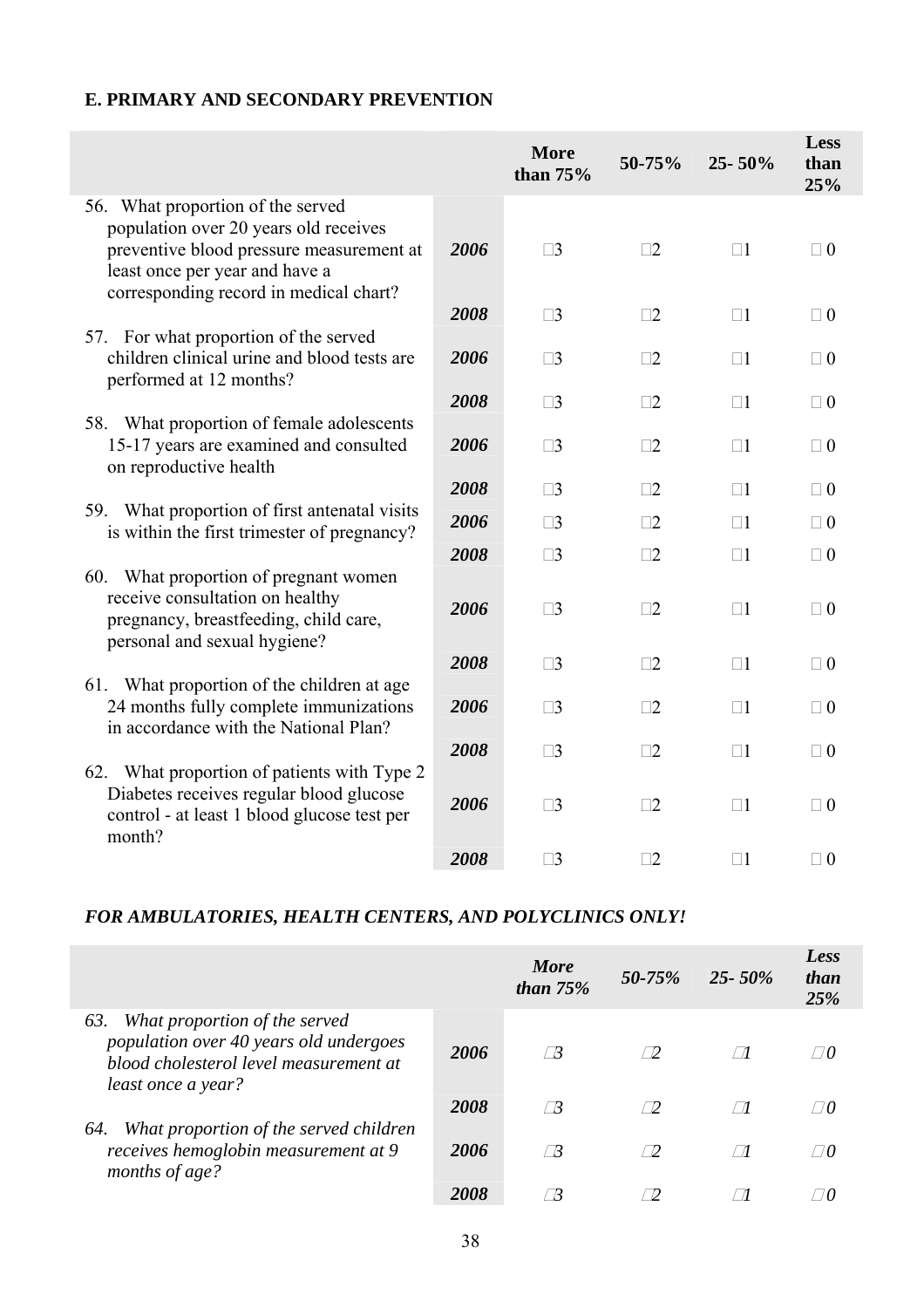|                                                                                                                                                                     |      | <b>More</b><br>than $75%$ | 50-75%     | 25-50% | Less<br>than<br>25% |
|---------------------------------------------------------------------------------------------------------------------------------------------------------------------|------|---------------------------|------------|--------|---------------------|
| What proportion of the served<br>65.<br>preschool age children receive preventive<br>examination by neurologist and<br>ophthalmologist?                             | 2006 | $\Box$ 3                  | $\Box$     | $\Box$ | $\Box 0$            |
|                                                                                                                                                                     | 2008 | $\Box$ 3                  | $\Box$     | $\Box$ | $\Box 0$            |
| What proportion of the served female<br>66.<br>population over 40 receive clinical breast<br>examination at least once per year?                                    | 2006 | $\Box$ 3                  | $\square$  | $\Box$ | $\Box 0$            |
|                                                                                                                                                                     | 2008 | $\Box$ 3                  | $\square$  | $\Box$ | $\Box 0$            |
| What proportion of served female<br>67.<br>population 30-60 years old undergoes<br>Pap-smear test at least once in 3 years                                          | 2006 | $\Box$ 3                  | $\sqrt{2}$ | $\Box$ | $\Box 0$            |
|                                                                                                                                                                     | 2008 | $\sqrt{3}$                | $\Box$     | $\Box$ | $\Box 0$            |
| 68.<br>What proportion of pregnant women<br>are examined at your facility at least four<br>times for the period of pregnancy?                                       | 2006 | $\Box$ 3                  | $\Box$     | $\Box$ | $\Box 0$            |
|                                                                                                                                                                     | 2008 | $\Box$ 3                  | $\square$  | $\Box$ | $\Box 0$            |
| What proportion of patients with Type 2<br>69.<br>Diabetes receives regular eye fundoscopy<br>control - at least 1 eye fundoscopy exam<br>per year?                 | 2006 | $\Box$ 3                  | $\sqrt{2}$ | $\Box$ | $\Box 0$            |
|                                                                                                                                                                     | 2008 | $\Box$ 3                  | $\square$  | $\Box$ | $\Box 0$            |
| What proportion of patients with<br>70.<br><b>Hypertension and Coronary Heart</b><br>Disease (CHD) received regular ECG-<br>control - at least 1 ECG-exam per year? | 2006 | $\Box$ 3                  | $\sqrt{2}$ | $\Box$ | $\Box 0$            |
|                                                                                                                                                                     | 2008 | $\Box$ 3                  | $\Box$     | $\Box$ | $\Box 0$            |
| F3. What proportion of patients with<br>Coronary Heart Disease (CHD) received<br>regular blood cholesterol control - at least 1<br>test per year?                   | 2006 | $\Box$ 3                  | $\sqrt{2}$ | $\Box$ | $\Box 0$            |
|                                                                                                                                                                     | 2008 | $\Box$ 3                  | $\square$  | $\Box$ | $\Box 0$            |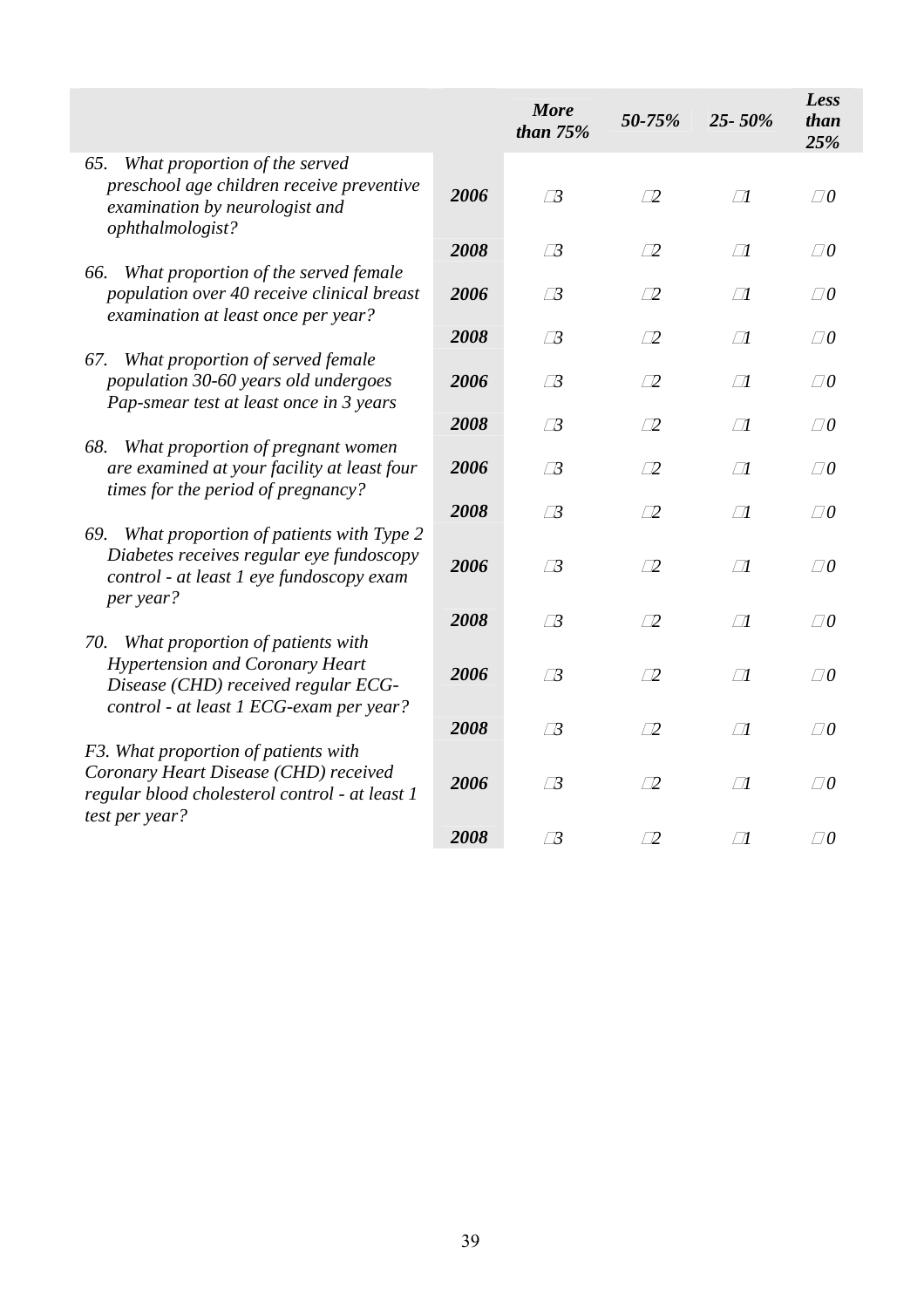### **Form F1 (FOR DOCTORS OF AMBULATORIES, HEALTH CENTERS, AND POLYCLINICS)**

|                                     |                                         |            | <b>Never</b>         |
|-------------------------------------|-----------------------------------------|------------|----------------------|
| your daily practice:                | regularly                               |            |                      |
| Stethophonendoscope                 | $\square 3$                             | $\Box$ 1.5 | $\square 0$          |
| Adult sphygnomanometer              | $\square 3$                             | $\Box$ 1.5 | $\Box 0$             |
| Child sphygnomanometer              | $\square 3$                             | $\Box$ 1.5 | $\Box$ ()            |
| Reflex hammer                       | $\Box$ 3                                | $\Box$ 1.5 | $\Box 0$             |
| Otoscope                            | $\Box$ 3                                | $\Box$ 1.5 | $\Box 0$             |
| Glucometer                          | $\square 3$                             | $\Box$ 1.5 | $\Box 0$             |
| Peekfluometer                       | $\square 3$                             | $\Box$ 1.5 | $\Box$ ()            |
| Ophthalmoscope                      | $\square 3$                             | $\Box$ 1.5 | $\Box$ ()            |
| Camertone                           | $\Box 3$                                | $\Box$ 1.5 | $\Box$ ()            |
| 10. Urine tests                     | $\Box$ 3                                | $\Box$ 1.5 | $\Box$ ()            |
| 11. Test for occult blood in feces. | $\Box$ 3                                | $\Box$ 1.5 | $\Box$ ()            |
| 12. Gynecologic speculum            | $\square 3$                             | $\Box$ 1.5 | $\Box 0$             |
| 13. Small surgical kit              | $\square 3$                             | $\Box$ 1.5 | $\Box 0$             |
| 14. Scale – child                   | $\square$ 3                             | $\Box$ 1.5 | $\Box$ ()            |
| 15. Scale $-$ adult                 | $\square$ 3                             | $\Box$ 1.5 | $\Box 0$             |
| 16. Microscope                      | $\square 3$                             | $\Box$ 1.5 | $\Box 0$             |
| 17. Syringe for ear irrigation      | $\Box$ 3                                | $\Box$ 1.5 | $\Box 0$             |
| 18. EKG device                      | $\sqsupset$                             | $\Box$ 5   | $\Box$ ()            |
|                                     | Do you use the following instruments in | Yes,       | Yes,<br>occasionally |

#### *FOR DOCTORS OF AMBULATORIES, HEALTH CENTERS, AND POLYCLINICS ONLY!*

| 72.<br>Do you routinely                                               | Yes         | N <sub>o</sub> |
|-----------------------------------------------------------------------|-------------|----------------|
| 19.  perform pap-smear test?                                          | $\Box$ 3    | $\square 0$    |
| 20.  treat patients with acne?                                        | $\Box$ 3    | $\square 0$    |
| 21.  treat patients with skin fungal infections?                      | $\Box$ 3    | $\square 0$    |
| 22.  calculate patients' risk for cardiovascular disease?             |             |                |
| 23.  manage patients with otitis media?                               | $\Box$ 3    | $\square 0$    |
| 24.  prescribe exercises for prevention of musculoskeletal disorders? | $\Box$ 3    | $\square 0$    |
| 25.  prescribe exercises for prevention of cardiovascular disease?    | $\Box$ 3    | $\square 0$    |
| 26.  remove earwax?                                                   | $\Box$ 3    | $\square 0$    |
| 27.  assess the vision acuity?                                        | $\Box$ 3    | $\square 0$    |
| 28.  prescribe contraceptives/ counsel on family planning methods?    | $\Box$ 3    | $\square 0$    |
| 29.  treat patients with low back pain?                               | $\Box$ 3    | $\square 0$    |
| 30.  perform suturing/caring of wounds?                               | $\Box$ 3    | $\square 0$    |
| 31.  perform removing in-grown nail?                                  | $\square$ 3 | $\square 0$    |
| 32.  prescribe chest X-ray exam to TB risk group patients?            | $\Box$ 3    | $\square 0$    |
| 33.  perform dipstick urine tests?                                    | $\square$ 3 | $\square 0$    |
| 34.  provide consultation on healthy lifestyle?                       | $\Box$ 3    | $\square 0$    |
| 35.  prescribe aspirin to patients with coronary artery disease?      | $\Box$ 3    | $\square 0$    |
| 36.  feel confident in early management of severe trauma?             | $\Box$ 3    | $\square 0$    |
| 37.  feel confident in cardiopulmonary resuscitation?                 | $\Box$ 3    | $\square 0$    |
| 38.  feel confident in management of anaphylactic shock?              | $\Box$ 3    | $\square 0$    |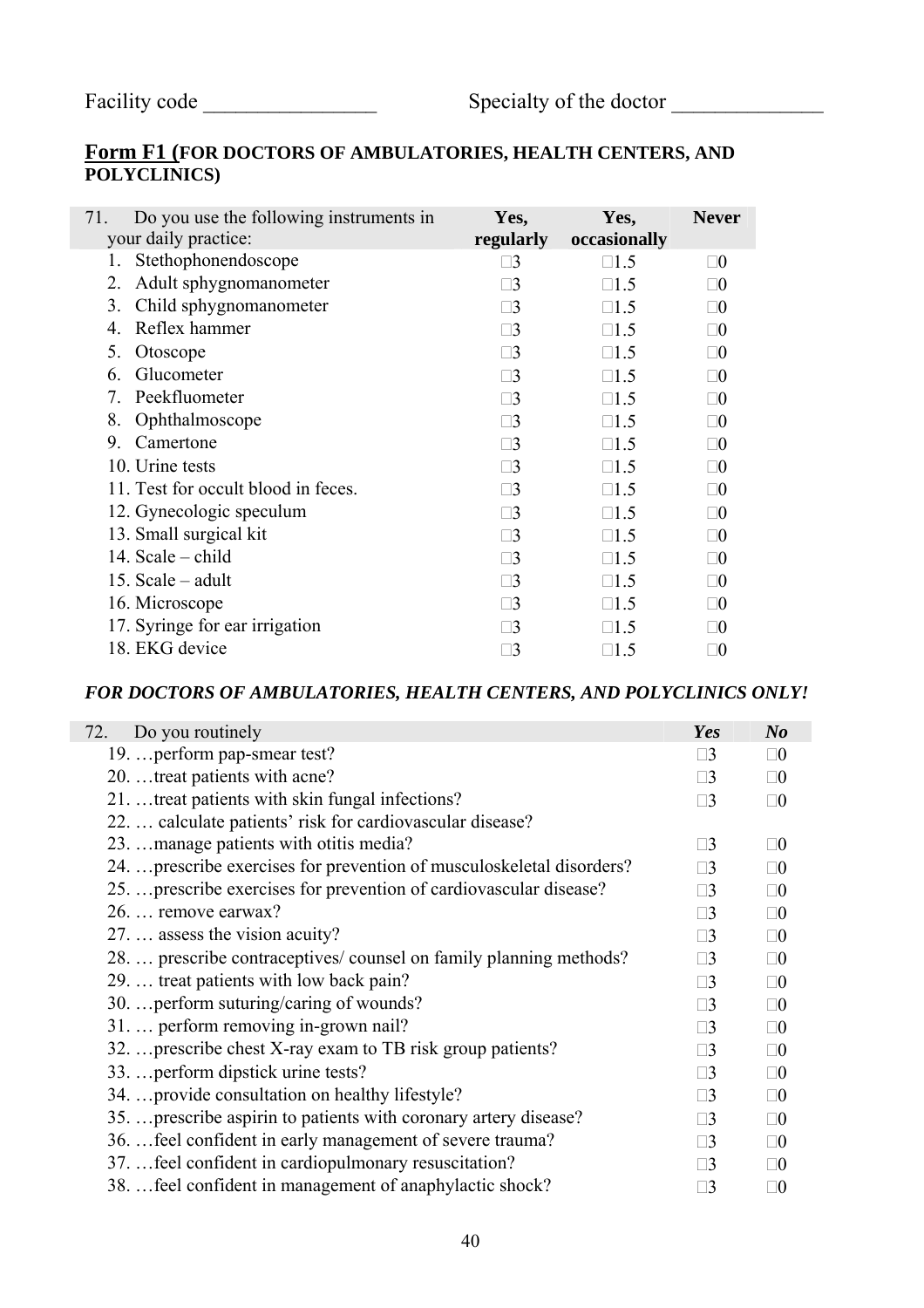|                                                                           | Yes        | $N_{0}$      |                         |
|---------------------------------------------------------------------------|------------|--------------|-------------------------|
| 73.<br>Do you use in your daily work the following PHC job<br>aids?       |            | Available    | <b>Not</b><br>available |
| 39. Management of Type-2 Diabetes Mellitus in PHC<br>Practices.           | $\Box$ 3   | $\Box$ 5     | $\varpi$                |
| 40. Management of patients with Ischemic Heart Disease                    | $\sqrt{3}$ | $\Box$ 5     | $\Box$                  |
| 41. Management of Hypertension in Adults in primary<br>care.              | $\sqrt{3}$ | $\Box$ 5     | $\Box$                  |
| 42. Management of Fever in Children                                       | / B        | $\Box$ 5     | $\Box$                  |
| 43. Management of Convulsive syndrome in Children                         | $\sqrt{3}$ | $\Box$ 1.5   | $\Box$                  |
| 44. Management of Acute Upper Respiratory Tract<br>Infections in Children | $\Box 3$   | $\Box$ 1.5   | $\Box$                  |
| 45. Management of Acute Otitis Media in Children                          | $\sqrt{3}$ | $\Box$ 1.5   | $\sqrt{2}$              |
| 46. Management of Tonsillitis in Children                                 | $\Box$     | $\Box$ 1.5   | $\Box$                  |
| 47. Management of Pneumonia in Children                                   | $\Box$     | $\sqrt{1.5}$ | $\Box$                  |
| 48. Management of Acute diarrhea in Children                              | $\Box$     | $\Box$ 1.5   | $\Box$                  |
| 49. Management of Anemia in Children                                      | / ∄        | $\Box 1.5$   | T 0                     |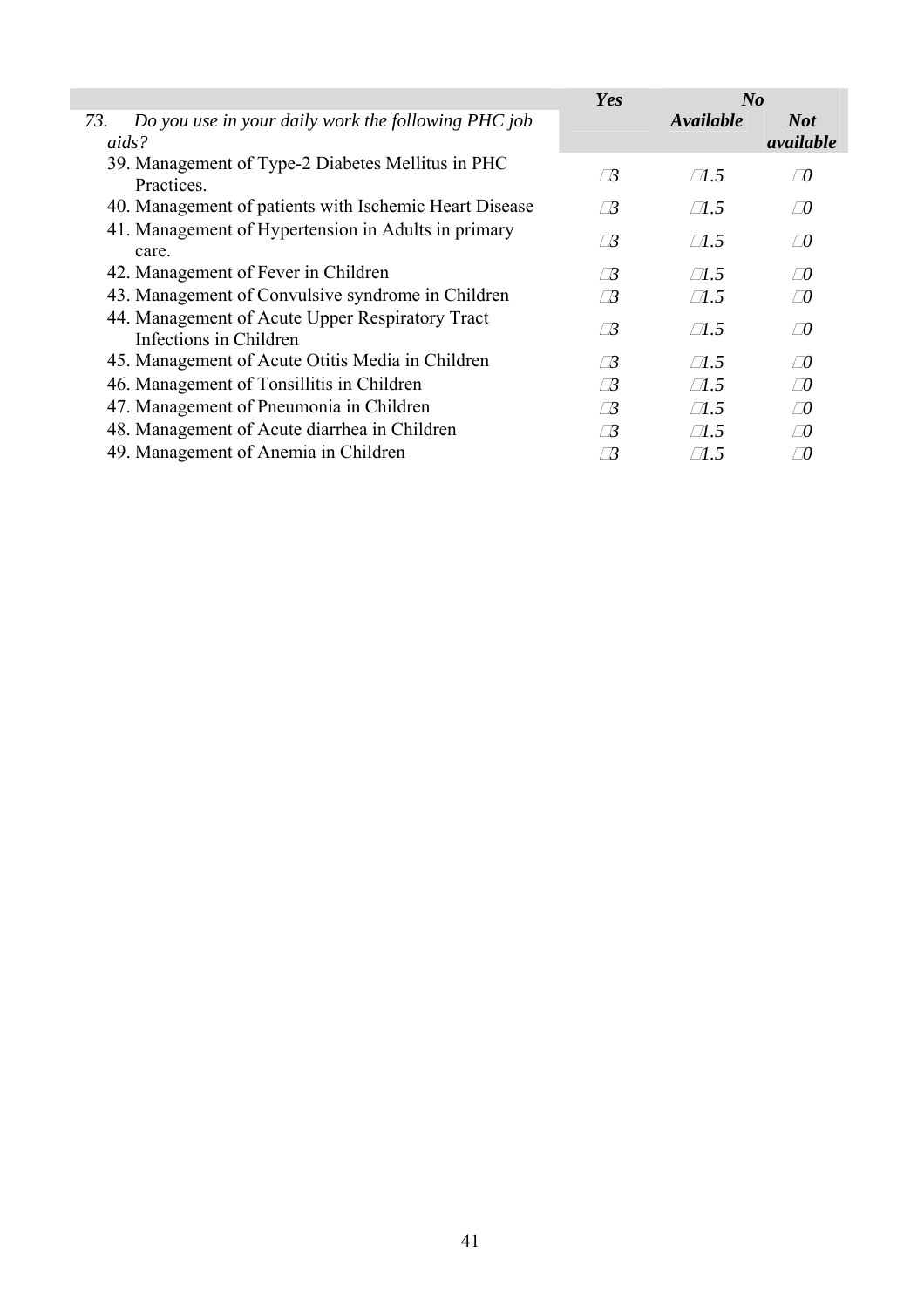## **Form F2 (FOR FAP NURSES)**

| 74.<br>Do you use the following instruments in | Yes,        | Yes,         | <b>Never</b> |
|------------------------------------------------|-------------|--------------|--------------|
| your daily practice:                           | regularly   | occasionally |              |
| 50. Stethophonendoscope                        | $\Box$ 3    | $\Box$ 1.5   | $\square 0$  |
| 51. Child sphygnomanometer                     | $\square 3$ | $\Box$ 1.5   | $\Box 0$     |
| 52. Reflex hammer                              | $\square 3$ | $\Box$ 1.5   | $\Box 0$     |
| 53. Otoscope                                   | $\square 3$ | $\Box$ 1.5   | $\square 0$  |
| 54. Adult sphygnomanometer                     | $\square 3$ | $\Box$ 1.5   | $\Box$ ()    |
| 55. Glucometer                                 | $\square 3$ | $\Box$ 1.5   | $\Box 0$     |
| 56. Peekfluometer                              | $\square$ 3 | $\Box$ 1.5   | $\Box$ ()    |
| 57. Ophthalmoscope                             | $\Box$ 3    | $\Box$ 1.5   | $\Box$ ()    |
| 58. Camertone                                  | $\square$ 3 | $\Box$ 1.5   | $\Box$ ()    |
| 59. Urine tests                                | $\square 3$ | $\Box$ 1.5   | $\Box 0$     |
| 60. Test for occult blood in feces.            | $\square 3$ | $\Box$ 1.5   | $\Box 0$     |
| 61. Gynecologic speculum                       | $\square 3$ | $\Box$ 1.5   | $\Box$ ()    |
| 62. Small surgical kit                         | $\square$ 3 | $\Box$ 1.5   | $\Box$ ()    |
| $63.$ Scale – child                            | $\square 3$ | $\Box$ 1.5   | $\Box$ ()    |
| 64. Scale – adult                              | $\square$ 3 | $\Box$ 1.5   | $\Box$ ()    |
| 65. Microscope                                 | $\Box$ 3    | $\Box$ 1.5   | $\Box$ ()    |
| 66. Syringe for ear irrigation                 | $\Box$ 3    | $\Box$ 1.5   | $\Box$ ()    |
| 67. EKG device                                 | $\square$ 3 | $\Box$ 1.5   | $\Box 0$     |

| 2. Do you routinely apply the following skills in your practice? |                         |                                                            |                                                                                                                                                                                                                                                                                       |  |  |  |  |  |  |  |
|------------------------------------------------------------------|-------------------------|------------------------------------------------------------|---------------------------------------------------------------------------------------------------------------------------------------------------------------------------------------------------------------------------------------------------------------------------------------|--|--|--|--|--|--|--|
|                                                                  | $a.1 = Yes,$<br>$0=$ No | b. If Yes,<br>how many<br>times in the<br>last 2<br>weeks? | c. If No, please indicate the<br>main reason for not<br>applying this skill:<br>1. Referred client to<br>another facility<br>2. Lack of knowledge<br>3. Lack of equipment and<br>supplies<br>4. There was no need,<br>because there were no<br>clients with such problems<br>5. Other |  |  |  |  |  |  |  |
| 68. Measuring blood pressure                                     |                         |                                                            |                                                                                                                                                                                                                                                                                       |  |  |  |  |  |  |  |
| 69. Checking glucose level in blood                              |                         |                                                            |                                                                                                                                                                                                                                                                                       |  |  |  |  |  |  |  |
| 70. Urine strip testing                                          |                         |                                                            |                                                                                                                                                                                                                                                                                       |  |  |  |  |  |  |  |
| 71. Weighting children                                           |                         |                                                            |                                                                                                                                                                                                                                                                                       |  |  |  |  |  |  |  |
| 72. Measuring head circumference of<br>children                  |                         |                                                            |                                                                                                                                                                                                                                                                                       |  |  |  |  |  |  |  |
| 73. Measuring height of children                                 |                         |                                                            |                                                                                                                                                                                                                                                                                       |  |  |  |  |  |  |  |
| 74. Administering childhood vaccines                             |                         |                                                            |                                                                                                                                                                                                                                                                                       |  |  |  |  |  |  |  |
| 75. Administering intravenous (IV)                               |                         |                                                            |                                                                                                                                                                                                                                                                                       |  |  |  |  |  |  |  |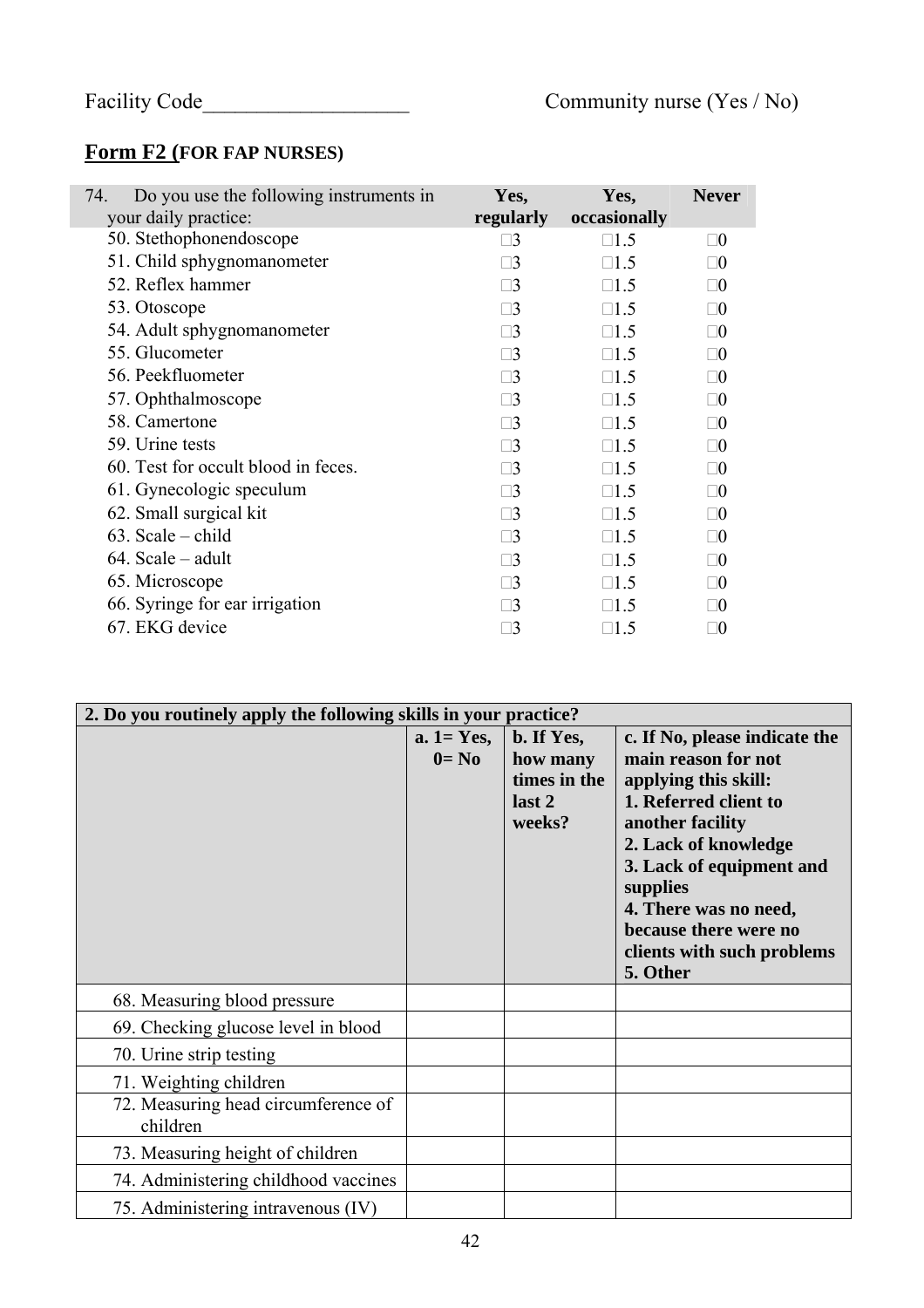| infusions                                                                     |  |  |
|-------------------------------------------------------------------------------|--|--|
|                                                                               |  |  |
| 76. Administering insulin injection                                           |  |  |
| 77. Vaginal, cervical and urethral                                            |  |  |
| smear taking                                                                  |  |  |
| 78. Taking smear from throat                                                  |  |  |
| 79. Taking sputum sample for TB                                               |  |  |
| diagnosis                                                                     |  |  |
| 80. Overseeing TB patients'                                                   |  |  |
| treatment                                                                     |  |  |
| 81. Providing TB counseling                                                   |  |  |
| 82. Directing the care of terminally ill                                      |  |  |
| patients                                                                      |  |  |
| 83. Bed sore prevention and care                                              |  |  |
| 84. Performing immobilization of                                              |  |  |
| fractures                                                                     |  |  |
|                                                                               |  |  |
| 85. First aid in allergic reactions                                           |  |  |
| 86. Preventing dehydration with                                               |  |  |
| Rehidron                                                                      |  |  |
| 87. Care of burns                                                             |  |  |
| 88. Administering Cardiopulmonary                                             |  |  |
| Resuscitation (CRP) to children                                               |  |  |
| 89. Administering Cardiopulmonary                                             |  |  |
| Resuscitation (CRP) to adults                                                 |  |  |
| 90. Measuring Respiration Rate                                                |  |  |
| 91. Providing counseling on Family                                            |  |  |
| Planning                                                                      |  |  |
| 92. Counseling on PAP test screening                                          |  |  |
| 93. Weighting pregnant women                                                  |  |  |
| 94. Fundal height measurement in                                              |  |  |
| pregnant women                                                                |  |  |
|                                                                               |  |  |
| 95. Positioning of baby at the breast<br>96. Counseling patients with STI and |  |  |
| <b>HIV/AIDS</b>                                                               |  |  |
|                                                                               |  |  |
| 97. Thyroid gland palpation                                                   |  |  |
| 98. Teaching breast self-examination                                          |  |  |
| technique                                                                     |  |  |
| 99. Urinary bladder catheterization                                           |  |  |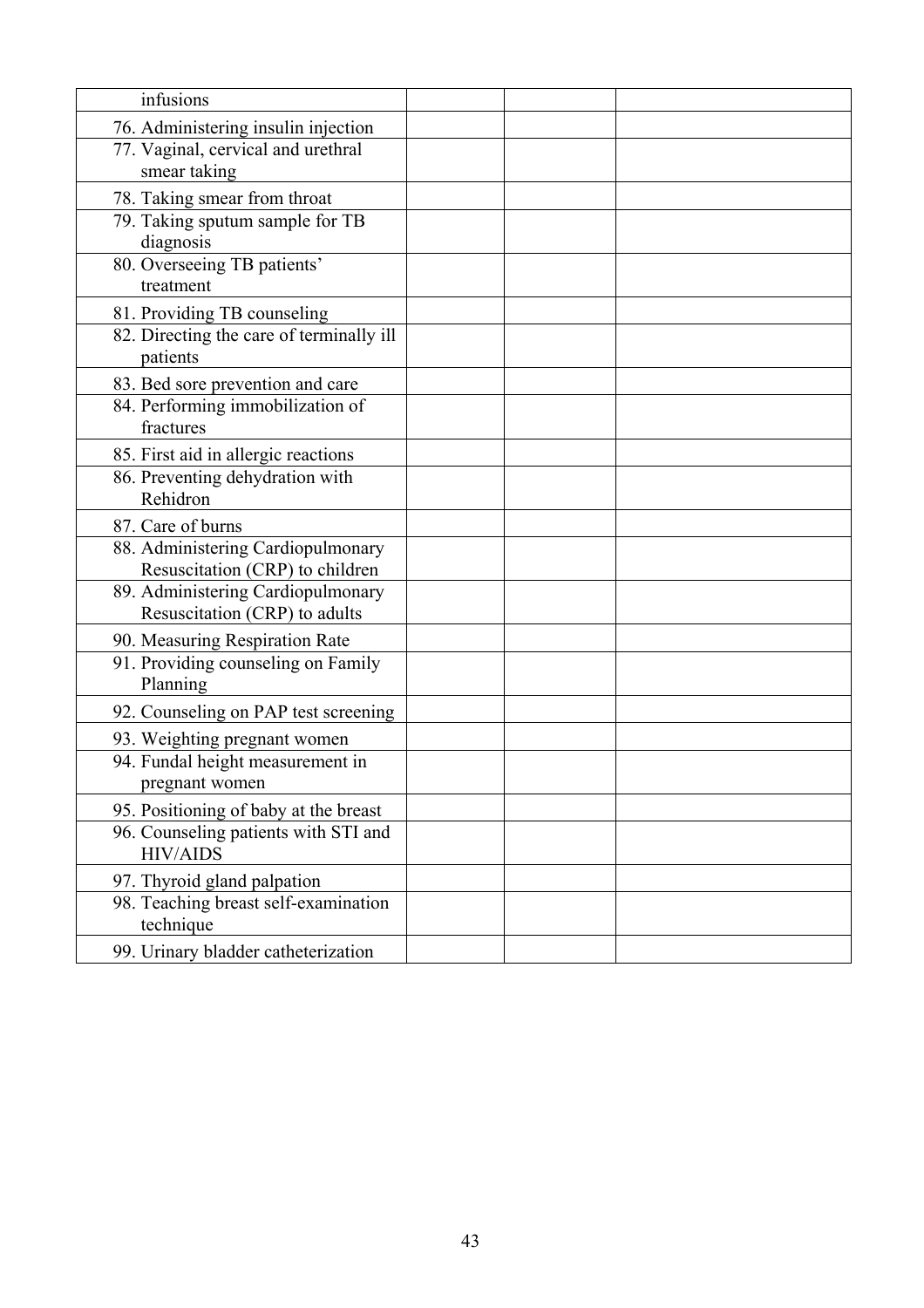#### **3. Observation checklist: Measuring blood pressure**

|                | <b>Procedure</b>                                                                                                                                                                                                                                                                                                                            | $Yes=1$<br>$No=0$ | <b>Notes</b> |
|----------------|---------------------------------------------------------------------------------------------------------------------------------------------------------------------------------------------------------------------------------------------------------------------------------------------------------------------------------------------|-------------------|--------------|
|                | Had the nurse                                                                                                                                                                                                                                                                                                                               |                   |              |
| 1              | Greeted the patient respectfully and kindly, explained<br>what should be done?                                                                                                                                                                                                                                                              |                   |              |
| $\overline{2}$ | Received the patient's consent?                                                                                                                                                                                                                                                                                                             |                   |              |
| 3              | Asked the patient to sit quietly for 3-5 minutes?                                                                                                                                                                                                                                                                                           |                   |              |
| $\overline{4}$ | Washed and dried his/herhands?                                                                                                                                                                                                                                                                                                              |                   |              |
| 5              | Had the patient comfortably seated with the back up<br>straight, both feet flat on the floor (feet and knees not<br>crossed), the arm on the table and at the level of the<br>heart?                                                                                                                                                        |                   |              |
| 6              | Placed the blood pressure cuff on the patient's unclothed<br>upper arm, 2-3 centimeters above the elbow area, so that<br>the middle part of the rubber bag is on the inner side of<br>the arm, and so that there is a room for one finger<br>between the cuff and the arm (the clothes should not<br>press on the arm above the cuff area)? |                   |              |
| $\overline{7}$ | Palpated the brachial artery in the area of cubital fossa to<br>properly place the stethoscope?                                                                                                                                                                                                                                             |                   |              |
| 8              | Inflated the cuff rapidly, simultaneously palpating the<br>pulse on the brachial or radial artery (so that she<br>continues to inflate the cuff up to 30 mm HG above the<br>level at which the pulse disappears)?                                                                                                                           |                   |              |
| 9              | Placed the stethoscope bell over the brachial artery. The<br>bell should not touch the cuff or tubing                                                                                                                                                                                                                                       |                   |              |
| 10             | Released the cuff slowly enough (2-3 mm HG/second) to<br>be able to capture the moment of the appearance and<br>obliteration of the brachial pulse tones?                                                                                                                                                                                   |                   |              |
| 11             | Repeated the measurement on another arm?                                                                                                                                                                                                                                                                                                    |                   |              |
| 12             | Recorded the highest results of the measurements<br>obtained from two arms (if the difference between the<br>two arms' measurements is more than 10 mm HG, she<br>should record both, indicating which arm they are taken<br>from)?                                                                                                         |                   |              |
| 13             | Cleaned the stethoscope bell with the spirit saturated<br>cotton ball?                                                                                                                                                                                                                                                                      |                   |              |
| 14             | Washed his/her hands?                                                                                                                                                                                                                                                                                                                       |                   |              |
|                | <b>Total</b>                                                                                                                                                                                                                                                                                                                                |                   |              |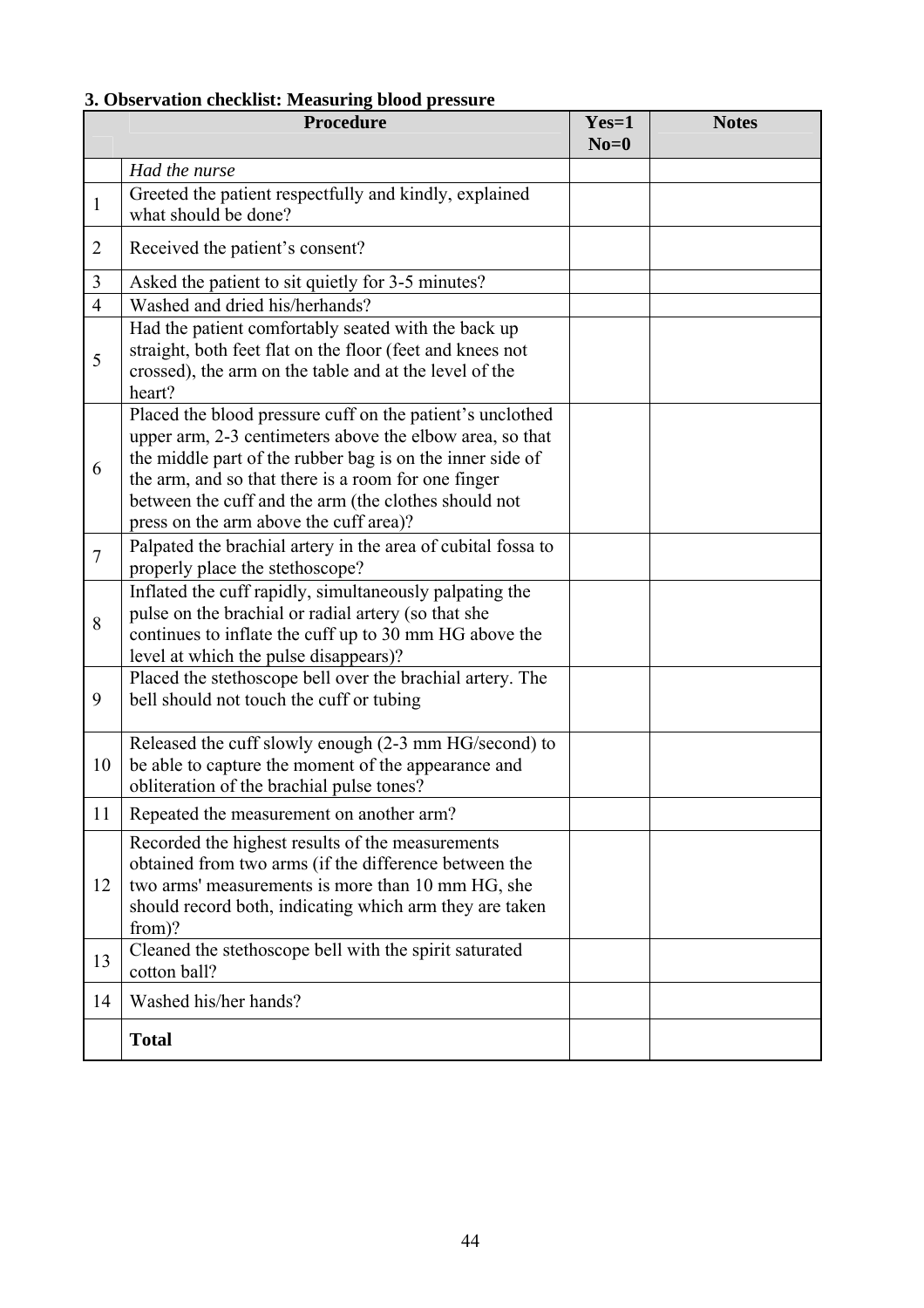### **4. Observation checklist: Glucometry**

|                | Procedure                                                                                                                   | $Yes=1$<br>$No=0$ | <b>Notes</b> |
|----------------|-----------------------------------------------------------------------------------------------------------------------------|-------------------|--------------|
|                | Had the nurse                                                                                                               |                   |              |
| $\mathbf{1}$   | Greeted the patient respectfully and kindly, explained<br>what should be done?                                              |                   |              |
| $\overline{2}$ | Received the patient's consent?                                                                                             |                   |              |
| 3              | Prepared the necessary medical supplies and tools:<br>glucometer, scarifier with needle, strip, cotton ball, and<br>napkin? |                   |              |
| 4              | Asked the patient to wash his/her hands and dry them?                                                                       |                   |              |
| 5              | Washed and dried his/her hands?                                                                                             |                   |              |
| 6              | Had the patient comfortably seated?                                                                                         |                   |              |
| 7              | Inserted a new needle onto the scarifier (device)?                                                                          |                   |              |
| 8              | Checked the validity period of the strip?                                                                                   |                   |              |
| 9              | Checked the conformity of the strip and glucometer<br>codes?                                                                |                   |              |
| 10             | Dropped the blood on the strip correctly?                                                                                   |                   |              |
| 11             | Recorded the data of the display?                                                                                           |                   |              |
| 12             | Took the strip out with a napkin and threw it into a<br>special box?                                                        |                   |              |
| 13             | Removed the needle safely (the tip covered with a ball)<br>and threw it into a special box?                                 |                   |              |
| 14             | Washed his/her hands?                                                                                                       |                   |              |
|                | <b>Total</b>                                                                                                                |                   |              |

## **Thank you for participation!**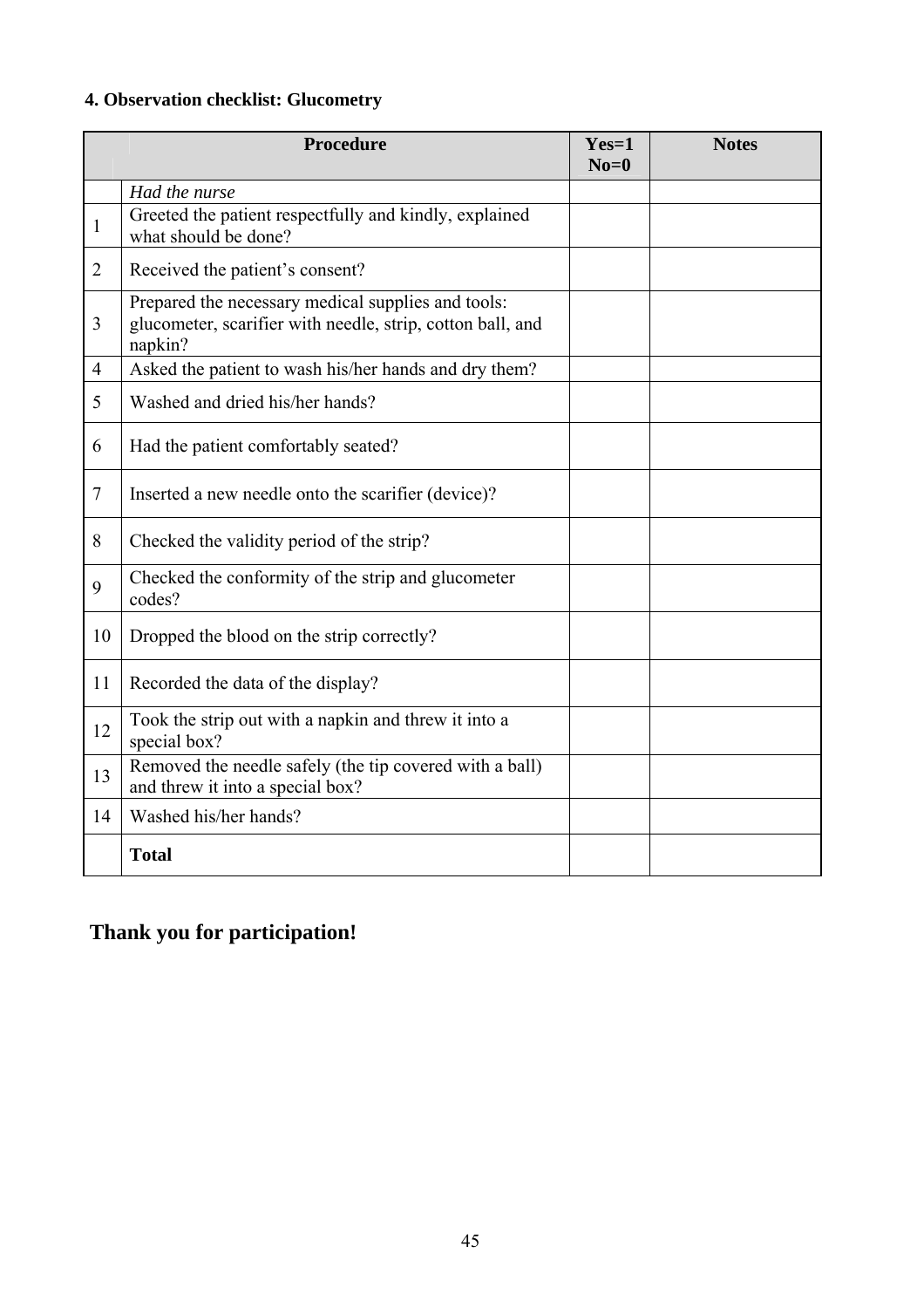|                     |      | <b>Mean score: Access</b> | <b>Mean score:</b><br><b>Provider relations</b><br>with community and |         | <b>Mean score:</b> |                    | <b>Mean score: Facility</b> |            | <b>Mean score:</b> |                           | <b>Mean score:</b> |              |  |
|---------------------|------|---------------------------|-----------------------------------------------------------------------|---------|--------------------|--------------------|-----------------------------|------------|--------------------|---------------------------|--------------------|--------------|--|
| <b>Facility</b>     |      | to care                   |                                                                       | clients |                    | <b>Environment</b> |                             | management |                    | <b>Primary prevention</b> |                    | <b>Total</b> |  |
|                     | 2006 | 2008                      | 2006                                                                  | 2008    | 2006               | 2008               | 2006                        | 2008       | 2006               | 2008                      | 2006               | 2008         |  |
| Spitak polyclinic   | 2.75 | 2.88                      | 1.38                                                                  | 2.23    |                    |                    | 2.85                        | 2.55       | 2.44               | 2.94                      |                    |              |  |
| Tashir polyclinic   | 2.50 | 3.00                      |                                                                       |         | 2.27               | 2.64               | 0.75                        | 1.95       | 1.75               | 2.63                      |                    |              |  |
| Akhuryan polyclinic | 2.25 | 2.25                      | 1.00                                                                  | 1.08    | 1.73               | 2.27               | 2.25                        | 2.55       |                    |                           |                    |              |  |
| Alaverdi HC         | 2.13 | 2.63                      | 1.38                                                                  | 1.69    | 0.91               | 2.36               | 1.20                        | 1.95       | 1.13               | 2.63                      | 1.35               | 2.25         |  |
| Tumanyan HC         | 2.13 | 2.63                      | 1.62                                                                  | 1.85    | 1.73               | 2.36               | 1.95                        | 2.10       | 1.13               | 2.19                      | 1.71               | 2.23         |  |
| Dsegh HC            | 1.75 | 2.63                      |                                                                       |         |                    |                    | 1.80                        | 2.40       | 1.19               | 1.88                      |                    |              |  |
| Lernapat HC         | 1.38 | 2.25                      | 1.62                                                                  | 1.62    | 1.82               | 2.45               | 1.50                        | 1.20       | 1.56               | 2.56                      | 1.58               | 2.02         |  |
| Margahovit HC       | 2.50 | 2.88                      | 1.31                                                                  | 1.85    | 1.36               | 2.36               |                             |            |                    |                           |                    |              |  |
| Mets Parni HC       | 2.88 | 3.00                      | 2.00                                                                  | 2.31    | 2.64               | 2.36               | 2.40                        | 2.10       |                    |                           |                    |              |  |
| Vahagni HC          | 2.88 | 2.50                      | 2.15                                                                  | 1.92    | 2.64               | 2.64               | 2.40                        | 1.20       | 1.50               | 1.50                      | 2.31               | 1.95         |  |
| Aghin HC            | 2.13 | 2.25                      | 1.00                                                                  | 1.23    | 1.73               | 2.09               | 1.95                        | 2.25       | 0.94               | 0.94                      | 1.55               | 1.75         |  |
| Amasia HC           | 1.75 | 2.63                      | 1.00                                                                  | 1.15    | 1.82               | 1.82               | 1.35                        | 1.65       | 1.13               | 1.50                      | 1.41               | 1.75         |  |
| Anipemza HC         | 2.63 | 2.63                      | 1.85                                                                  | 1.85    | 2.36               | 2.45               | 1.95                        | 2.25       |                    |                           |                    |              |  |
| Panik HC            | 2.88 | 3.00                      | 1.77                                                                  | 1.85    | 2.09               | 2.64               | 2.70                        | 2.70       | 1.00               | 1.94                      | 2.09               | 2.43         |  |
| Katnaghbyur SVA     | 0.63 | 1.63                      | 1.00                                                                  | 1.38    | 0.55               | 1.00               | 0.60                        | 0.30       | 0.75               | 0.88                      | 0.71               | 1.04         |  |
| Shnogh SVA          | 2.88 | 3.00                      | 1.69                                                                  | 2.00    | 1.55               | 2.64               |                             |            |                    | 2.50                      |                    |              |  |
| Djrashen SVA        | 1.75 | 2.50                      | 0.46                                                                  | 1.08    | 1.36               | 1.91               | 1.05                        | 2.10       | 0.81               | 1.81                      | 1.09               | 1.88         |  |
| <b>Akhurik SVA</b>  | 2.50 | 2.63                      | 1.46                                                                  | 1.69    | 2.73               | 2.73               | 3.00                        | 2.40       | 1.38               | 1.94                      | 2.21               | 2.28         |  |
| <b>Horom SVA</b>    | 2.13 | 2.63                      | 0.62                                                                  | 1.15    | 1.18               | 1.73               | 0.90                        | 1.65       | 0.50               | 1.13                      | 1.07               | 1.66         |  |
| Mayisyan SVA        | 2.63 | 3.00                      | 1.85                                                                  | 1.77    | 2.45               | 2.45               | 2.10                        | 2.40       | 1.38               | 1.81                      | 2.08               | 2.29         |  |
| Marmarashen SVA     | 2.50 | 2.63                      | 1.54                                                                  | 1.62    | 2.18               | 2.73               | 2.40                        | 3.00       | 1.88               | 2.31                      | 2.10               | 2.46         |  |
| Djadjuri SVA        | 2.63 | 2.25                      | 1.69                                                                  | 1.77    | 2.09               | 2.36               | 1.95                        | 1.95       | 1.31               | 1.19                      | 1.93               | 1.90         |  |
| Teghut FAP          | 1.92 | 2.62                      | 0.77                                                                  | 1.08    | 1.09               | 1.36               | 1.27                        | 1.27       | 2.14               | 2.57                      | 1.44               | 1.78         |  |
| Lernahovit FAP      | 2.31 | 2.62                      | 0.77                                                                  | 1.23    | 0.91               | 1.45               | 0.67                        | 0.67       | 1.57               | 2.57                      | 1.25               | 1.71         |  |
| Lernantsq FAP       | 1.85 | 2.15                      | 0.54                                                                  | 1.08    | 0.64               | 1.18               | 0.67                        | 0.93       |                    |                           |                    |              |  |
| Lermontovo FAP      | 1.92 | 2.31                      | 1.15                                                                  | 1.38    |                    |                    | 1.40                        | 1.80       | 1.71               | 2.86                      |                    |              |  |
| Lorut FAP           | 0.92 | 2.15                      | 0.31                                                                  | 1.08    | 0.18               | 1.18               |                             | 0.90       |                    |                           |                    |              |  |

## **Appendix 2. Mean performance scores by facility**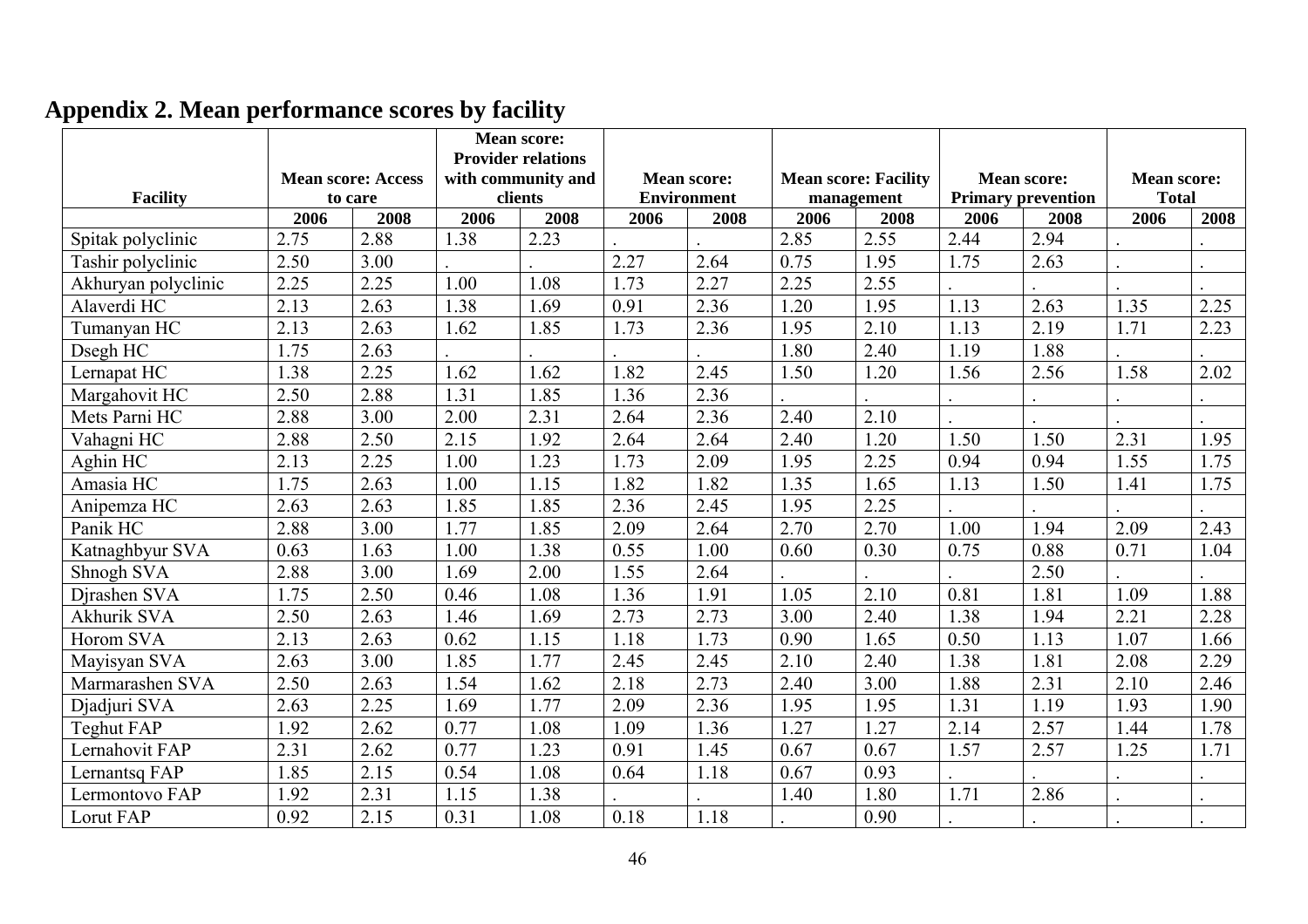|                     |      |                           |                           | <b>Mean score:</b>            |      |                                          |      |                                           |      |                                                 |      |                                    |  |
|---------------------|------|---------------------------|---------------------------|-------------------------------|------|------------------------------------------|------|-------------------------------------------|------|-------------------------------------------------|------|------------------------------------|--|
|                     |      |                           | <b>Provider relations</b> |                               |      |                                          |      |                                           |      |                                                 |      |                                    |  |
| <b>Facility</b>     |      | <b>Mean score: Access</b> |                           | with community and<br>clients |      | <b>Mean score:</b><br><b>Environment</b> |      | <b>Mean score: Facility</b><br>management |      | <b>Mean score:</b><br><b>Primary prevention</b> |      | <b>Mean score:</b><br><b>Total</b> |  |
|                     | 2006 | to care<br>2008           | 2006                      | 2008                          | 2006 | 2008                                     | 2006 | 2008                                      | 2006 | 2008                                            | 2006 | 2008                               |  |
| Lusaghbyur FAP      | 1.77 | 2.69                      | 1.15                      | 1.62                          | 1.27 | 1.64                                     | 1.47 | 1.27                                      | 1.86 | 2.00                                            | 1.50 | 1.84                               |  |
| Khnkoyan FAP        | 1.23 | 2.38                      | 0.62                      | 1.54                          |      | 1.91                                     | 0.50 | 2.03                                      | 1.29 | 2.43                                            |      | 2.06                               |  |
| Haghpat FAP         | 1.85 | 2.62                      | 0.69                      | 1.08                          | 1.27 | 2.18                                     | 0.20 | 0.87                                      | 1.00 | 2.43                                            | 1.00 | 1.84                               |  |
| Dzoragyugh FAP      | 0.92 | 2.08                      | 0.62                      | 0.92                          | 1.09 | 2.36                                     | 0.47 | 0.67                                      | 0.29 | 1.86                                            | 0.68 | 1.58                               |  |
| <b>Ghursal FAP</b>  | 1.62 | 2.46                      | 0.85                      | 1.62                          | 0.91 | 1.64                                     | 1.03 | 1.60                                      | 2.00 | 2.86                                            | 1.28 | 2.04                               |  |
| Medovka FAP         |      | 2.62                      | 0.38                      | 1.54                          | 0.73 | 1.91                                     |      |                                           | 0.29 | 1.86                                            |      |                                    |  |
| Novoselcovo FAP     |      | 1.38                      | 0.00                      | 1.23                          | 0.00 | 1.45                                     | 0.53 | 1.03                                      | 0.43 | 1.00                                            |      | 1.22                               |  |
| <b>Shamut FAP</b>   | 1.77 | 1.85                      | 0.54                      | 1.08                          | 1.09 | 1.55                                     | 0.87 | 1.00                                      |      |                                                 |      |                                    |  |
| <b>Urasar FAP</b>   | 1.00 | 1.77                      | 0.85                      | 1.46                          | 0.36 | 1.82                                     | 0.77 | 1.20                                      | 1.86 | 2.71                                            | 0.97 | 1.79                               |  |
| Djiliza FAP         | 1.62 | 1.85                      | 0.69                      | 1.08                          | 0.73 | 1.64                                     | 0.53 | 1.20                                      | 0.00 | 1.29                                            | 0.71 | 1.41                               |  |
| <b>Sarahart FAP</b> | 1.38 | 2.31                      | 0.46                      | 1.00                          | 1.36 | 1.64                                     | 0.67 | 1.27                                      | 1.29 | 2.14                                            | 1.03 | 1.67                               |  |
| Saramedj FAP        | 1.23 | 2.31                      | 0.23                      | 0.92                          | 0.64 | 1.27                                     | 0.53 | 1.03                                      | 0.43 | 1.29                                            | 0.61 | 1.36                               |  |
| Fioletovo FAP       | 1.54 | 2.00                      | 0.69                      | 1.69                          | 0.27 | 2.36                                     | 0.47 | 1.87                                      | 1.29 | 2.29                                            | 0.85 | 2.04                               |  |
| Aygabats FAP        | 2.15 | 2.38                      | 1.08                      | 1.08                          | 1.27 | 1.91                                     | 2.00 | 2.10                                      | 1.71 | 1.71                                            | 1.64 | 1.84                               |  |
| Anushavan FAP       | 1.69 | 2.00                      | 1.08                      | 1.31                          | 1.00 | 2.09                                     | 0.87 | 1.43                                      | 0.86 | 1.29                                            | 1.10 | 1.62                               |  |
| Arapi FAP           | 2.69 | 2.77                      | 1.46                      | 1.62                          | 1.73 | 2.36                                     | 1.93 | 2.13                                      | 1.29 | 1.71                                            | 1.82 | 2.12                               |  |
| Aregnademi FAP      | 2.46 | 2.92                      | 1.15                      | 1.38                          | 1.00 | 1.27                                     | 1.33 | 1.73                                      | 2.14 | 2.14                                            | 1.62 | 1.89                               |  |
| Bayandur FAP        | 2.38 | 2.46                      | 1.54                      | 1.54                          | 0.82 | 1.36                                     | 1.80 | 1.80                                      | 2.14 | 2.14                                            | 1.74 | 1.86                               |  |
| <b>Bandivan FAP</b> | 1.77 | 2.46                      | 1.23                      | 1.31                          | 1.82 | 2.09                                     | 1.93 | 1.93                                      | 1.29 | 2.00                                            | 1.61 | 1.96                               |  |
| Garnaritch FAP      | 1.00 | 2.46                      |                           |                               | 1.27 | 1.91                                     | 0.87 | 1.67                                      | 2.29 | 2.43                                            |      |                                    |  |
| Isahakyan FAP       | 2.31 | 2.62                      | 0.62                      | 0.92                          | 0.64 | 1.27                                     | 1.47 | 1.53                                      | 1.14 | 1.71                                            | 1.24 | 1.61                               |  |
| Lusakert FAP        | 2.15 | 2.62                      | 1.00                      | 1.00                          | 0.64 | 1.18                                     | 0.60 | 0.60                                      | 1.29 | 1.71                                            | 1.14 | 1.42                               |  |
| Lusaghbyur FAP      | 2.08 | 2.62                      | 1.23                      | 1.54                          | 0.91 | 1.82                                     | 1.00 | 1.40                                      | 1.43 | 1.43                                            | 1.33 | 1.76                               |  |
| Kamo FAP            | 2.46 | 2.46                      | 1.00                      | 1.23                          | 1.73 | 2.00                                     | 1.67 | 1.67                                      | 1.57 | 2.00                                            | 1.69 | 1.87                               |  |
| Kaps FAP            | 2.46 | 2.46                      | 1.23                      | 1.31                          | 2.00 | 2.00                                     | 2.40 | 2.40                                      | 2.29 | 2.29                                            | 2.08 | 2.09                               |  |
| Karnut FAP          | 2.69 | 2.77                      | 1.15                      | 1.15                          | 1.36 | 2.18                                     | 1.40 | 1.80                                      | 2.14 | 1.71                                            | 1.75 | 1.92                               |  |
| <b>Hovit FAP</b>    | 2.46 | 2.85                      | 1.31                      | 1.46                          | 1.00 | 1.27                                     | 0.80 | 1.47                                      | 1.57 | 1.57                                            | 1.43 | 1.72                               |  |
| Hovuni FAP          | 1.54 | 2.46                      |                           |                               | 0.73 | 2.36                                     |      |                                           | 1.57 | 2.14                                            |      |                                    |  |
| Megrashen FAP       | 2.54 | 2.54                      | 0.77                      | 0.85                          | 1.55 | 1.55                                     | 1.27 | 1.27                                      | 0.86 | 1.00                                            | 1.40 | 1.44                               |  |
| Shirakavan FAP      | 1.85 | 2.31                      | 1.38                      | 1.54                          | 1.00 | 1.55                                     | 0.80 | 0.93                                      | 1.14 | 1.43                                            | 1.23 | 1.55                               |  |